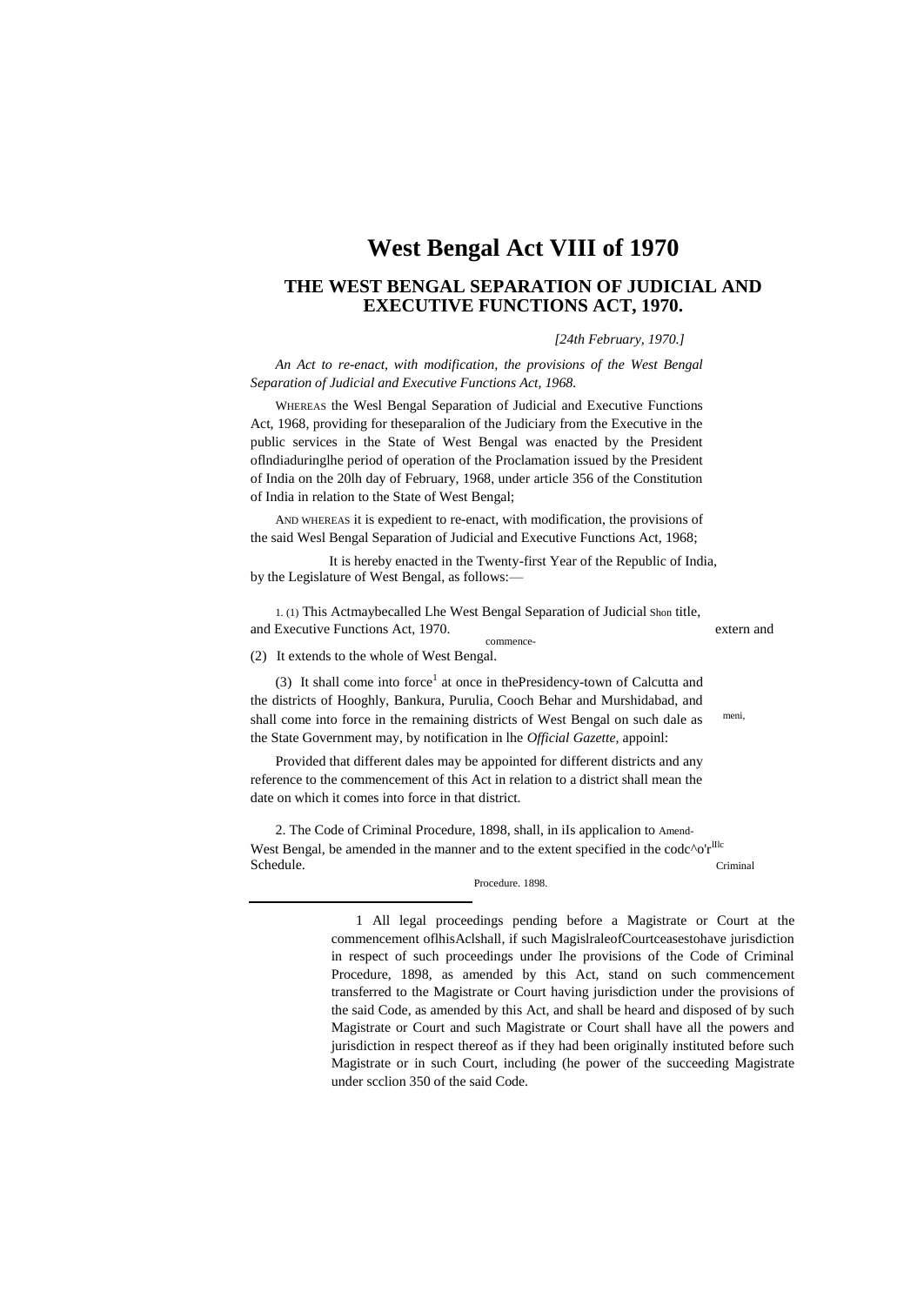208 *The West Bengal Separation of Judicial and Executive* • ,\N\v s% v\w\v \ «'\w\\«: *Functions Act, 1970.*

[WcslBen. Acl

#### *(Sections 3, 4.)*

Functions exercisabl e hy Judicial TITID Exccutivc Magistrates.

3. Noiwiihslanding anything to the contrary contained in any other  $\vert$ law for the time being in forcebut subject to the other provisions of this Act and the Code of Criminal Procedure, 1898, as amended by this Acl, where 5 of 1898. under any law the functions exercisable by a Magistrate relate to inquiry into, or cognizance, investigation or trial of, an offence, such functions shall be exercisable by a Judicial Magistrate, and where such functions relate to mailers which are administrative or executive in nature, they shall be exercisable by an Executive Magistrate:

Provided that any reference lo a Magistrate in Vhe Code of Criminal Procedure, 1898, as amended by this Act, which by express provision or necessary implication does not refer to a Judicial Magistrate or an Executive Magistrate, shall be construed as a reference to a Magistrate of either class.

Savings. 4. () Save as provided in this section, nothing in this Act shall be deemed lo affect—

- (a) the validity, invalidity, effect or consequence of anything done or suffered to be done before the commencement of this Act;
- (b) any right, privilege, obligation or liability already acquired, accrued or incurred before such commencement;
- (c) any penally, forfeiture or punishment incurred or inflicted in respect of any act before such commencement;
- (d) any investigation, legal proceeding or remedy in respect of such right, privilege, obligation, liability, penalty, forfeiture or punishment,

and any such investigation, legal proceeding or remedy maybe instituted, continued or enforced and any such penally, forfeiture or punishment may be imposed in accordance with the provisions of the Code of Criminal Procedure, 1898, as amended by this Acl.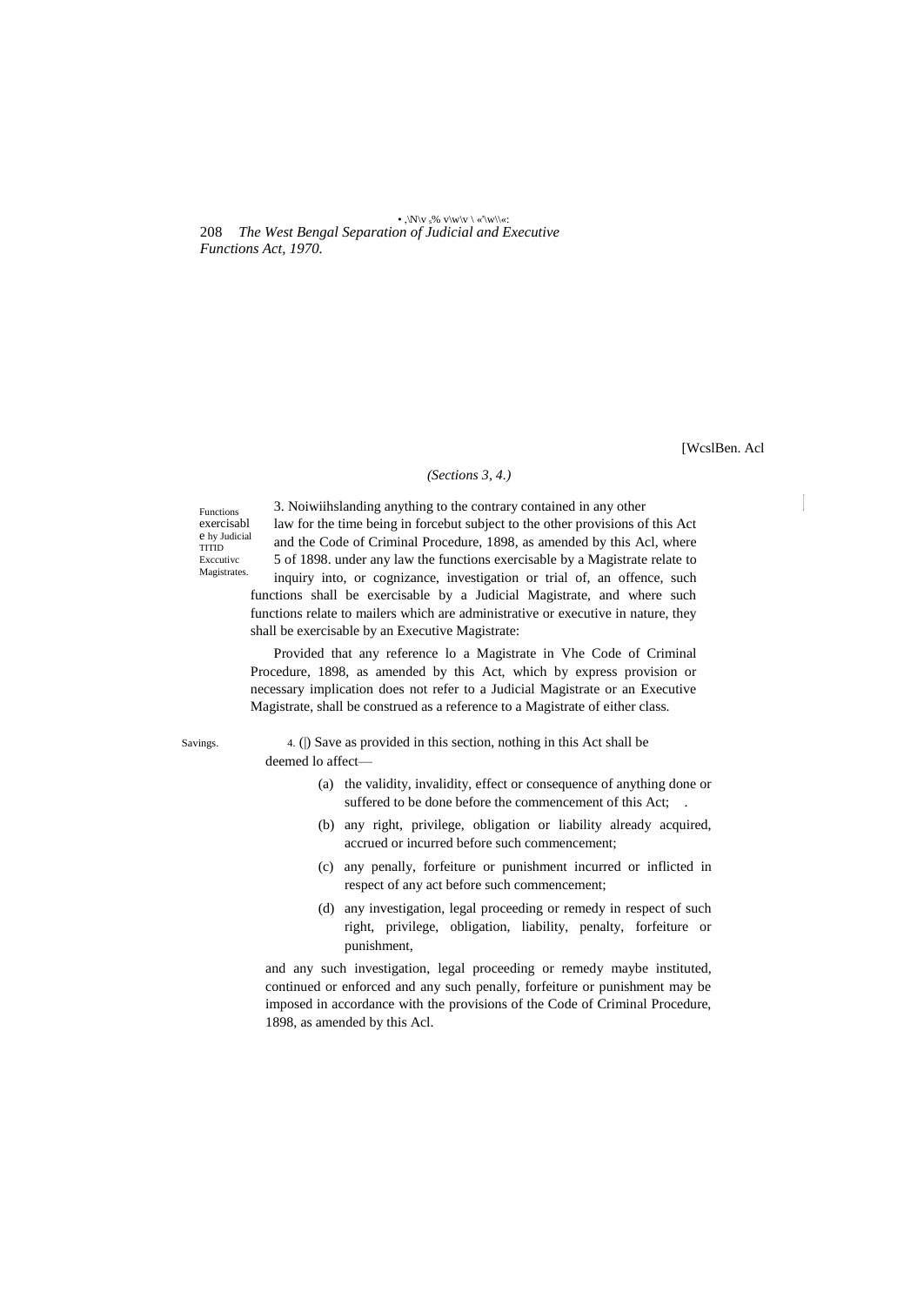# 209 *The West Bengal Separation of Judicial and Executive* **VIII of 1970.]** *Functions Acl, 1970.*

## *(Section 5 a)id rhe Schedule.)*

'

■Art 5 or (3) The provisions oF Ihis Acl which amend the Code or Criminal Procedure, 1898,soastoallerUiemannerinwhicli.iheaulhorityby which or ihe law under or in accordance with which any powers are exercisable shall noi render invalid any notification, bye-law, rule, regulation, order, commitment or aLlachment duly made or issued or anything duly done before the commencement of this Act, and any such notification, bye-law, rule, regulation, order, commitment or attachment or thing, may be revoked, varied, rectified or reversed in the like manner, to the like extent and in Ihe like circumstances, as if it had been duly made, issued or done after such commencement by the competent authority and in accordance with the provisions then applicable to such case.

> (4) Where, before the commencement of this Act, any power was exercisable under the Code of Criminal Procedure, 1898, by any Magistrate lo make any alteration in any order made in a proceeding thereunder and the jurisdiction in respect of such proceeding comes lobe vested, after such commencement, in a Judicial Magistrate, such power shall, after such commencement, be exercised by such Magistrate in accordance with the provisions of the Code of Criminal Procedure, 1898, as amended by this Act.

5. If any difficulty arises in giving effect lo ihe provisions of this Act, Power to t h e S l a t e G o v e r n m e n t , i n c o n s u l t a t i o n w i t h t h e H i g h C o u r t , m a y , b y o r d e r ,  $J - j$  do anything (including the specification of a Magistrate, whether Judicial or Executive, as the appropriate Magistrate having jurisdiction in ihe matter concerned under any law) not inconsistent with such provisions for the purpose of removing the difficulty.

## THE SCHEDULE

## *(See* section 2.)

#### **Amendments to the Code of Criminal Procedure, 1898 (Act 5 of 1898).**

1. In clause (h) of sub-section (I) of section 4, for the words "a Magistrate", the words "a Judicial Magistrate" shall be substituted.

2. In sub-section (2) of section 5, for the words "but subject lo any enactment", the words "but, save as otherwise provided by this Code, subject to any enactment" shall be substituted.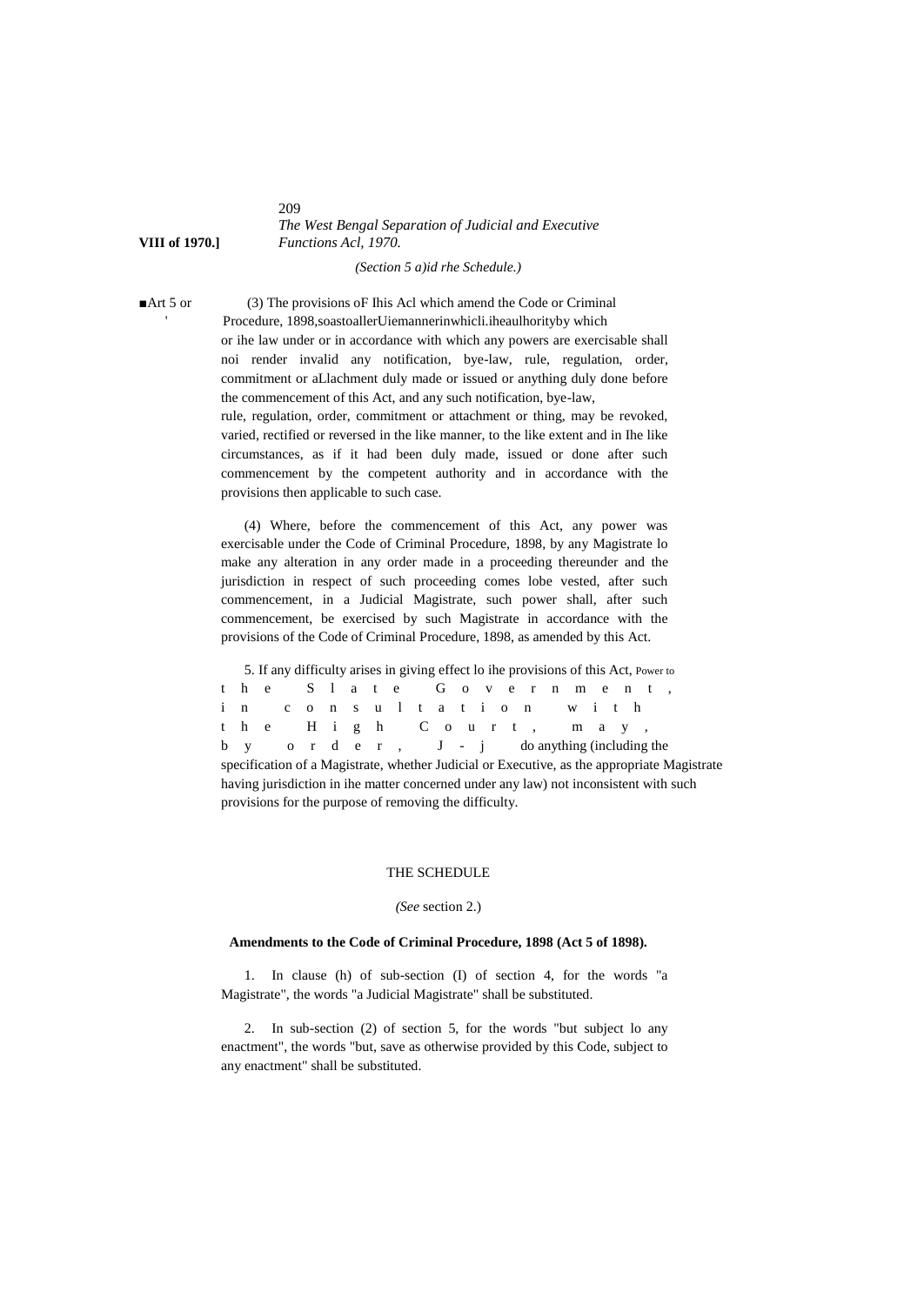210 *The West Bengal Separation of Judicial and Executive Functions Acl, 1970.* [West Ben. Act *(Schedule.)*

- 3. Forsecti on 6, the following section shall be substituted, namely:— "Classes or 6. (1) Besides the High Court and the Courts Couru and constituted under any law other than this Code, for Magistrates. the lime being in force, there shall be two classes of Criminal Courts in the Slate, namely:—
	- I. Courts of Session;
	- II. Courts of Magistrates.
	- (2) There shall be the following classes of Magistrates, namely:—
		- I. Judicial Magistrates—
			- (a) Sub-divisional Judicial Magistrates;
			- (b) Judicial Magistrates of the first class;
			- (c) Judicial Magistrates of the second class;
			- (d) Judicial Magistrates of the third class;
			- (e) Special Judicial Magistrates;
			- (f) Presidency Magistrates.
		- II. Executive Magistrates—
			- (a) District Magistrates;
			- (b) Sub-divisional Executive Magistrates;
			- (c) Executive Magistrates of **Lhe** first class;
			- (d) Executive Magistrates of the second class;
			- (e) Executive Magistrate of lhe Third class;
			- (f) Special Executive Magistrates;
			- (g) Special Presidency Magistrates.
- 4. Forsection 7, the fo 11owing section shall be substituted, namely:—

divisions

"Sessions 7 (1) The Siale of West Bengal shall consist

and districts, of sessions divisions; and every sessions division

shall, for the purposes of this Code, be a district

#### **or consist of districts.**

(2)The Slale Government, in consultation with the High Court, may alter the limits or lhe number of such divisions and districts. .

(3) The sessions divisions and districts existing when ihc West Bengal Separation of Judicial and Executive Functions Act,

1970, comes into force shall be sessions divisions and districts respectively, unless and until they are so altered.".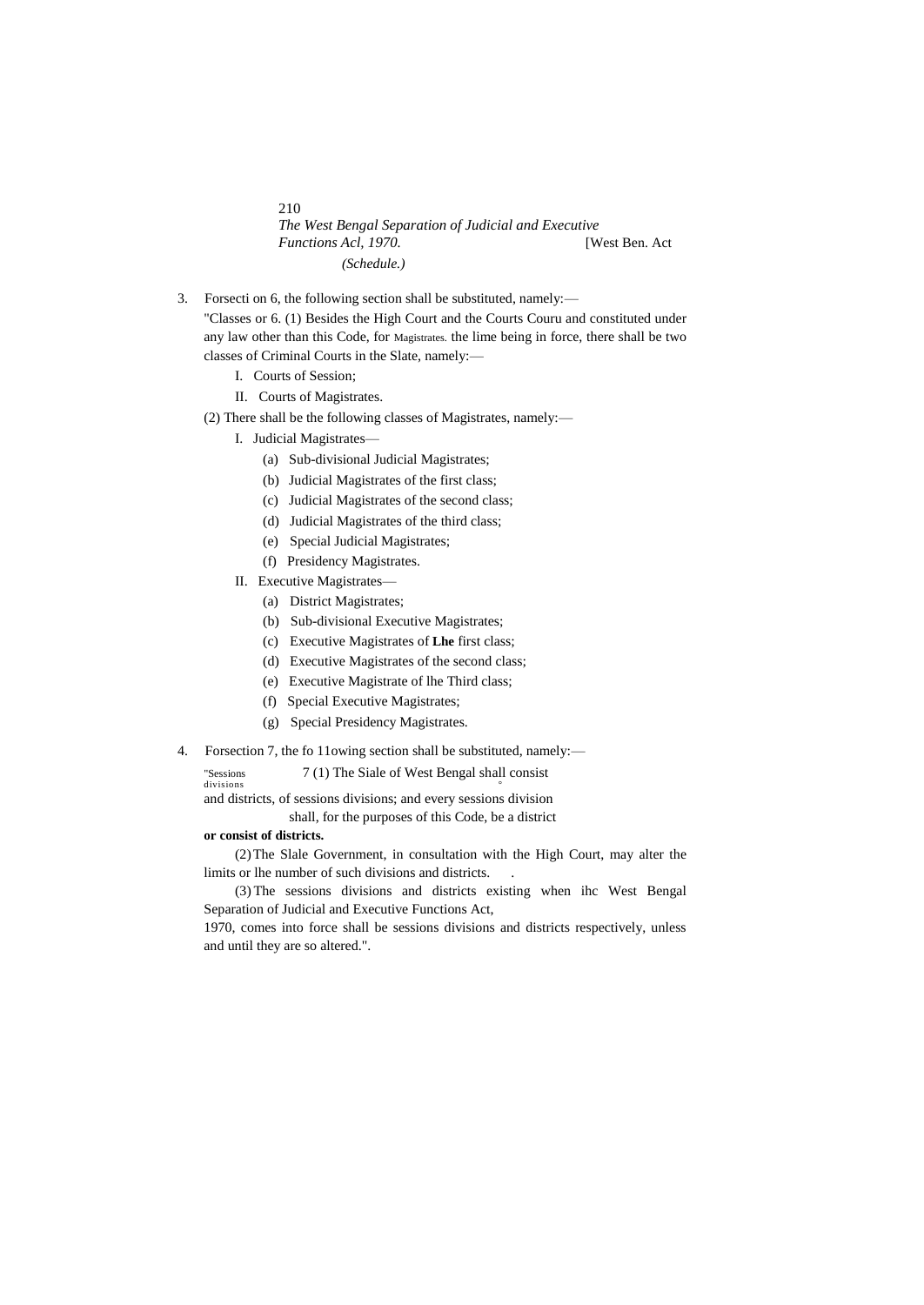## **vm** of **1970.]**

*The West Bengal Separation of Judicial and Executive Functions Acl, 1970.* 211 *(Schedule.)*

> (2) in sub-scctions (2), (3) and (4), for the words "Slate Government", wherever they occur, the words "Stale Government, in consultation wilh the High Court," shall be substituted.

6. In section 10,—

- (1) in sub-section (1), for the words "a Magistrate", the words "an Executive Magistrate" shall be substituted;
- (2) in sub-section (2), for the words "any Magistrate", the words "any Executive Magistrate" shall be substituted; and
- (3) in sub-section (3), for the words, Figures and brackets "sections 192, sub-section (1)", the words, figures and brackets "sections 88, sub-section (6C), 124,125,192, sub-section (1)" shall be substituted.
- 7. For section 12, ihe following section shall be substituted, namely:—

"Subordi-  $\langle 2, (1) \rangle$  The State Government may appoint as Exccmivc many persons as it thinks fit, besides the District and Judicial Magistrates to be Executive Magistrates of the first, Magislcalcs. ° , . , . =. . second or third class in any district outside the presidency-town and the Slate Government or the District Magistrate, subject to the control of the Slate Government, may, **from time to Lime, define the local areas wiihin which such** persons may exercise all or any of the powers with which they may

respectively be invested under this Code.

(2) The State Government may, in consultation with the High Court, appoint as many persons as it thinks fit, from among the members of the Judicial Service of the State to be Judicial Magistrates of the first, second or third class in any district, outside the presidency town and the Slate Government in consultation wilh ihe High Court or the Sessions' Court, subject to ihe control of the State Government acting in consultation with the High Court, may, from lime to lime, define the local areas wiihin which such persons may exorcise all or any of the powers wilh which they may respectively be invested under this Code.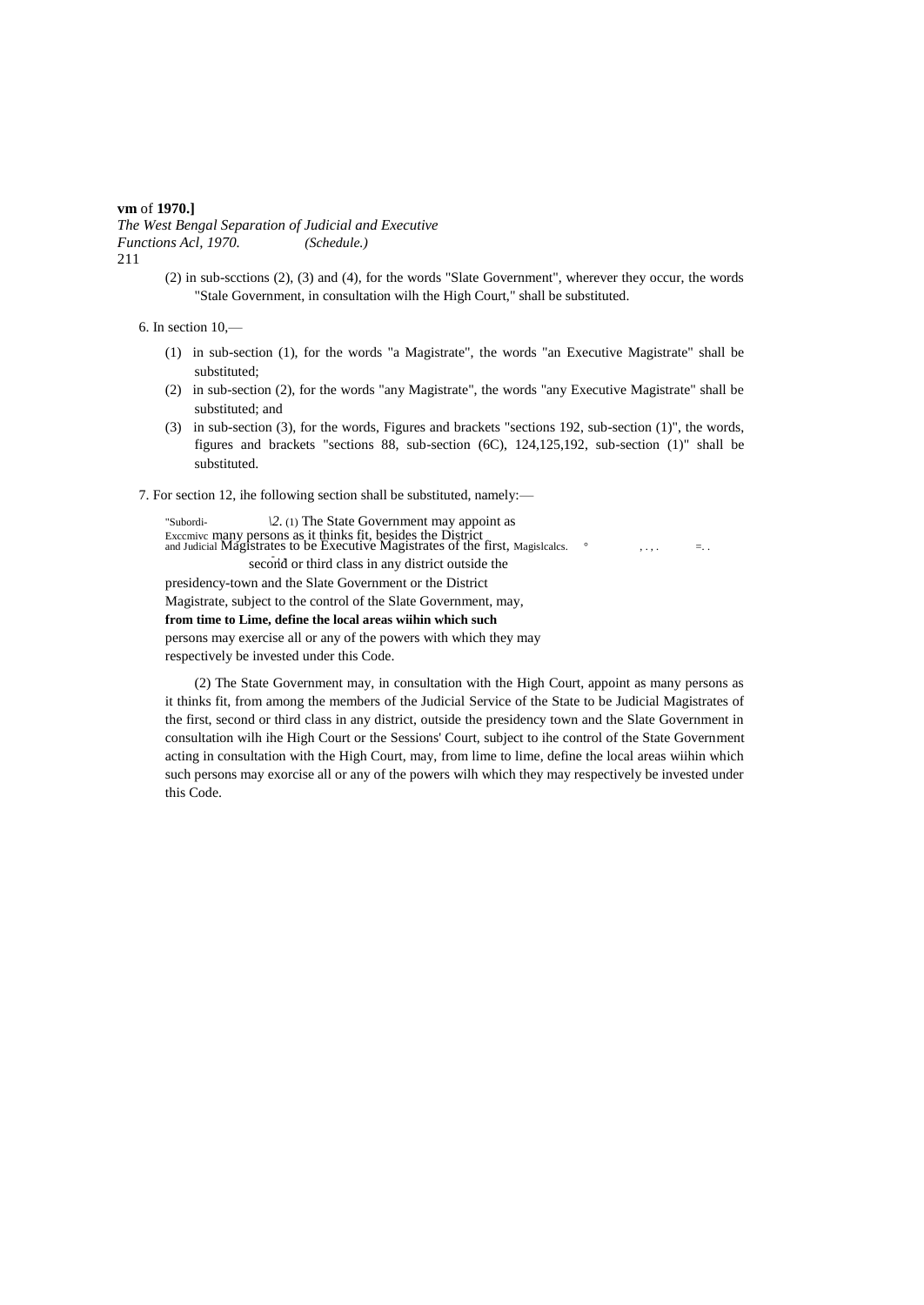## 212 *The West Bengal Separation of Judicial and Executive Functions Acl, 1970.* **[Wesl Ben. Act**

## *(Schedule.)*

(Executive) or the West Bengal Junior Civil Service, lo be Judicial Magistrates in such district, and the Slate Government in consultation wiLh the High Court or lhe Sessions Judge, subject lo the control of I he S tate Government acting in consultation wiih [he High Court, may define the local areas within which such persons may exercise all or any of lhe powers with which they may be invested under Ihis Code.

(4) Except as otherwise provided under sub-sections (1), (2) and (3). the jurisdiction and powers of Executive Magistrates and Judicial Magistrates shall extend throughout lhe district.

(5) Appointment and control of Judicial Magistrates under subsections (2) and (3) shall, on the issue of a notification published under article 237 of the Constitution of India, be in accordance wiih the terms of the said notification.".

- 8. In section 13,—
	- (a) in the marginal note, for the word "Magistrate", the words "Executive Magistrate" shall be substituted;
	- (b) in sub-seciion (I), for the word "Magistrate", the words "Executive Magistrate" shall be substituted; and
	- (c) for sub-section (3), the following sub-seciion shall be substituted, namely:—

"(3) Such Executive Magistrates shall be called Sub- divisional Executive Magistrates".

9. Aftcrsection 13, the following section shall beinserted, namely:—

"Appoint-<br> $\frac{13A}{\pi}$ . 13A. (1) The Hi eh Court may place any Judicial c merit of Sub- w ■ . r.L r- . ■ i ■ i- *c* divisional Magistrate of the first or second class in charge of a Judicial sub-division, and may relieve him of the charge as Magistrates occasion requires.

(2) Such Judicial Magistrates shall be called Sub-divisional Judicial Magistrates.

(3) The High Court may delegate its powers under Ihis section to the Sessions Judge of the district, subject to such conditions, if any, as it thinks fit".

VIII of 1970.]

#### *(Schedule.)*

Executive Magistrate of ihe first, second or third class for a particular purpose or particular purposes, in any local area, outside i he presidencytown.

(2) Such Magistrates shall be called Special Executive Magistrates and shall be appointed for such term as the Stale Government may, by general or special order, direct.

(3) The Stale Government may delegate, with such limitation as it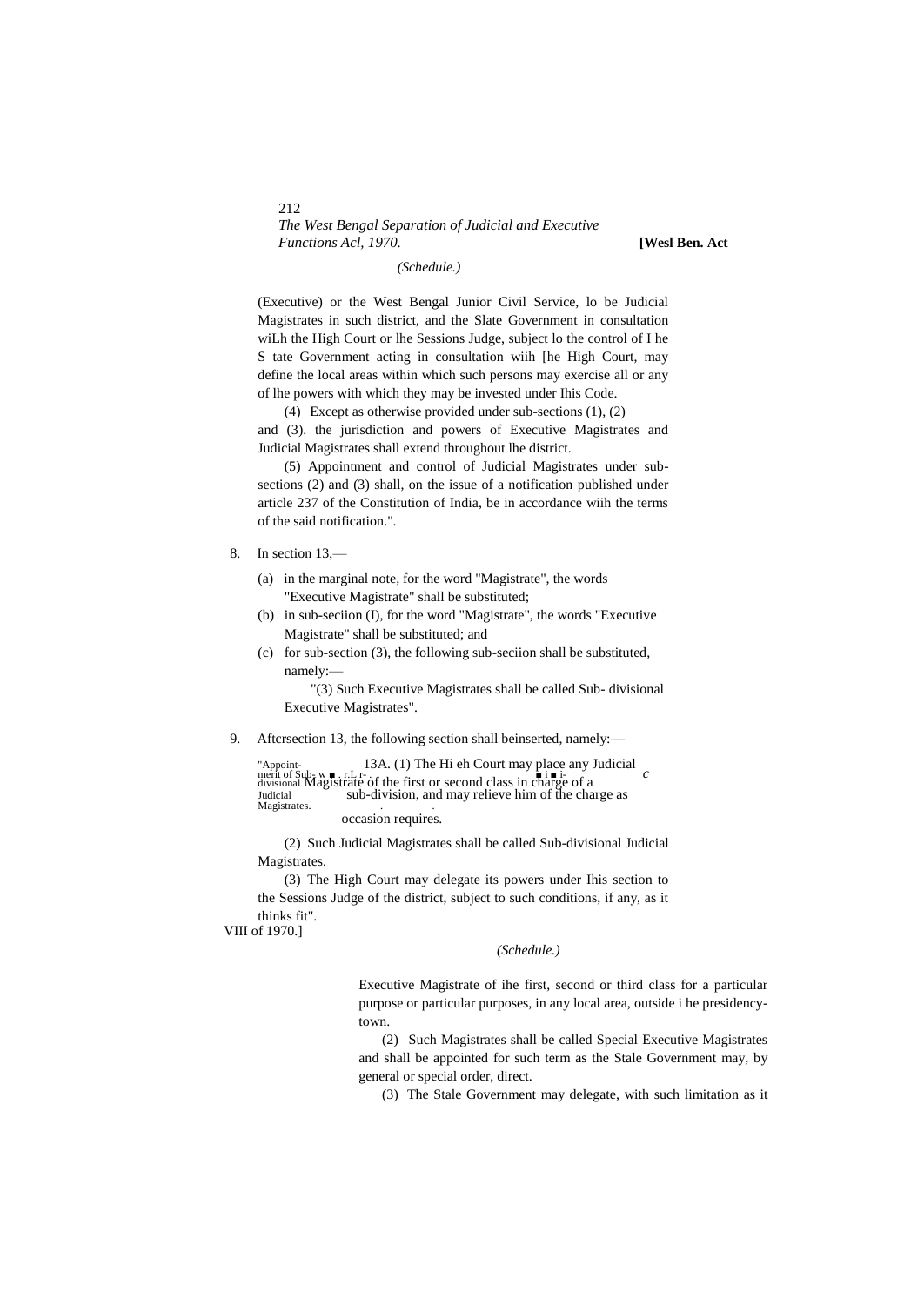# *The West Bengal Separation of Judicial and Executive*

*Functions Acd, any lefticer under its control the powers conferred by sub*section  $(1)$ .

(4) The Slate Government may, in consultation with the High Court, confer upon any person who holds or has held any judicial post under the Union or a Stale, or possesses such other qualifications, as may, in consultation wilh Ihe High Coun, be specified in this behalf by ihe State Government by notification in iheQgTcf'fl/Gazetfe.alloranyofthepowereconferredorconferrjble by or under this Code, on a Judicial Magistrate or the first, second or third class in regard lo particular cases or to a particular class orparticularclassesofcases.orin regard to cases generally, in any local area outside Ihe presidency-town.

(5) Such Magistrates shall be called Special Judicial Magistrates and shall be appointed for such term as the State Government may, in consultation with the High Court, by general or special order, direct.

(6) No powers shall be conferred upon this section on any policeofficer below thegradeof Assistant District Superintendent, and no powers shall be conferred on a police-officer except so far as may be necessary Tor preserving the peace, preventing crime and detecting, apprehending, and detaining offenders in order to their being brought before ihe appropriate Magistrate and for (he performance by the officer of any olher duties imposed upon him by any law for the time being in force.".

**[West Ben. Act**

## *(Schedule.)*

(iii) for the words "a Magistrate", lhe words "a Judicial Magistrate" shall be substituted;

(c) for the words "a Magistrate" in the two places where they occur, the words "a Judicial Magistrate" shall be substituted.

- (1) for the words "State Government may, or, subject lo the control of the State Government, the District Magistrate", the words "High Court with the previous approval of the State Government" shall be substituted;
- (2) for the words "Magislraies<sup>1</sup> Benches" Lhe words "Benches of Judicial Magislraies" shall be substituted;
- (3) for the words "Magistrates in Session", (he words "Judicial Magistrates in Session" shall be substituted.

13. For section 17, the following sections shall be substituted, namely:—

"Subordina- **17.** (I) All Executive Magistrates appointed Executive undersections 12, J 3 and 14 shall be subordinate lo Magistral. the District Magistrate, and he may, from time to time, make rules or give special orders consistent with this Code as to the distribution of

213

<sup>12.</sup> In section 16,—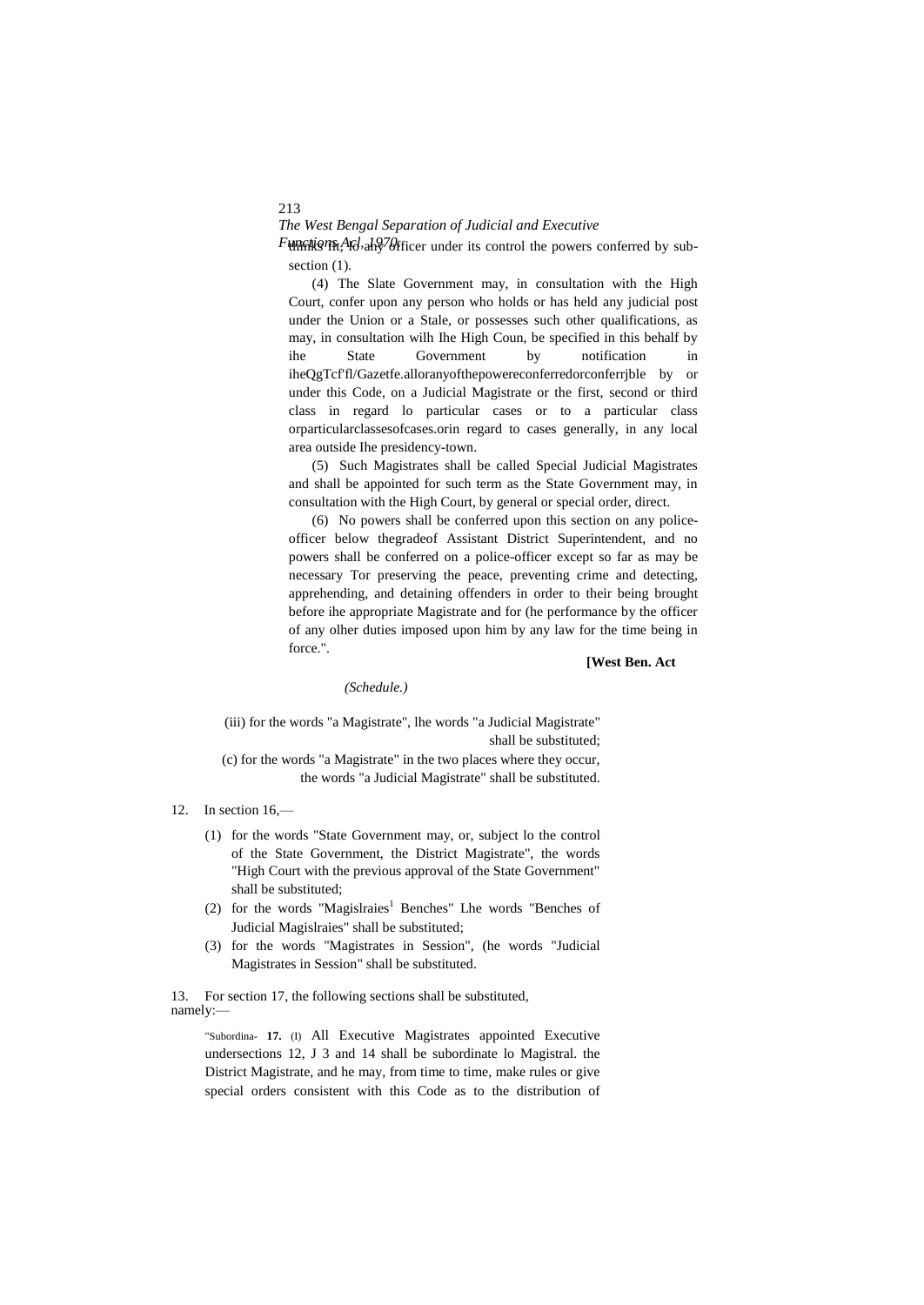214

# *The West Bengal Separation of Judicial and Executive Functions Angst 270. Magistrates.*

(2) Every Executive Magistrate in a sub-division shall be ■ subordinate to lhe Sub-divisional Executive Magistrate, subject,

however, to the general control of the District Magistrate. ofJudVa]<sup>lion</sup> 17A. (1) All Judicial Magistrates appointed Magistrates under sections 12, 13A and 14 and all Benches and Benches, constituted under section 15, shall, subject to the

■ control of the Sessions Judge, besubordinate lo theSub-divisianal Judicial Magistrate and the Sub-divisional Judicial Magistrate may from lime to time distribute lhe business amongst such Judicial Magistrates and Benches consistently with Ihis Code and the rales framed by the High Court.

(2) The Sub-divisional Judicial Magistrate shall be subordinate lo the Session Judge.

(3) Notwithstanding anything contained in sub-section (1),

lhe Sessions Judge may, if for any reason he thinks fit so to do, distribute lhe business referred lo in that sub-section amongst the ■■

Judicial Magistrates and Benches within the sessions division consistently with this Code and the rules framed by the High

Court.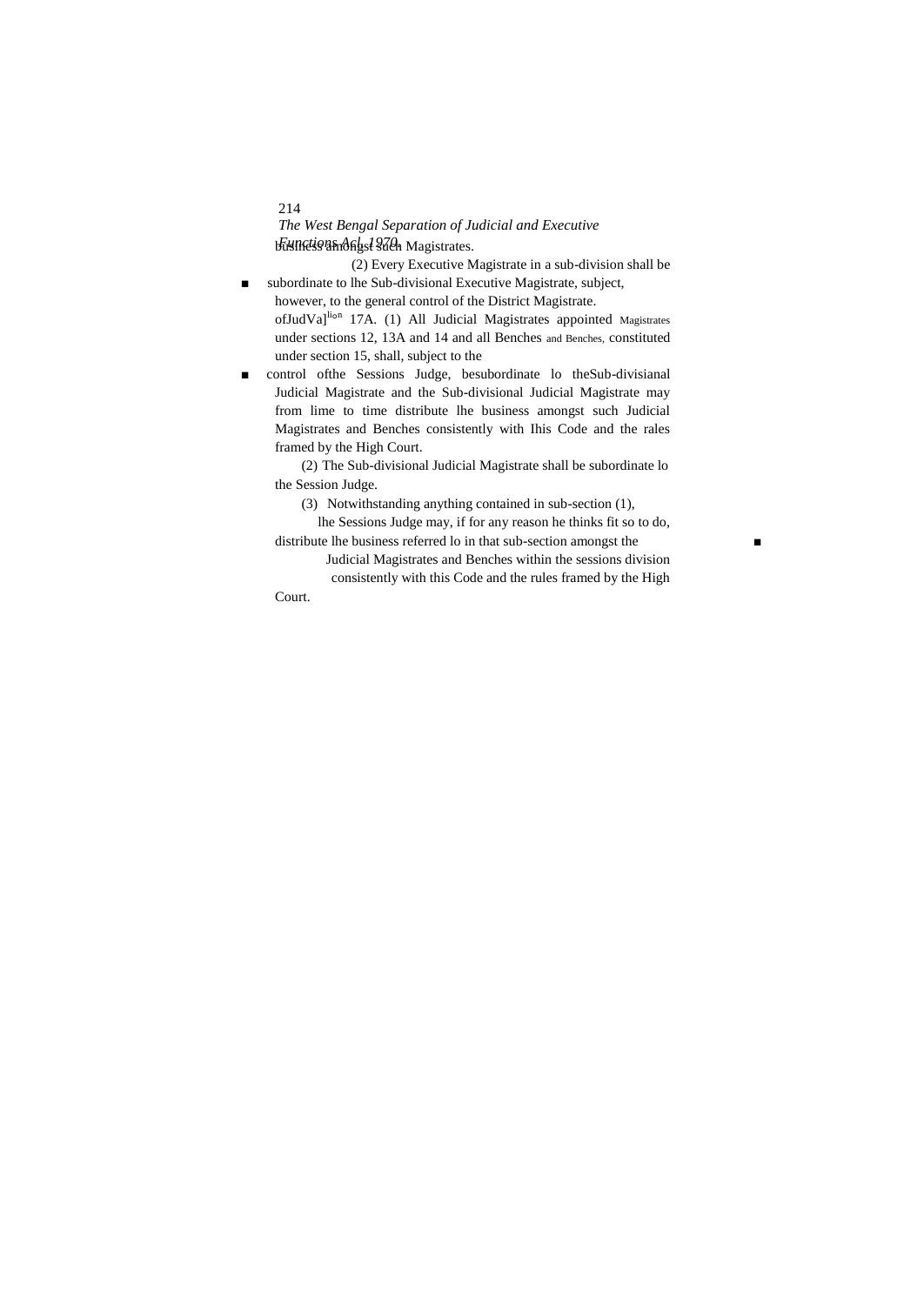215 *The West Bengal Separation of Judicial and Executive Functions Acl, 1970.* **VIII of 1970.]**

*(Schedule.)*

Subordination 17B. (1) All Assistant Sessions Judges shall of Assistant , , " . <sup>L</sup> . \_ Sessions be subordinate to theSessions Judge tn whose Court Judge to ihe may exercise jurisdiction and the Sessions Sessions / <sup>J</sup> . J judge. Judge may from time co time distribute ihe business amongst such Assistant Session Judges consistently wilh this Code and Ihe rules framed by the High Court.

(2) The Sessions Judge may also, when he himself is unavoidably absent or incapable of acling, make provisions for the disposal of any urgent application by an Additional or Assistant Sessions Judge or, i f there be no Additional or Assistant Sessions Judge, by ihe Sub-divisional Judicial Magistrate, and any such Judge or Magistrate shall have jurisdiction lo deal with any such application.

Delegation or 17C. The High Court, and subject toils control High Cowi the Sessions Judge, may authorize an Additional Sessions Judge lo perform wiihin its jurisdiction all or any of the powers of supervision and control over the Judicial Magistrates.

Criminal Courts Sessions and Courts of Courts. Magistrates shall be Criminal Courts inferior to the High Court and Courts of Magistrates (excluding Courts of Presidency Magistrates) shall be Criminal Courts inferior to the Court of Session.".

14. For section 18, the following section shall be substituted, namely:—

"Appoint- jg (j) Subject to the provisions of sub mentof<br>Presidency sections (4) and (5), the State Government in Magistrate. consultation with the High Court,—

- (a) shall, from time to time, appoint a sufficient number of persons (hereinafter called Presidency Magistrates) to be the Magistrates for Ihe presidency-town of Calcutta and shall appoint one of such persons lo be the Chief Presidency Magistrate for such town;
- (b) may also appoint one of such Presidency Magistrates to be an Additional Chief Presidency. Magistrate and such Additional Chief Presidency Magistrate shall have all or any of the powers of the Chief Presidency Magistrate under this Code or under any other law for the time being in force, as the State Government, in consultation wilh the High Court, may direct.

(2) The powers of a Presidency Magistrate under this Code shall be exercised by the Chief Presidency Magistrate or by any Presidency Magistrate or by any Bench of Presidency Magistrates.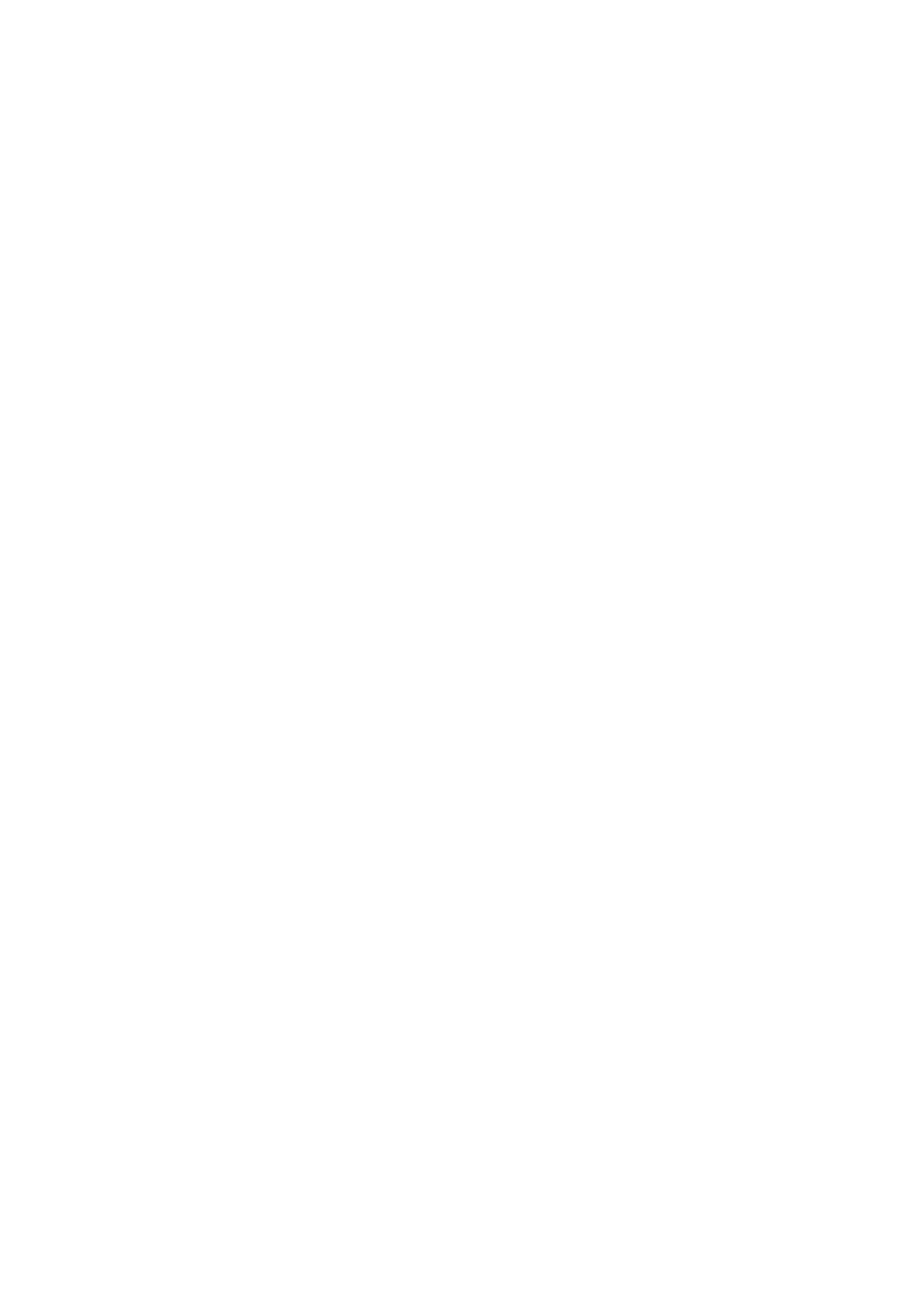## 11 *The West Bengal Separation of Judicial and Executive Functions Act, 1970.* **[West Ben. Act :**

## *(Schedule.)*

(3) A Presidency Magistrate may be appointed under this **<sup>j</sup>** section forsuch term as the Slate Govern merit in consultation with ■ the High Court, may, by general or special order, direct.

(4) The Chief Presidency Magistrate and the Additional Chief Presidency Magistrate shall be appointed from among the members of the Wesl Bengal Higher Judicial Service.

(5) The other Presidency Magistrates shall be appointed from among the members of the West Bengal Civil Service (Judicial):

Provided thai as many Presidency Magistrates, as may be considered necessary, may also be appointed from among lhe members of lhe West Bengal Civil Service (Executive) or West Bengal Junior Civil Service for such period nol exceeding five years from the commencement of the West Bengal Separation of Judicial and Executive Functions Act, 1970, in lhe presidencytown of Calcutta, as the Stale Government, in consultation with

j

(he High Court, may think fit. **<sup>i</sup>**

(6) Appointment and control ofPresidencyMagistratesunder subsection (5) shall, on theissueofa notification published under article 237 of the Constitution of India, be in accordance with the terms of the said notification.".

15. After section 18, the following section shall be inserted, namely:— "Special ISA. TheState Government may also appoint, MagisLniie. for such term as it may, by special or general order, I direct, any person as a Presidency Magistrate for the performance of all or any of the functions of a Presidency Magistrate excepting

 $1$ <sup>1</sup> those relating lo inquiry inlo, or cognizance, investigation or trial of any offence. Such Presidency Magistrates shall be called

! Special Presidency Magistrates.",

#### 16. In section 21,—

- (1) in sub-section  $(1)$ ,—
	- (a) for lhe words "with the previous sanction of the State Government", the words "with the previous approval of the High Court" shall be substituted;
	- (b) in clause (e), for the words "could be dealt with by a District Magistrate", lhe words "requires to be deal t with by him" shall be subslituled;
- (2) in sub-section (2), after the word "declare", lhe words ", in consultation with the High Court," shall be inserted.

#### 17. In clause (a) of sub-section (1) of section 22B, for lhe words "nearest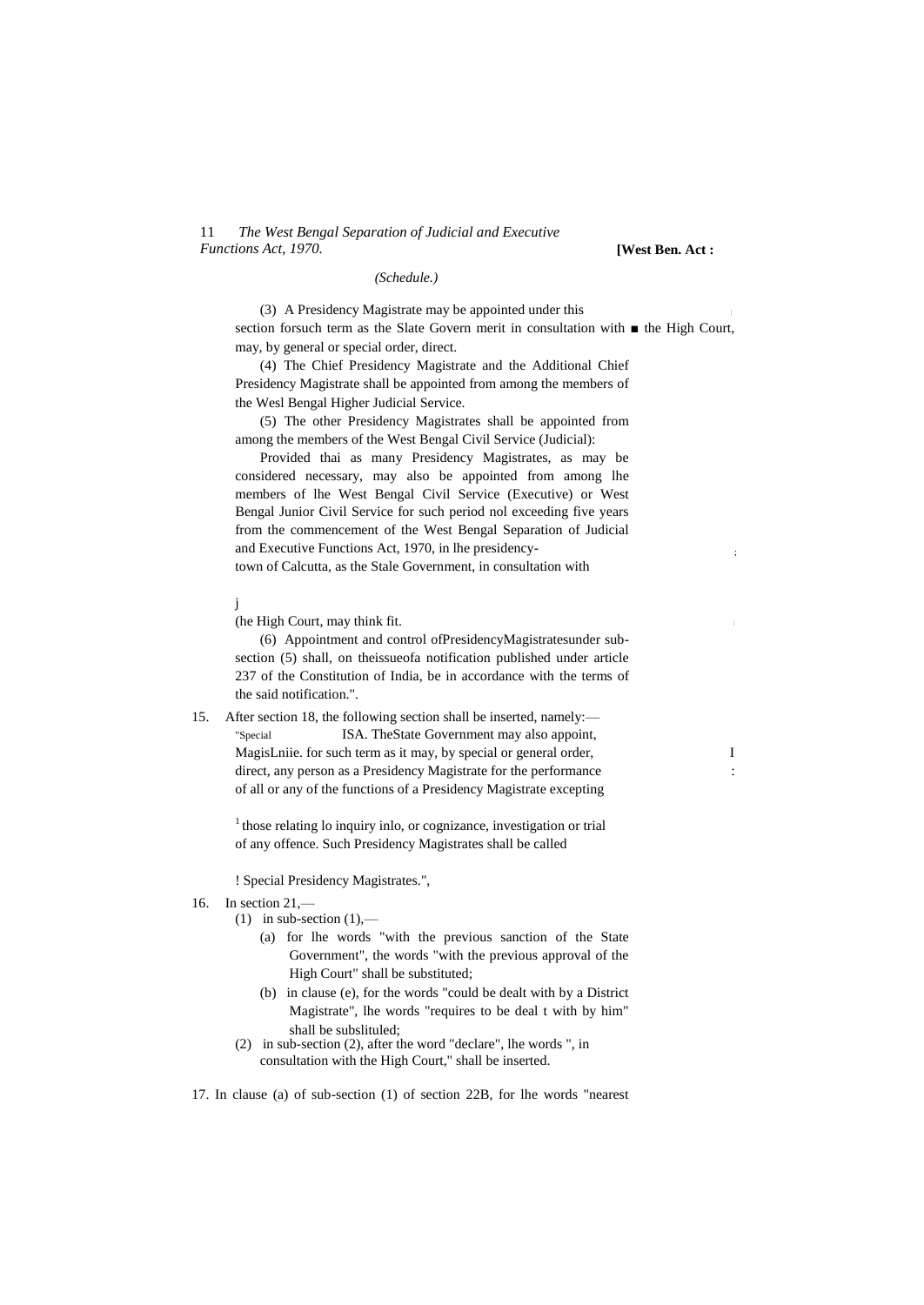12 *The West Bengal Separation of Judicial and Executive*<br>*Magistrate the words* "nearest Magistrate having jurisdiction" shall be<br>substituted.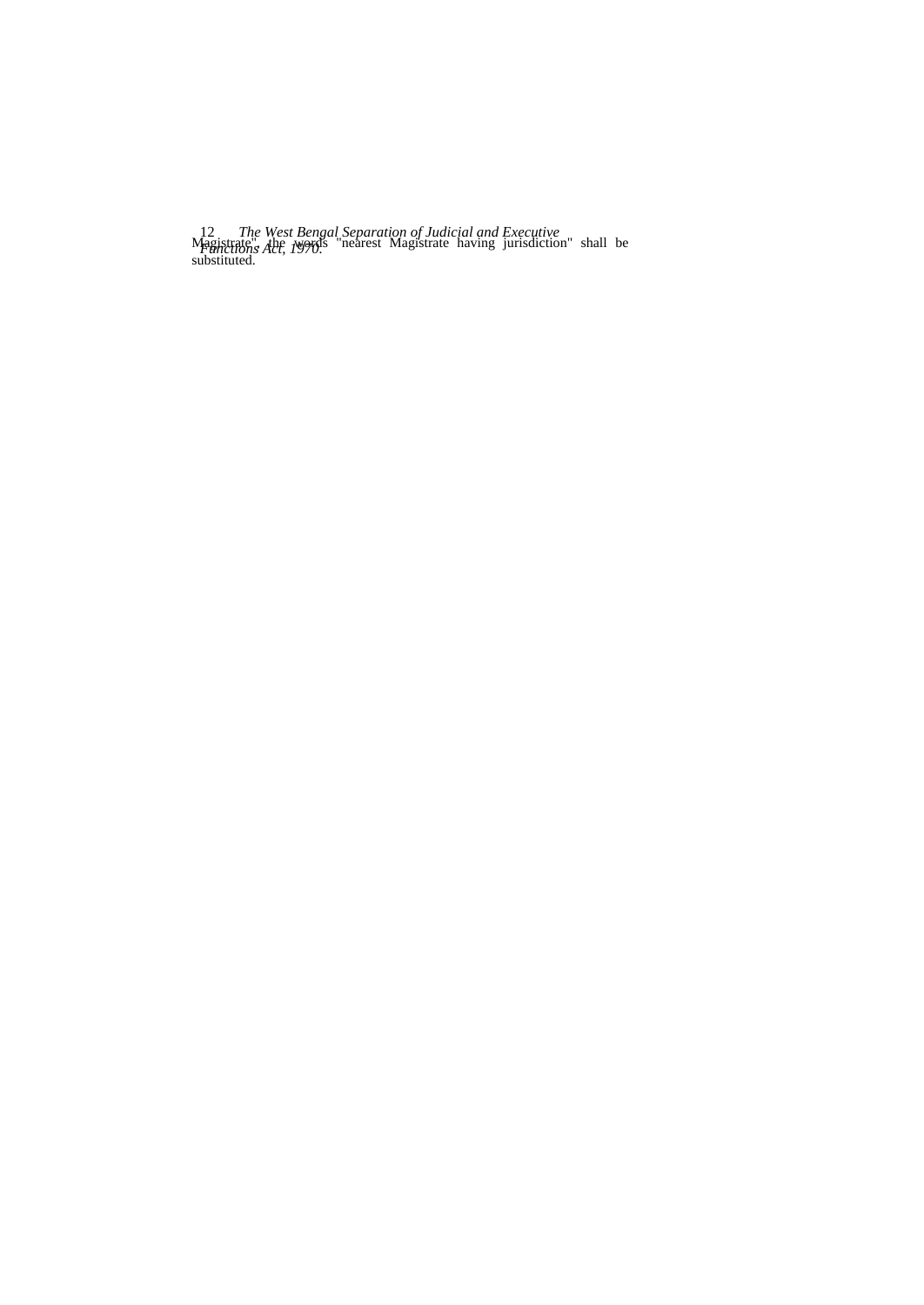## 217 *The West Bengal Separation of Judicial and Executive* vm 6f 1970.<sup>*Ie west beng*<br>*Functions Act, 1970.*</sup>

*(Schedule.)*

18. To sub-section (I) of section 29, the following proviso shall be £ added, namely:—

> "Provided that if the Court so mentioned is a Court specified in column 1 of the Table below such offencc shall be tried by the Court of Judicial Magistrate specified against it in column 2 thereof.

| The Tabic |                                        |                  |                                             |
|-----------|----------------------------------------|------------------|---------------------------------------------|
|           | Name of Court specified in the<br>law. |                  | Court by which triable.                     |
|           | (1)                                    |                  | (2)                                         |
| 1.        | District Magistrate                    | $\overline{1}$ . | Sub-divisional Judicial<br>Magistrate.      |
| 2.        | Magistrate of the first class.         | 2.               | Judicial Magistrate of the first<br>class.  |
| 3.        | Sub-divisional Magistrate.             | 3.               | Sub-divisional Judicial<br>Magistrate.      |
| 4.        | Magistrate of the second class.        | 4,               | Judicial Magistrate of the second<br>class. |
| .5.       | Magistrate of the third class.         | 5.               | Judicial Magistrate of the third<br>class.  |
| 6.        | Magistrate.                            | 6.               | Judicial Magistrate.".                      |

19- In section 29B,—

- (a) For the words "a District Magistrate or a Chief Presidency Magistrate, or by any Magistrate specially empowered by the State Government," the words "a Sub-divisional Judicial Magistrate or a Chief Presidency Magistrate, or any other Judicial Magistrate specially empowered by the State Government in consultation wilh (he High Court" shall be substituted;
- (b) for the words "exercise all or any of ihe powers conferred thereby", the words "try such persons" shall be substituted.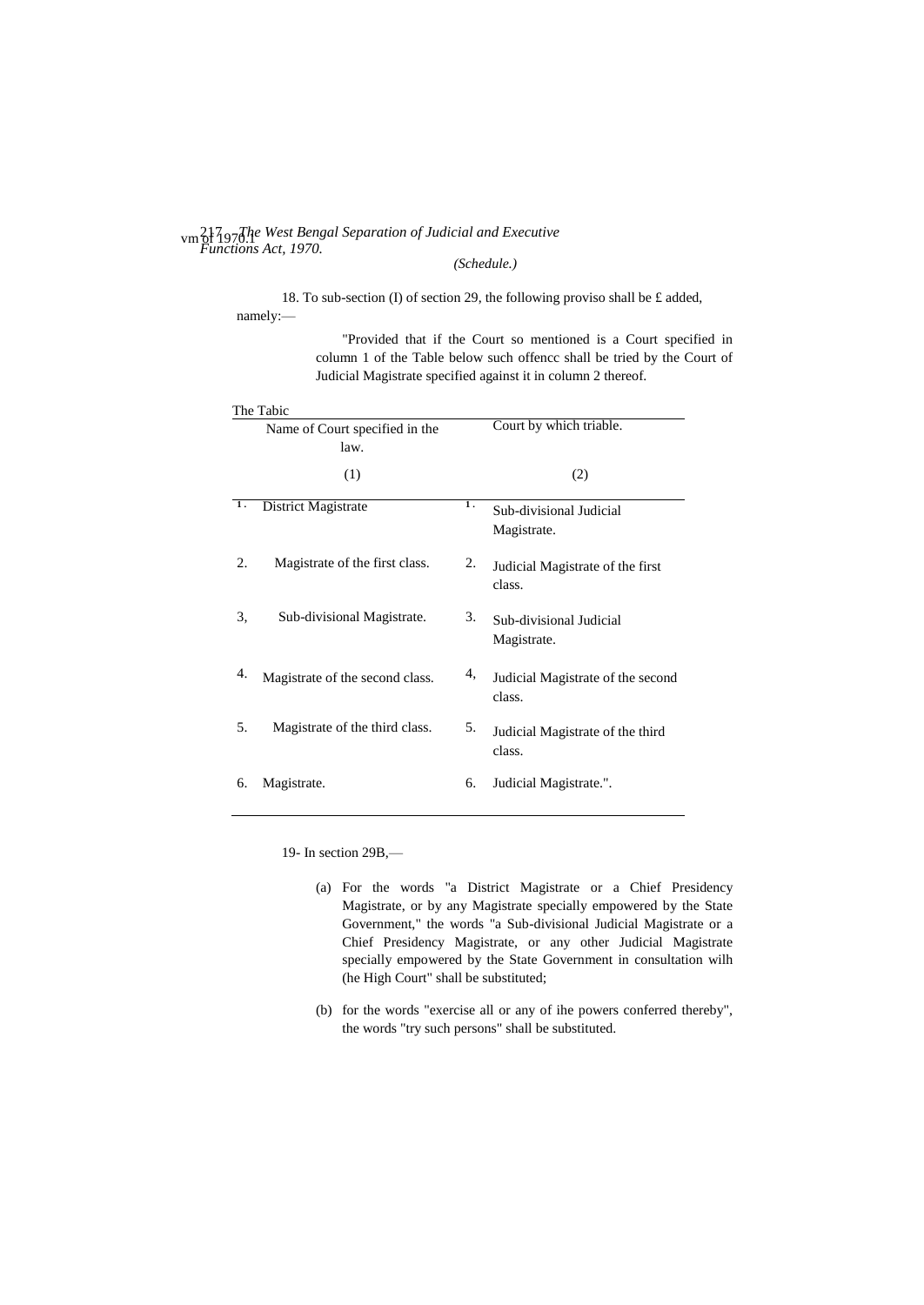218 *The West Bengal Separation of Judicial and Executive Functions Acl, 1970. (Schedule.)*

20. Forsection 30, the followingseciionshallbesubslituted, namely;—

punishable 30. Notwithstanding anything contained in with section 28 orsection 29, the Slate Government may,<br>imprisonment j<sub>n</sub> consultation with the High Court, invest any not exceeding ° seven years. Judicial Magistrate of the first class with power lo try as a Magistrate all offences noi punishable with death or wiih imprisonment for life or with imprisonment for a term exceeding seven years:

Provided that no such Judicial Magistrate shall be invested with such powers unless he has, for not less than ten years, exercised powers not inferior to those of a Judicial Magislrale or the first

class:

Provided further thai if any Judicial Magislrale of the first class has, prior to his appointment as such Magislrale, exercised the powers of an Assistant Sessions Judge, he may be invested with the powers under this section notwithstanding that he has not exercised lhe powres of a Judicial Magislrale of the first class for ten years.".

- 21. In section 32,—
	- **(a)** in the marginal note, for the word "Magistrate", the words "Judicial Magistrate" shall be substituted;
	- **(b) in sub-seciion (1),—**
		- (i) for the words "Magistrates of the first class", the words "Judicial Magistrates of the first class" shall be substituted;
		- (ii) in clause (b), for the words "Magistrates of the second class", the words "Judicial Magistrates of lhe sccond class" shall be substituted;
		- (iii) in clause (c), for the words "Magistrates of lhe third class", the words "Judicial Magistrates of the third class" shall be substituted,
- 22. In section 33,—
	- (1) in the marginal note, for the word "Magistrates", the words "Judicial Magistrates" shall be substituted;
	- (2) in sub-section (1), for the words "any Magislrale", the words "any Judicial Magistrate" shall be substituted.
- 23. In section 34,—
	- (1) in the marginal note, for lhe words "District Magistrates", the words "Judicial Magistrates" shall be substituted;
	- (2) for the words "Court of a Magislrale", lhe words "Court of a Judicial Magistrate" shall be substituted.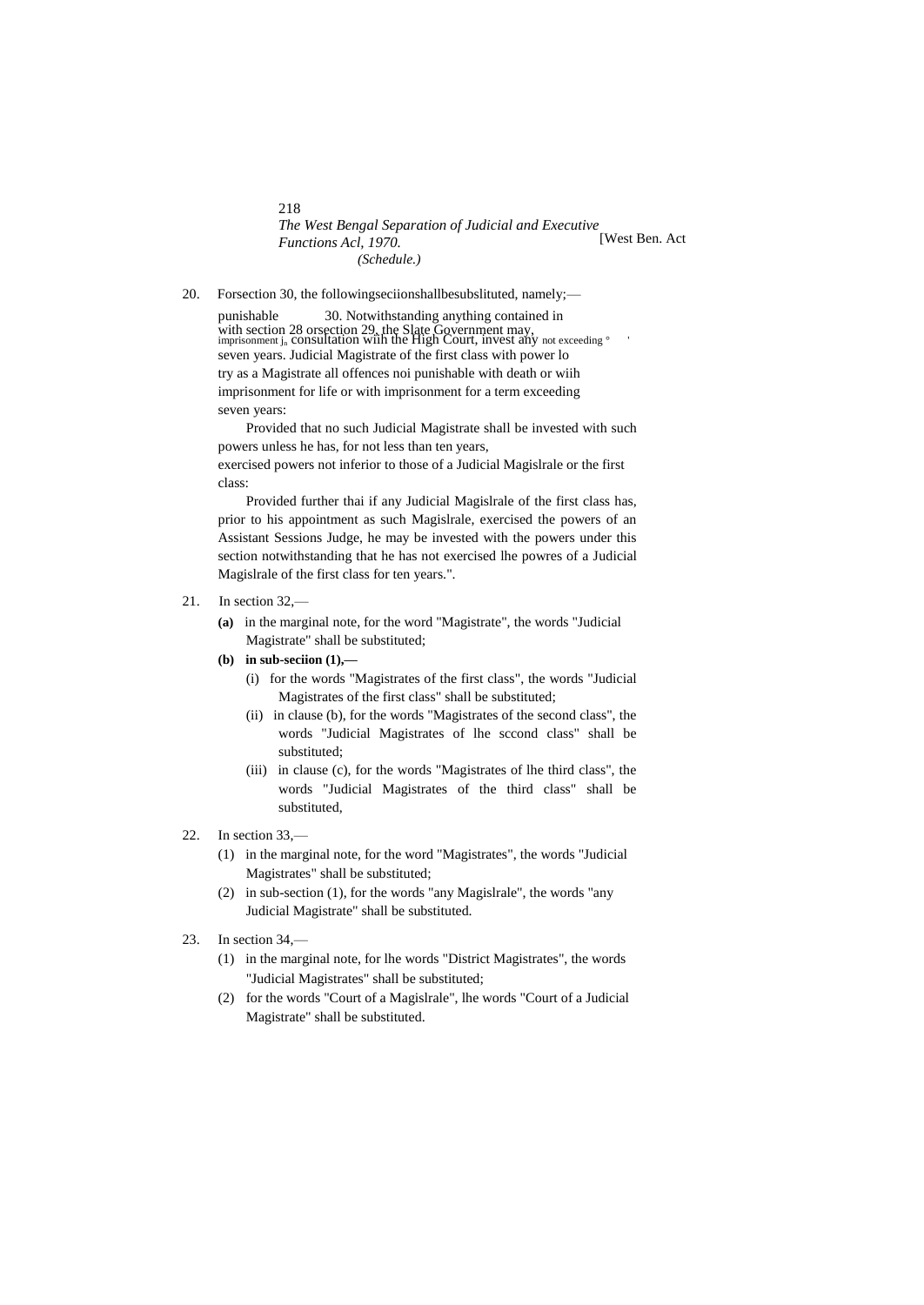219 *The West Bengal Separation of Judicial and Executive Functions Acl, 1970. Functions Acl, 1970.* 

*(Schedule.)*

- 24. In clause (b) of ihe proviso to sub-section (2) of section 35, forthe words "a Magistrate", in the two places where they occur, the words "a Judicial Magistrate" shall be substituted.
- 25. Fo r sec t ion 3 6, th e folio wi ng sec lion sh a 11 be s u bsti tu led, name  $1 y$ : "Ordinary" 36. All District Magistrates, Sub-divisional Mag^Traics. Executive Magistrates and Executive Magistrates

of the first, second and third class and all Sub- divisional Judicial Magistrates and Judicial Magistrates of the first, second and third class have powers hereinafter respectively conferred upon them and specified in the Third Schedule. Such powers are called their 'ordinary powers'.".

26. For secti on37,thefoIIowi n g sec t i on shal I be subsii tu ted,namely;—

"Additional 37  $j_n$  addition to his ordinary powers,—<br>powers conlcrrablc on Judicial and Es ecu live Magistrates

- (a) any Judicial Magistrate may be invested by the Slate Government, in consultation wilh Ihe High Court, with any of the powers specified in Part IA of the Fourth Schedule as powers with which he may be invested by the State Government in consultation with the High Court;
- (b) any Judicial Magistrate may be invested by the Sessions Judge to whom he is subordinate wilh any powers specified in Part IB of Ihe Fourth Schedule as powers wilh which he may be invested by the Sessions Judge;
- (c) any Executive Magistrate may be invested by the State Government wilh any of ihe powers specified in Part IIA of the Fourth Schedule as powers with which he may be invested by ihe State Government;
- (d) any Executive Magistrate may be invested by the District Magistrate to whom he is subordinate with any of the powers specified in Part ITB of the Fourth Schedule as powers wilh which he may be invested by the District Magistrate.".
- 27. Forscction3S, thefollowingsectionshall be substiluled, namely:—

ilp $^{0}$ "nv $^{0}$ The power conferred on Ihe Sessions Judge pmvereor Lhe by clause (b) of section 37 shall beexercised subject --i-d to ihe control of ihe High Court and the power Disirici conferred on the District Magistrate by clause (d) of Magistrate. thai section shall be exercised subject **10** the control of ihe Slate Government.".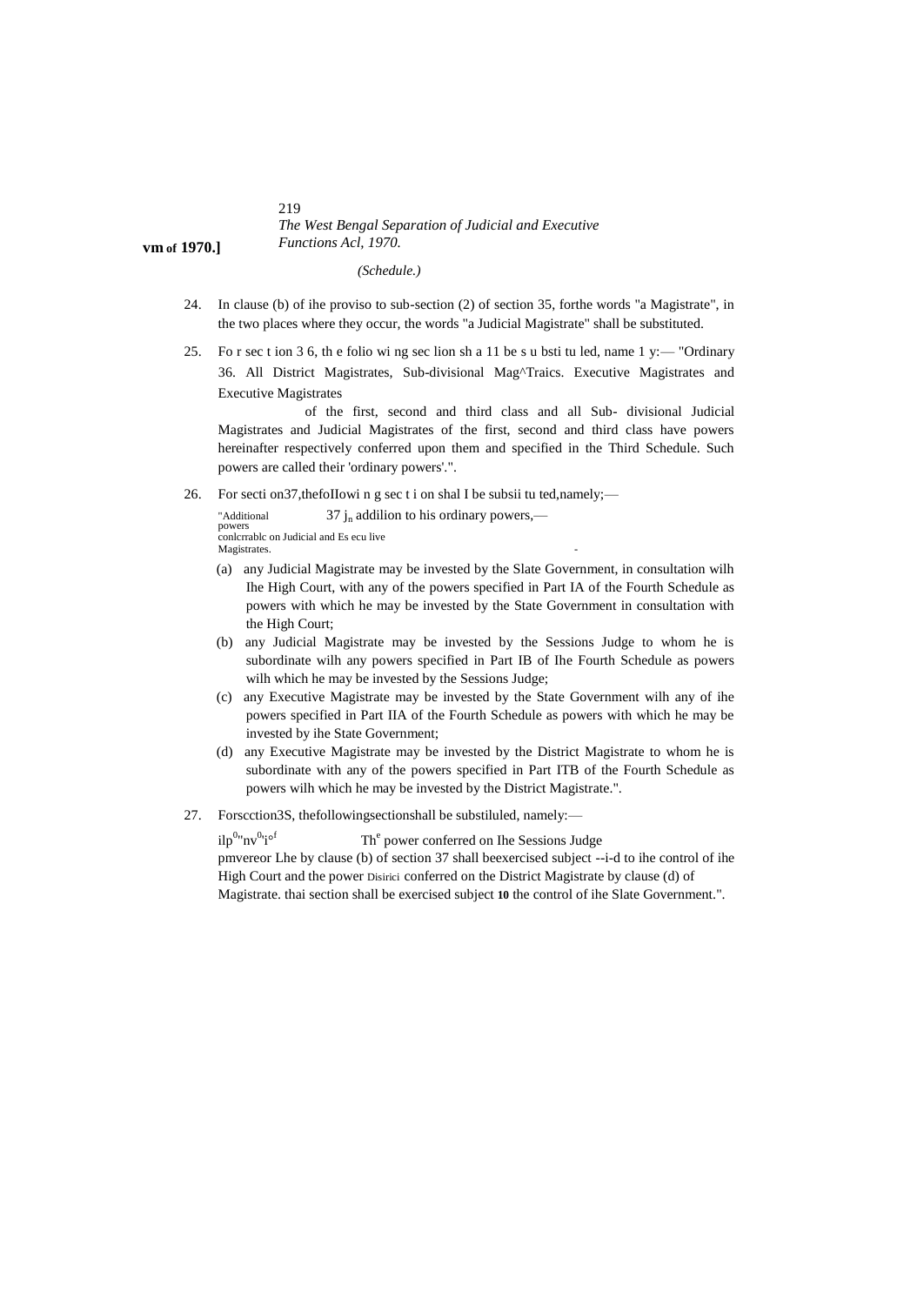220 *The West Bengal Separation of Judicial and Executive Functions Acl, 1970.* **[West Ben. Act** *(Schedule.)*

28. After section 38, ihe following seciion shall be inserted, namely:— "Judicial 38A. Whenever under any provisions of ihis powers lo be  $\overline{C}$  cunfcrred in Code or any oiher law for inc lime bemg in force, eoisuiialion <sub>an</sub>y judicial powers are to be conferred by the Siaie  $\frac{1}{n}$  i h t h e H i g h  $\frac{1}{n}$ . Conn.Government on a Sessions Judge or an Additional

or Assistant Sessions Judge or a Sub-divisional Judicial Magistrate or any other Judicial Magistrate, or any such Judicial Magistrate is to be specially empowered lo exercise such powers, the order conferring such powers or empowering the exercise of such powers shall be made by the Slate Govemmeni in consultation with the High Court notwithstanding thai such provision may not expressly so provide.

*Explanation.*—For the purposes of this seciion, the question whether any powers are judicial shall be decided by the Slate Govemmeni in consultation with the High Court and such decision shall be final.".

- 29. In section 40, for the words "Siaie Government otherwise direct". the words "State Govemmeni, in consultation with the High Court, where necessary, otherwise direcis" shall be substituted.
- 30. In seciion 41,—
	- (1) after the words "Stale Government", the words "or, where the conferment of power was in consultation wiih lhe High Court, ihe State Government, in consultation with the High Court," shall be inserted;
	- (2) for sub-seciion (2), the following sub-seciion shall be substituted, namely:—

"(2) Any powers conferred by the Sessions Judge or the District Magistrate may be withdrawn by the Sessions Judge or the District Magistrate, as the case may be.".

## 3J. In section 57,—

- (1) in sub-section (2), for ihe word "Magistrate", lhe words "Judicial Magistrate" shall be substituted;
- (2) in sub-seciion (3), for the word "Magislrale", the words "Judicial Magislrale" shall be substituted,

32. In section 62, for the words "to the District Magistrate or, if he so directs, to the Sub-divisional Magistrate", the words "to the Sub-divisional Executive Magistrate and the Sub-divisional Judicial Magistrate" shall be substituted.

33.. Insection 63, after lhe words "of a Magistrate", the words "having jurisdiction" shall be inserted.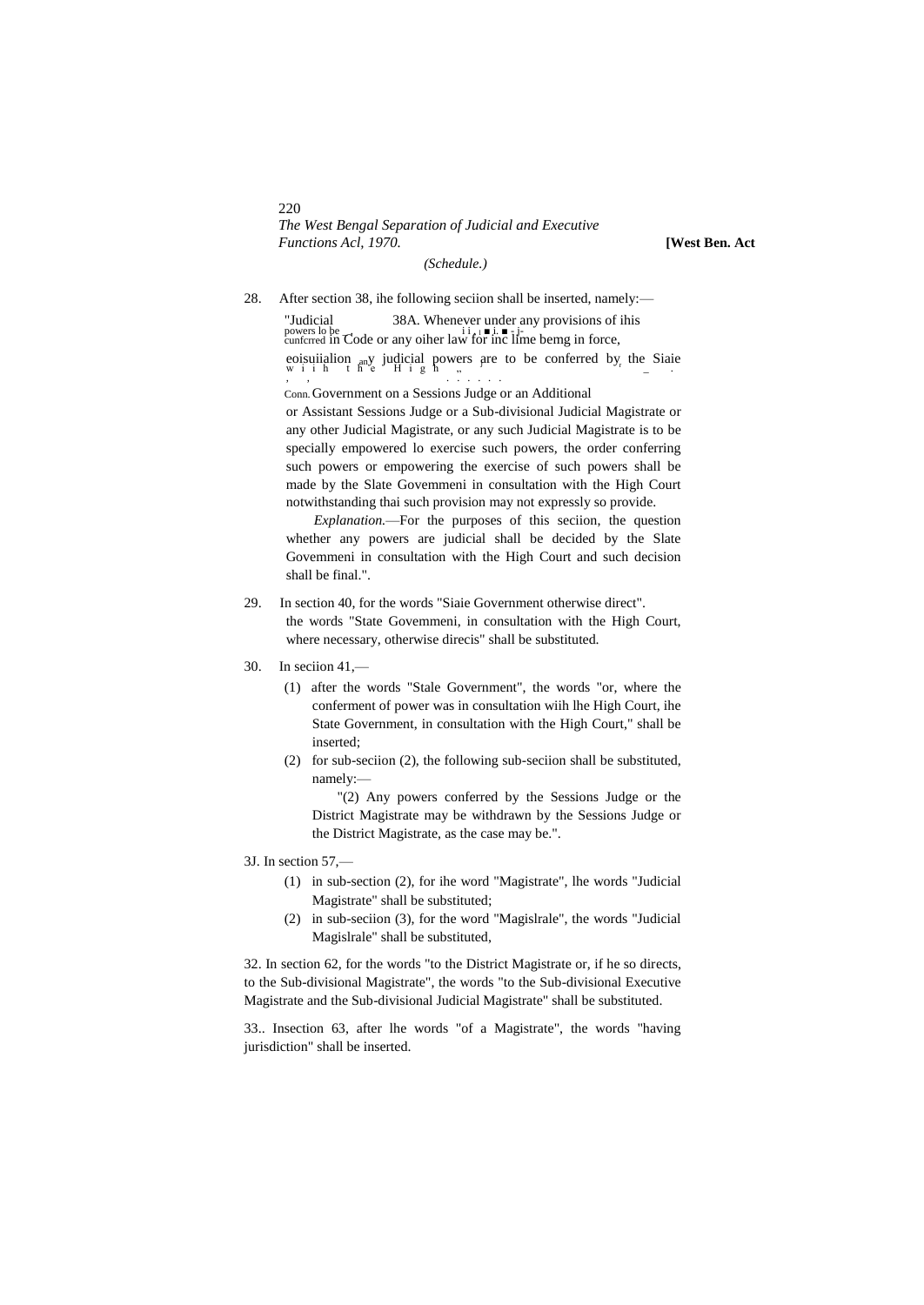221 *The West Bengal Separation of Judicial and Executive* **vm** of **1970.]** *Functions Acl, 1970.*

*(Schedule.) '*

34. In sub- s ec lion (1) o F s e ct i on 7 8, fo r the words "or S ub-div isional i. Magistrate", the words Sub-divisional Executive Magistrate or Subdivisional Judicial Magistrate" shall be substituted.

- 35. In section 88.—
	- (1) in sub-seclion  $(2)$ ,—

(a) after the words "District Magistrate", the words Sub-

divisional Judicial Magistrate" shall be inserted; (b) for the words "wiihin whose district", the words "within whose jurisdiction" shall be substituted;

- (2) in sub-section (6B), after the words "District Magistrate", the words ".Sub-divisional Judicial Magistrate" shall be inserted;
- (3) For the proviso to sub-seclion (6C), the following proviso shall be substituted, namely:—

"Provided that if it is preferred or made in the Court of a District Magistrate ora Sub-divisional Judicial Magistrate or the Chief Presidency Magistrate, such District Magistrate, Subdivisional Judicial Magistrate or Chief Presidency Magistrate may make it over Tor disposal lo any Magistrate subordinate lo him, and such Magistrate shall have all the powers and jurisdiction in respect or such claim or objection as if theorderof attachmenihadbeen issued by such Magistrate and the claim or objection had been originally preferred or made before him.".

36. In section 95, afler the words "District Magistrate", in the two places where they occur, the words, "Sub-divisional Judicial Magistrate" shall be inserted.

37. In sub-section (2) of section 96, after ihe words "District Magistrate", the words Sub-divisional Judicial Magistrate" shall be inserted.

- 38. In sub-section (1) of section 98,—
	- (1) in the first paragraph, for the words "Sub-divisional Magistrate, Presidency Magistrate or", Ihe words "Sub- divisional Judicial Magistrate, Presidency Magistrate, Sub- divisional Executive Magistrate or Judicial or Executive" shall be substituted;
	- (2) in the fourth paragraph, for the words "Sub-divisional
		- Magistrate", the words "Sub-divisional Judicial Magistrate, Subdivisional Executive Magistrate" shall be substituted.

'

'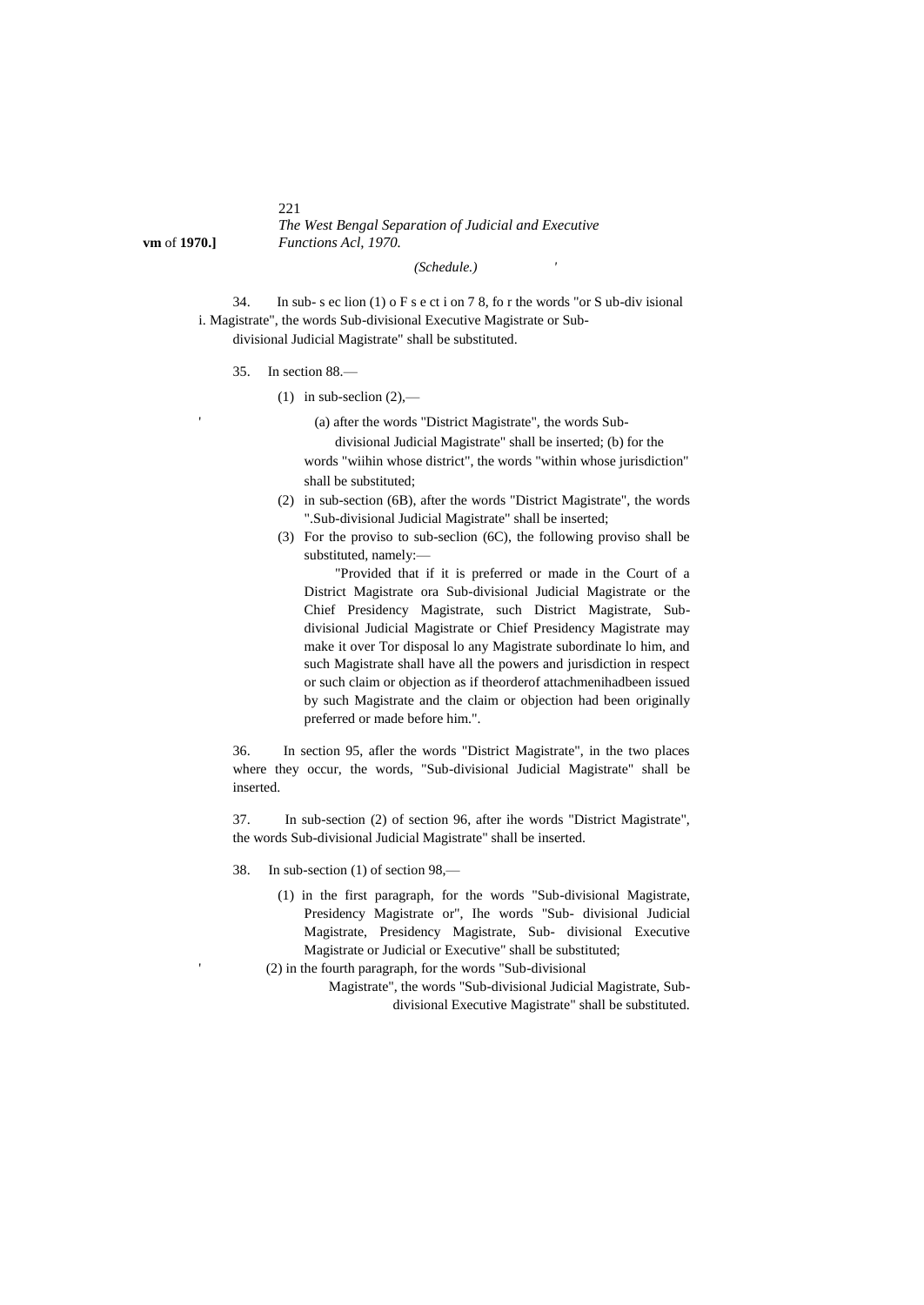222 *The West Bengal Separation of Judicial and Executive Functions Acl, 1970.* **[West Ben: Act**

#### *(Schedule.)*

39. In section 100, for lhe words "Magislrale of lhe first class orSubdivisional Magislrale", the words "Sub-divisional Executive Magistrate, Executive Magistrate of the first class, Sub-divisional Judicial Magistrate or Judicial Magistrate of lhe first class" shall be substituted.

40. In sub-section (1) of scction 106, for the words "a District Magistrate, a Sub-divisional Magistrate or a Magistrate of the first class", lhe words "a Sub-divisional Judicial Magistrate or a Judicial Magistrate of Che first class" shall be substituted.

- 41. In seciion 107,—
	- (1) in sub-section (1), for lhe words "Sub-divisional Magistrate or Magistrate of the first class", the words "Sub-divisional Executive Magistrate or Execuiive Magislrale of the first class" shall be substituted;
	- (2) in sub-seciion (3). for the words "any Magistrate", the words "any Execuiive Magistrate" shall be substituted.

42. In section 108, for lhe words "Magislrale of the first class", lhe words "Execuiive Magislrale of the first class" shall be substituted.

43. In section 109, for the words "Sub-divisional Magistrate or Magistrate of the first class", lhe words "Sub-divisional Execuiive Magislrale or Executive Magistrate of lhe firs I class" shall be substituted,

44. In seciion 110, for the words "Sub-divisional Magislrale or a Magistrate of Lhe First class", the words "Sub-divisional Executive Magistrate or an Executive Magistrate of the first class" shal I be subsli tuted.

45. For section 126, the following section' shall be substituted, namely:—

> "Dischargeof 126. (I) Any surety for the peaceable conduct sureties. . . . . - .

or good behaviour of another person may at any lime apply lo the Court by which an order was made to give security lo cancel any bond executed under this Chapter within the local limits of its jurisdiction.

(2) On such application being made, the Court shall issue summons or warrant, as it may think fit, requiring the person, for whom such surety is bound, lo appear or lo be brought before it.".

46. In sub-seciion (I) of seciion 127, for lhe words "Any Magistrate", the words "Any Executive Magistrate, Presidency Magistrate" shall be substituted.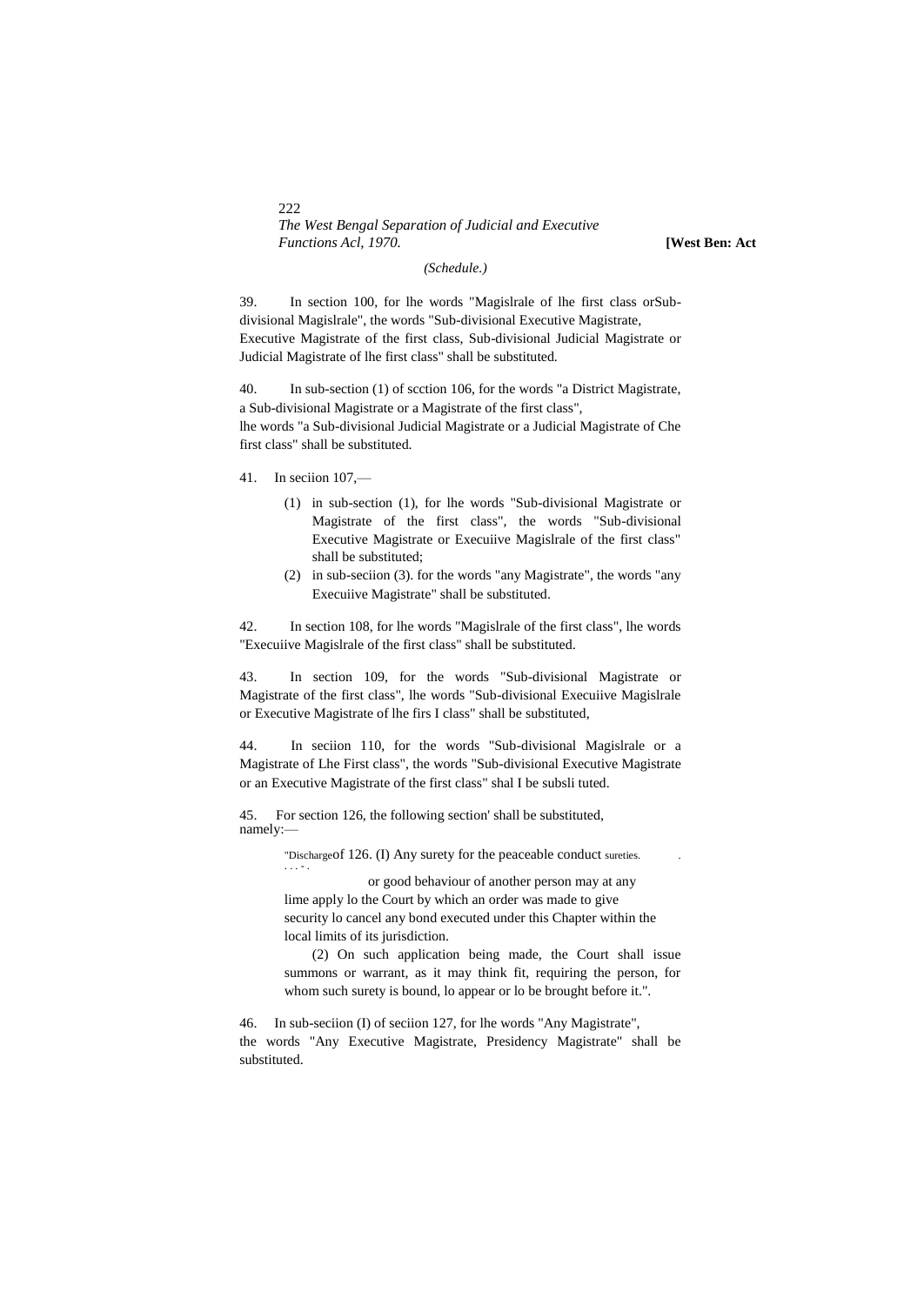## 223 *The West Bengal Separation of Judicial and Executive* **vm or 1970.]** *Functions Acl, 1970.*

#### *(Schedule.)*

47. In section 128, for the words "any Magistrate", the words "any Executive Magistrate, Presidency Magistrate" shall be substituted.

48. In section 129, for the words "Magistrate of the highest rank", the words "Executive Magistrate of ihe highest rank of the Presidency Magistrate" shall be substituted.

- 49. In scction 131,—
	- (a) for the words "no Magistrate", the words "no Executive Magistrate or Presidency Magistrate" shall be substituted;
	- (b) for the words "with a Magistrate", the words "wilh any such Magistrate" shall be substituted.
- 50. In sub-section (I) of section 133,—
	- (1) in the firsi paragraph, Tor ihe words "a Sub-divisional Magistrate or a Magistrate of the firsi class", ihe words "a Sub-divisional Executive Magistrate or an Executive Magistrate of the first class" shall be substituted;
	- (2) in the last paragraph, for the words "some other Magistrate", the words "some other Executive Magistrate" shall be substituted.

51. In section 143, for the words "Sub-divisional Magistrate, or any other Magistrate", the words "Sub-divisional Executive Magistrate or any other Executive Magistrate" shall be substituted.

52. In sub-scclion (1) of section 144, for the words "Sub-divisional Magistrate, or of any other Magistrate", ihe words "Sub-divisional Executive Magistrate, or of any Presidency Magistrate or Executive Magistrate" shall be substituted.

53. In sub-seclion (1) of section 145, Tor the words "Sub-divisional Magistrate or Magistrate of the first class", the words "Sub-divisional Executive Magistrate or Executive Magistrate of the first class" shall be substituted.

54. ]n sub-section (I) of section 147, for the words "Sub-divisional Magistrate or Magistrate of the first class", the words "Sub-divisional Executive Magistrate or Executive Magistrate of the first class" shall be substituted.

55. In sub-section (1) of section 148, for the words "Sub-divisional Magistrate", the words "Sub-divisional Executive Magistrate" shall be substituted.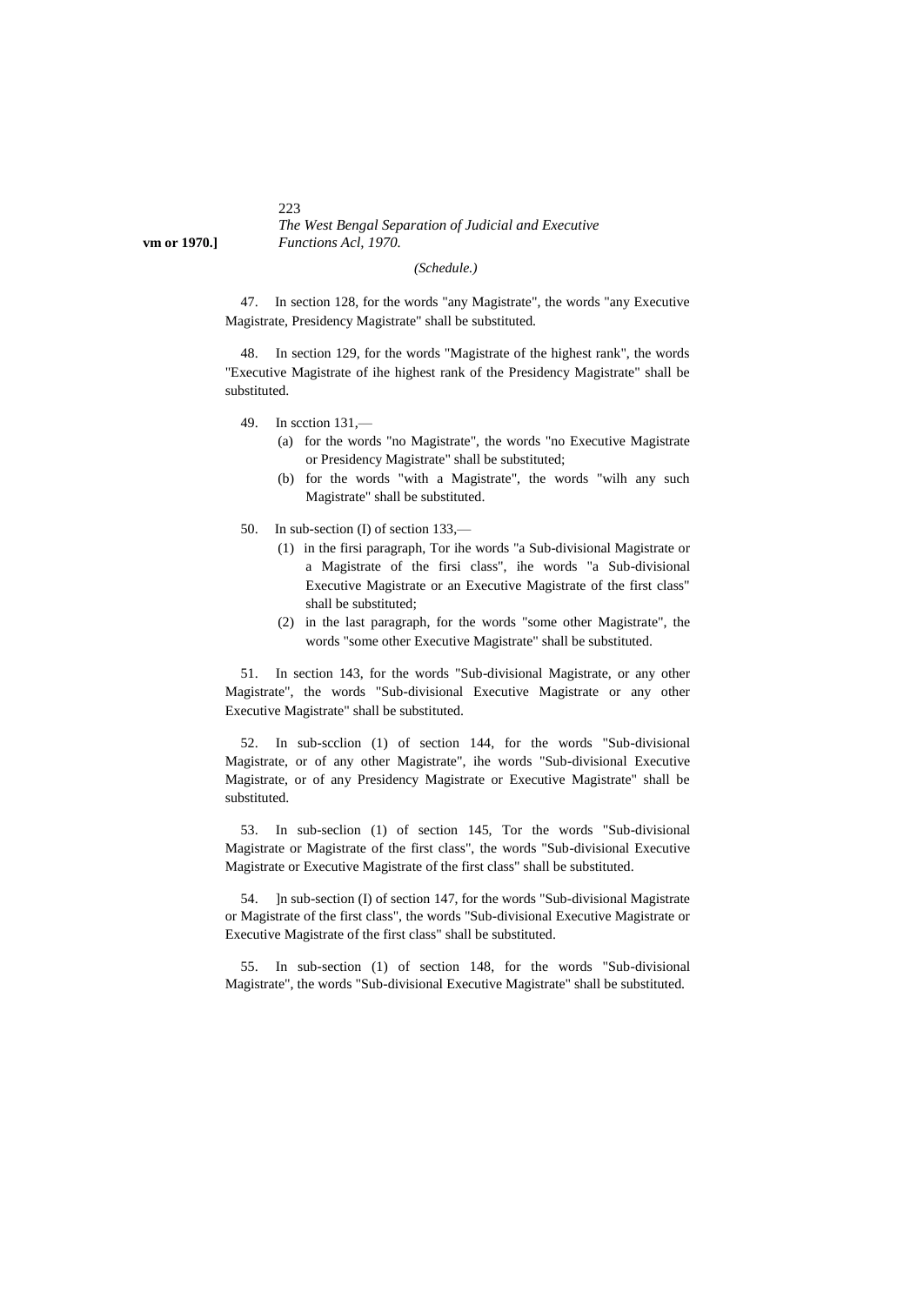224 *The West Bengal Separation of Judicial and Executive Functions Acl, 1970.* **[West Ben. Act**

*(Schedule.)*

- 56. In section 155,— <sup>1</sup>
	- (1) in sub-section (1), for the words "lhe Magistrate", (he words "the Judicial Magistrate having power lo try or inquire into ihe offence" shall be substituted;
	- (2) in sub-section (2), for lhe words "a Magislrale", lhe words "a Judicial Magistrate" shall be subsli ruled.
- 57. In sub-section (1) of section 164,—
	- (1) for lhe words "Magislrale of the first class", the words "Judicial Magistrate of the first class" shall be substituted;
	- (2) for the words "Magistrate of the second class", the words "Judicial Magistrate of the second class" shall be substituted.

58. In sub-seciion (5) of section 165,forthewords"ncareslMagislrate", the words "nearest Judicial Magislrale" shall be substituted.

59. In sub-seciion (4) of section 166, for the words "nearest Magistrate", the words "nearest Judicial Magistrate" shall be substituted.

- 60. In seciion 167,—
	- (1) in sub-seciion (L), for the words "nearest Magistrate", the words "nearest Judicial Magistrate" shall be substituted;
	- (2) in the proviso lo sub-seciion (2), for lhe words "noMagislrale of the third class, and no Magistrate of the second class", the words "no Judicial Magislrale of lhe third class, and no Judicial Magistrate of the second class" shall be substituted;
	- (3) for sub-section (4), lhe following sub-section shall be substituted, namely:—

"(4) Any Magislrale giving such order shall forward a copy of his order, with his reasons for making it, to lhe Sessions Judge.".

61. In sub-sect ion (3) of section 170, for Ihe words "District Magistrate or Sub-divisional Magistrate", the words "Sub-divisional Judicial Magistrate" shall be substituted.

- 62. In section 174,—
	- (1) in sub-sections (1) and (2), for the words "Sub-divisional Magislrale",the words "Sub-divisional ExecutiveMagistrate" shall be substituted;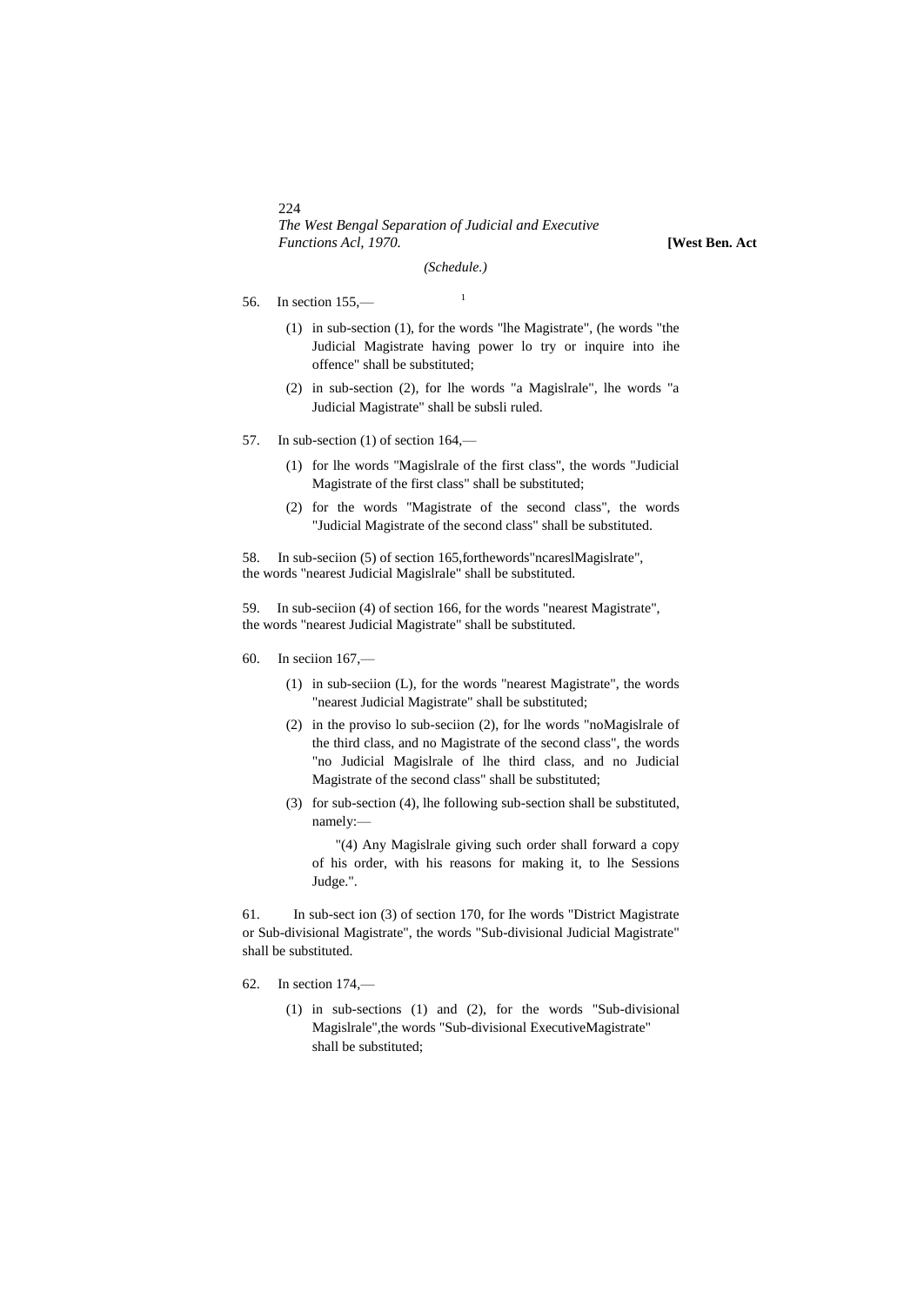## 225 *The West Bengal Separation of Judicial and Executive* **VIII of 1970.]** *Functions Acl, 1970.*

#### *(Schedule.)*

(2) in sub-scclion (5). for [he words "Sub-divisional Magistrate \*■ or Magistrate of the first class, and any Magistrate", the words "Sub-divisional Executive Magistrate or Executive Magistrate of ihe first claw, and any other Executive Magistrate" shall be substituted.

63. In sub-seclion (1) of suction 186, for the words "a District Magistrate, a Sub-divisional Magistrate, or, if he is specially empowered in this behalf by the State Government, a Magistrate of the first class", the words "Su b-di visional Judicial Magi sirate, or. if he is specially empowered in this behalfby the Slate Government in consuliaiion wilh the High Court, a Judicial Magistrate of the first class" shall be substituted.

64. lnsub-seclion(l)ofsection 187, forthe words "District Magistrate, such Magistrate shall send the person arrested to the District or Sub- divisional Magistrate", the words "Sub-divisional Judicial Magistrate, such Magistrate shall send the person arrested to Ihe Sub-divisional Judicial Magistrate" shall be substituted.

- 65. In section 190,—
	- (1) in sub-section (1), for the words "District Magistrate or Subdivisional Magistrate, and any other", the words "Sub- divisional Judicial Magistrate, and any other Judicial" shall be substituted;
	- (2) after sub-section (I), the following sub-scciion shall be inserted, namely:—

"(IA) Any District Magistrate or Sub-divisional Executive Magistrate or any other Executive Magistrate of the first or second class specially empowered in this behalfby the State Government may take cognizance of any offence upon information received from any person other than a police officer, or upon his own knowledge or suspicion, that such offence has been committed.";

(3) for sub-secLion (2), the following sub-seclion shall be substituted, namely:—

"(2) The State Government, in consultation wilh the High Court, or the Sessions Judge subject to the general or special orders of the State Government in consultation wilh the High Court, may empower any Judicial Magistrate lo lakd cognizance under subsection (1), clause (a) or clause (b), of offences for which he may try or commit for trial"; and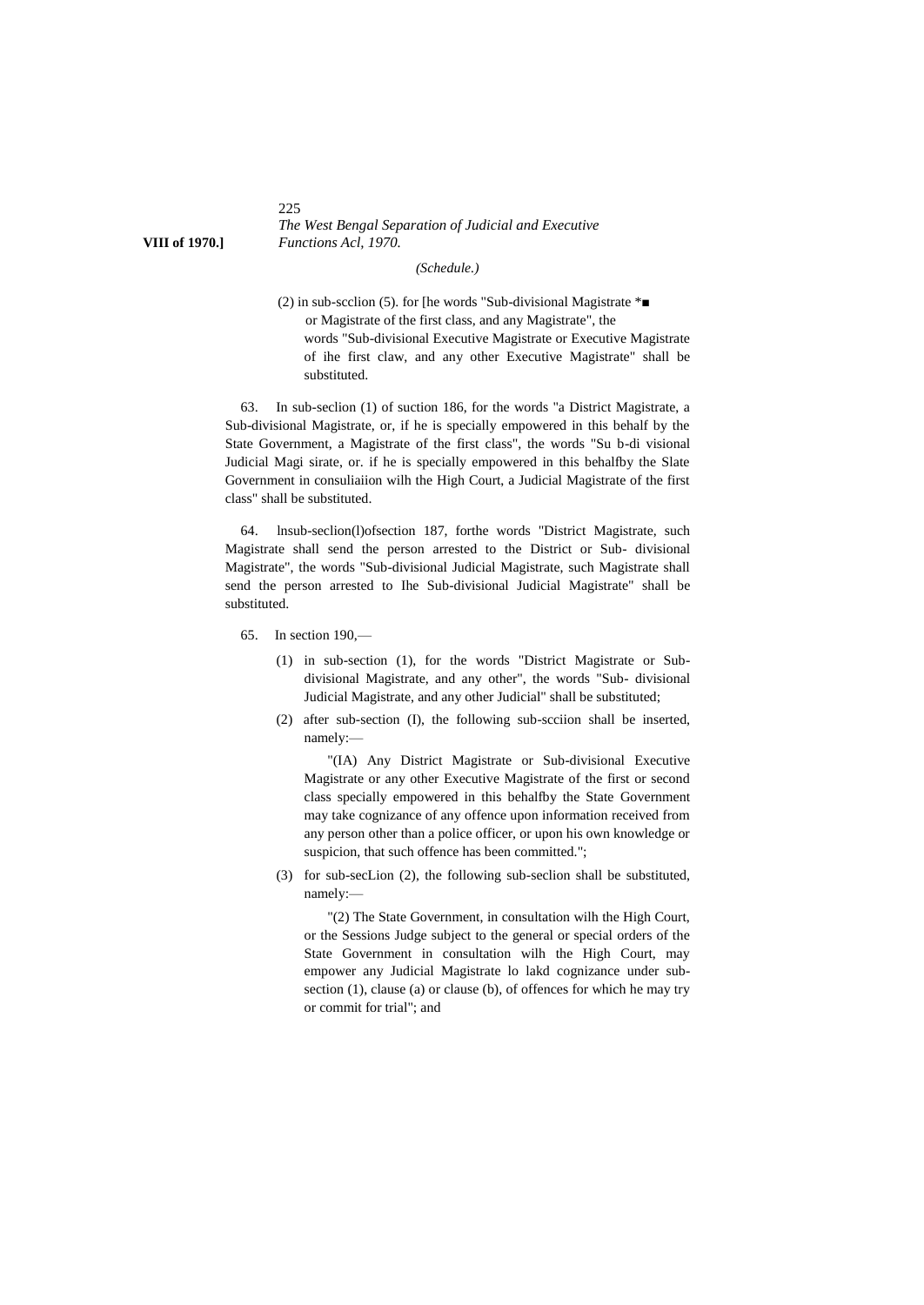# *The West Bengal Separation of Judicial and Executive Functions Acl, 1970.* [West Ben. Act

#### *(Schedule.)*

(4) in sub-seciion (3), for lhe words "Stale Govemmeni may empower any", the words "State Government, in consultation with the High Court, may empower any Judicial" shall be substituted.

#### 66. Section 191 shall be re-numbered as sub-section (I) thereof and,—

- (1) in sub-seciion (1) as so re-numbered, for lhe word "Magistrate", wherever it occurs, the words "Judicial Magistrate" shall be substiluled; and
- (2) after sub-seciion (1) as so re-numbered, the following subsection shall be inserted, namely:—

"(2) When an Executive Magistrate takes cognizance of an offence under sub-section (1 A) of section 190, he shall transfer the case to a Judicial Magistrate having jurisdiction lo try the same and shall send the accused to such Magistrate,

or may, subject to the provisions of this Code, release him on bail on taking From him a bond withor without sureties forhis appearance before such Magistrate.".

- 67. In seciion 192,—
	- (1) in sub-section (1), for the words "or Sub-divisional Magistrate", lhe words ", Sub-divisional Executive Magislrale or Subdivisional Judicial Magislrale" shall be substituted;
	- (2) for sub-section (2), the following sub-section shall be substituted, namely:—

"(2) Any District Magislrale may empower any Execuiive Magistrate of the first class who has taken cognizance of any case to transfer the same for inquiry lo any other specified Executive Magistrate within the district who is competent under ihis Code to hold such inquiry."; and

(3) after sub-seciion (2), the following sub-scction shall be inserted, namely:—

"(3) Any Chief Presidency Magistrate or Sessions Judge may empower a Presidency Magistrate or any Judicial Magislrale of the first class, as the case may be, subordinate to him who has taken cognizance of any case to transfer lhe same to any o ther Preside ncyMagistrateorJudicialMagistrate, - as the case may be, who is competent under this Code to Iry

the accused or commit him for trial, and such Presidency Magistrate or Judicial Magistrate may dispose of the case accordingly.".

#### 226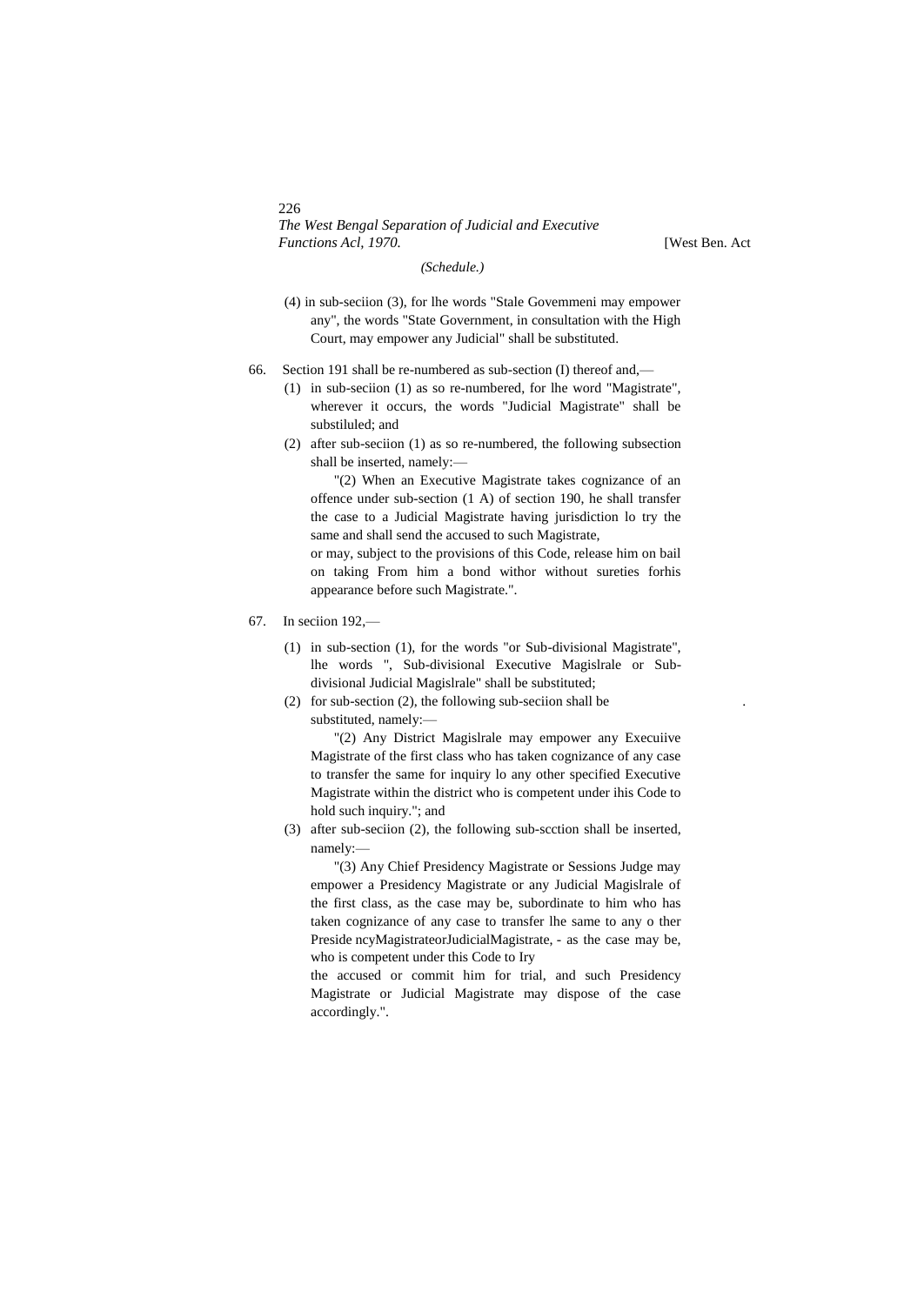227 *The West Bengal Separation of Judicial and Executive* **VIII of 1970.]** *Functions Acl, 1970.*

*(Schedule.)*

- 68. In section 193,—
	- (1) in sub-seclion (I), for the word "Magistrate", the words "Judicial Magistrate" shall be substituted; and
	- (2) in sub-section (2), after Ihe words "State Government", the words in consultation wilh Ihe High Court," shall be inserted.

69. In section 200, for ihe words "A Magistrate", the words "A Judicial Magistrate" shall be substituted.

70. In sub-seclion (1) of section 202, for [he words "Any Magistrate", the words "Any Judicial Magistrate" shall be substituted.

71. In sub-seclion (J) of section 204, for the words "a Magistrate taking cognizance of an offence", the words, figures and brackets "a Judicial Magistrate taking cognizance of an offence, or of a Judicial Magistrate lo whom a ease has been transferred under sub-section (2) of section 191" shall be substituted.

72. In section 206, for sub-section (1), Ihe following sub-section shall be substituted, namely:—

"(I) Any Presidency Magistrate, Sub-divisional Judicial Magistrate or Jud icial Magistrate of Ihe first class or any Judicial Magistrate not being a Judicial Magistrate of the third class, empowered in this behalf by the State Government, in consultation with the High Court, may commit any person for trial to the Court of Session or High Court for any offence triable by such Court,".

73. In section 249, for the words "a Magistrate of the first class, or with the previous sanction of the District Magistrate, any other Magistrate", the words "a Judicial Magistrate of the first class, or Wilh the previous sanction of the Sessions Judge, any other Judicial Magistrate" shall be substituted.

- 74. [n section 260,—
	- (1) in sub-seclion (1), for clauses (a), (b) and (c), the following clauses shall be substituted, namely:—
		- "(a) the Sub-divisional Judicial Magistrate,
		- (b) any Judicial Magistrate of the first class specially empowered in this behalfby the State Government in consultation wilh Lhe High Court, and
		- (c) any Bench of Judicial Magistrates vested with the powers of a Judicial Magistrate of lhe first class and specially empowered in (his behalf by the Stale Government in consultation with lhe High Court";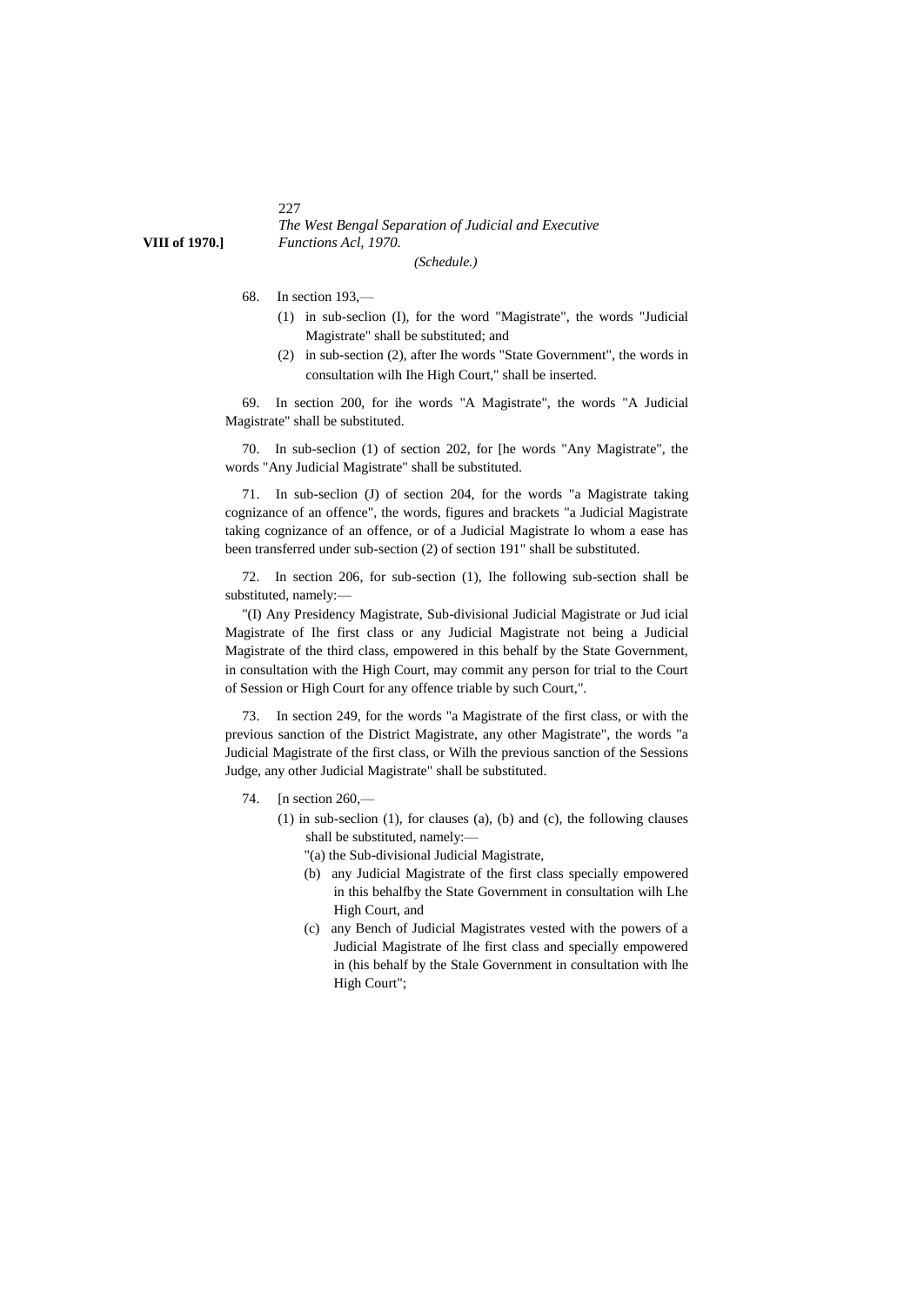## 228 *The West Bengal Separation of Judicial and Executive Functions Acl, 1970.* **[West Ben. Act**

#### *(Schedule.)*

- (2) in lhe proviso to sub-seciion (1), For the word "Magistrate", lhe words "Judicial Magislrale" shall be substituted; and
- (3) in sub-section  $(2)$ ,-
	- (a) for the word "Magistrate", wherever it occurs, the words "Judicial Magistrate" shall be substituted, and
	- (b) for the words "Bench", wherever ii occurs, the words "Bench of Judicial Magistrates" shall be substituted.

75. In see Lion 261, for Ihe words "State Government may confer on any Bench of Magistrates invested with lhe powers of a Magistrate of the second or third class", the words "State Government, in consultation with the High Court, may confer on any Bench of Judicial Magistrates invested with the powers of a Judicial Magistrate of the second or third class" shall be substituted.

- 76. In seciion 263,—
	- (1) for lhe words "Magislrale or Bench of', the words "Judicial Magistrate or Bench of Judicial" shall be substituted; and
	- (2) after the words "State Government may", the words ", in consultation with the High Court," shall be inserted.

77. In sub-section (2) of seciion 265, for the words "authorize any Bench of', the words "in consultation with the High Court, authorize any Bench of Judicial" shall be substituted.

78. In section 269, after the words "State Government", wherever they occur, the words "in consultation with the High Court" shall be inserted.

- 79. In section 337, in sub-section (1),—
	- (a) for the words "District Magislrale, a Presidency Magistrate, aSub-divisionalMagistrateorany", the words "Sub-divisional Judicial Magistrate, a Presidency Magistrate or any Judicial" shall be substituted;
	- (b) in the proviso,—
		- (i) for the words "no Magistrate of the firsLclass other than the Di s trie i Mogi stra te", the words "no Jud ici al Magi s trate of the first class other lhan the Sub-divisional Judicial Magistrate" shall be substituted; and
		- (ii) for the words "of lhe District Magistrate", the words "of the Sub-divisional Judicial Magistrate" shall be substituted.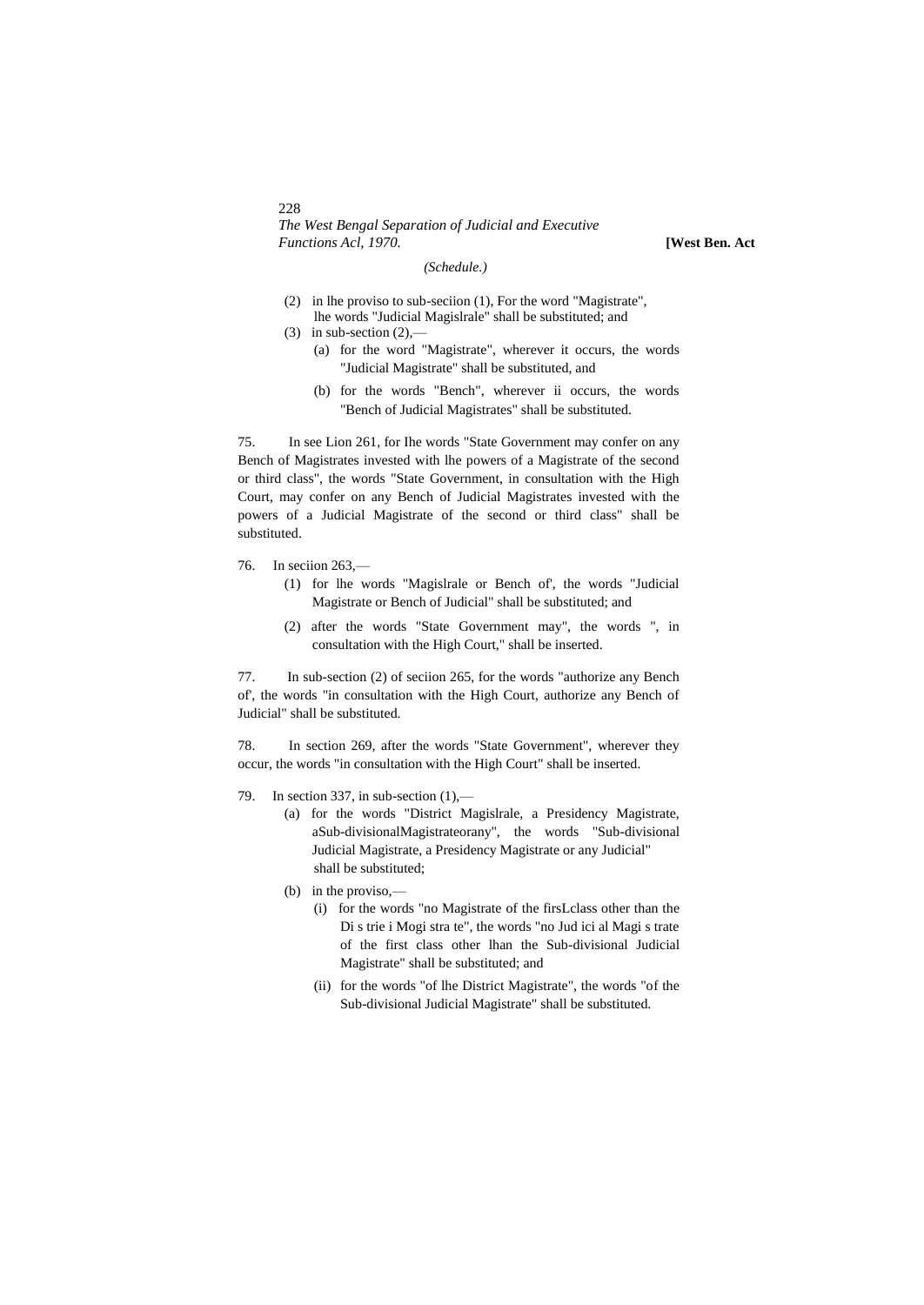## 229 *The West Bengal Separation of Judicial and Executive* **VIII of 1970.]** *Functions Acl, 1970.*

#### *(Schedule.)*

80. In section 338, for lhe words "(he District Magistrate", the words  $*$ - "the Sub-divisional Judicial Magistrate" shall be substituted.

- 81. In section 346,—
	- (1) in sub-section (I), for the words "lhe District Magistrate", the words "lhe Sub-divisional Judicial Magistrate" shall be subsli tuted;
	- (2) in sub-sections (I) and (2), for the word "Magistrate", wherever it occurs, the words "Judicial Magistrate" shall be substituted.

82. In section 347, for the word "Magistrate", wherever it occurs, the words "Judicial Magislrale" shall be substituted. -

- 83. In sub-section (1) of section 348,—
	- (1) for ihe words "if the Magistrate", the words "if Lhe Judicial Magistrate" shall be substituted;
	- (2) in ihe proviso, for the words "any Magistrate", the words "any Judicial Magistrate" shall be substituted.
- 84. In section 349,—
	- $(1)$  in sub-seclion  $(I)$ .
		- (a) for the words "a Magistrate", the words "a Judicial Magistrate" shall be substituted,
		- (b) Tor lhe words "District Magistrate or Sub-divisional Magistrate", the words "Sub-divisional Judicial Magistrate" shall be substituted;
	- (2) in sub-seclion (1 A), for lhe words "District Magistrate or Subdivisional Magistrate", the words "Sub-divisional Judicial Magistrate" shall be substituted.

85. In section 350A, for the words "Bench of Magistrate", the words "Bench of Judicial Magistrates" shall be substituted. '

86. In sub- s ec ti o n (1) o f sec tio n 355, for lhe words "Magi strate of lhe firsi or second class", the words "Judicial Magistrate of the first or second class" shall be substituted.

87. In section 357, after the words "State Government may", in the two places where they occur, the words in consultation wilh the High Court," shall be inserted.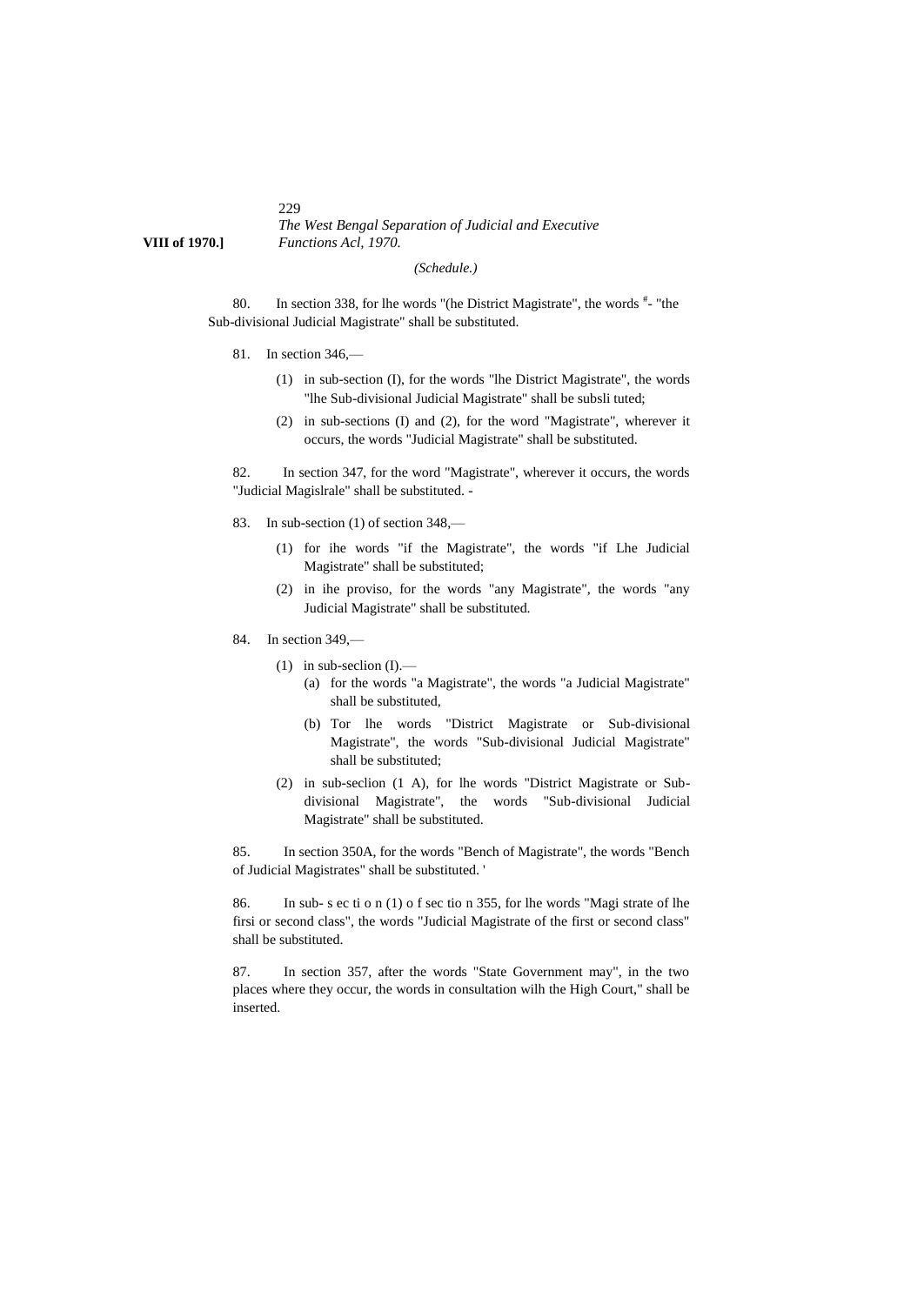230 *The West Bengal Separation of Judicial and Executive Functions Acl, 1970.* **[West Ben. Act**

*(Schedule.)*

88. In seciion 373,—

- (1) after (he words "the District Magislrale", Ihe words "and lhe Subdivisional Judicial Magistrate" shall be inserted;
- (2) the following proviso shall be added, namely:—

"Provided thai in a case tried by lhe City Sessions Court established for the presidency town of Calcuiia, the Court shall forward sucficopy totheChief Presidency Magistrate.".

89. In section 380, for the words "Magistrate of lhe first class or a Subdivisional Magistrate", the words "Judicial Magistrate of the first class or a Sub-divisional Judicial Magislrale" shall be substituted.

90. In section 387, for the words "District Magislrale", ihe words "Subdivisional Judicial Magistrate" shall be substituted.

- 91. In section 406A,—
	- $(1)$  in clause  $(b)$ , for lhe words "the District Magistrate", the words "any other Magistrals" shall be substituted;
	- (2) clause (c) shall be omitted. "
- 92. In section 408,—
	- (1) for lhe words "a District Magislrale or any other Magislrale", the words "or a Judicial Magistrate" shall be substituted;
	- (2) i n lhe pro viso, for the word s "a Mag is ira le'  $\iota$  i n Ih e t wo places where they occur, the words "a Judicial Magistrate" shall be substituted.

93. In the proviso to sub-seciion (I) of sect ion409, for lhe words "any Magislrale", lhe words "any Judicial Magislrale" shall be substituted.

94. In section 412, for the words "Magistrate of lhe first class", the words "Judicial Magistrate of the first class" shall be substituted.

95. In seciion 413, for the words "District Magistrate or other Magistrate", the words "a Judicial Magistrate" shall be substituted.

96. In section 425, for the words "passed by a Magistrate", the following shall be substituted, namely:—

"passed by a Judicial Magistrate oiher ihan lhe Sub-divisional Judicial Magistrate, the certificate shall be sent through lhe Sub- divisional Judicial Magistrate, and if the finding, sentence or order was recorded or passed by an Executive Magistrate",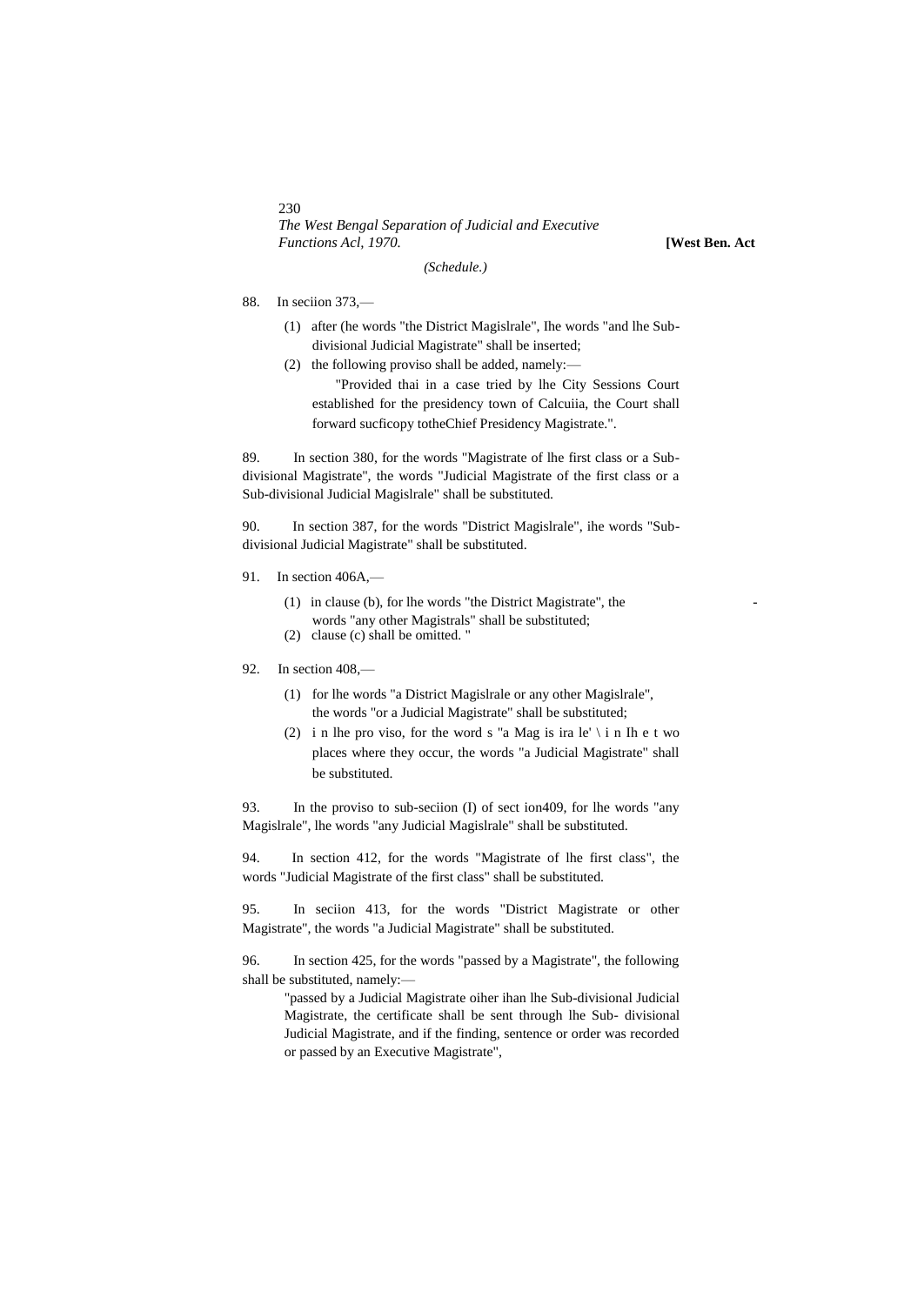231 *The West Bengal Separation of Judicial and Executive* **vm or 1970.]** *Functions Acl, 1970.*

*(Schedule.)*

97. In section 428, For the word "Magistrate", wherever it occurs, lhe '■> words "Judicial Magistrate" shall be substituted.

98. In section 435,—

(1) in sub-section (1), for the words "District Magistrate, or any Subdivisional Magistrate empowered by the State Government", the words "any Sub-divisional Judicial Magistrate empowered by lhe Slate Government in consultation wilh Lhe High Court" shall be substituted;

(2) in sub-section  $(2)$ ,—

- (a) for lhe words "Sub-divisional Magistrate", ihe words "Subdivisional Judicial Magistrate" shall be subs tiiuied; and
- (b) for the words "District Magistrate", the words "Sessions Judge" shall be substituted;
- (3) in sub-section (4), for the words "District Magistrate", lhe words "Sub-divisional Judicial Magistrate" shall be substituted; and
- (4) after sub-sec lion (4), the following sub-sections shall be inserted, namely:—

"(5) Any District Magistrate or any Sub-divisional Executive Magistrate empowered by the State Government in this behalf, may call for and examine the record of any proceeding before any subordinate Executive Magistrate for the pu rpose o f s at is fy ing h i m s e I f as to the correct n ess, legal i ty or propriety of any order recorded or passed and as lo the regularity oF any proceeding before such subordinate Magistrate and may, when calling for such record, direct that the execution of any order be suspended and if the person is in confinement, that he be released on bail or on his own bond pending lhe examination of lhe record.

(6) If any Sub-divisional Executive Magistrate, acting under sub-section (5), considers lhat any such proceeding or order is illegal or improper, he shall forward the record with such remarks thereon as he thinks fit, to lhe District Magistrate.".

- 99. In section 436,—
	- (1) for the words "direct the District Magistrate", the words "direct ihe Sub-divisional Judicial Magistrate" shall be subsli titled;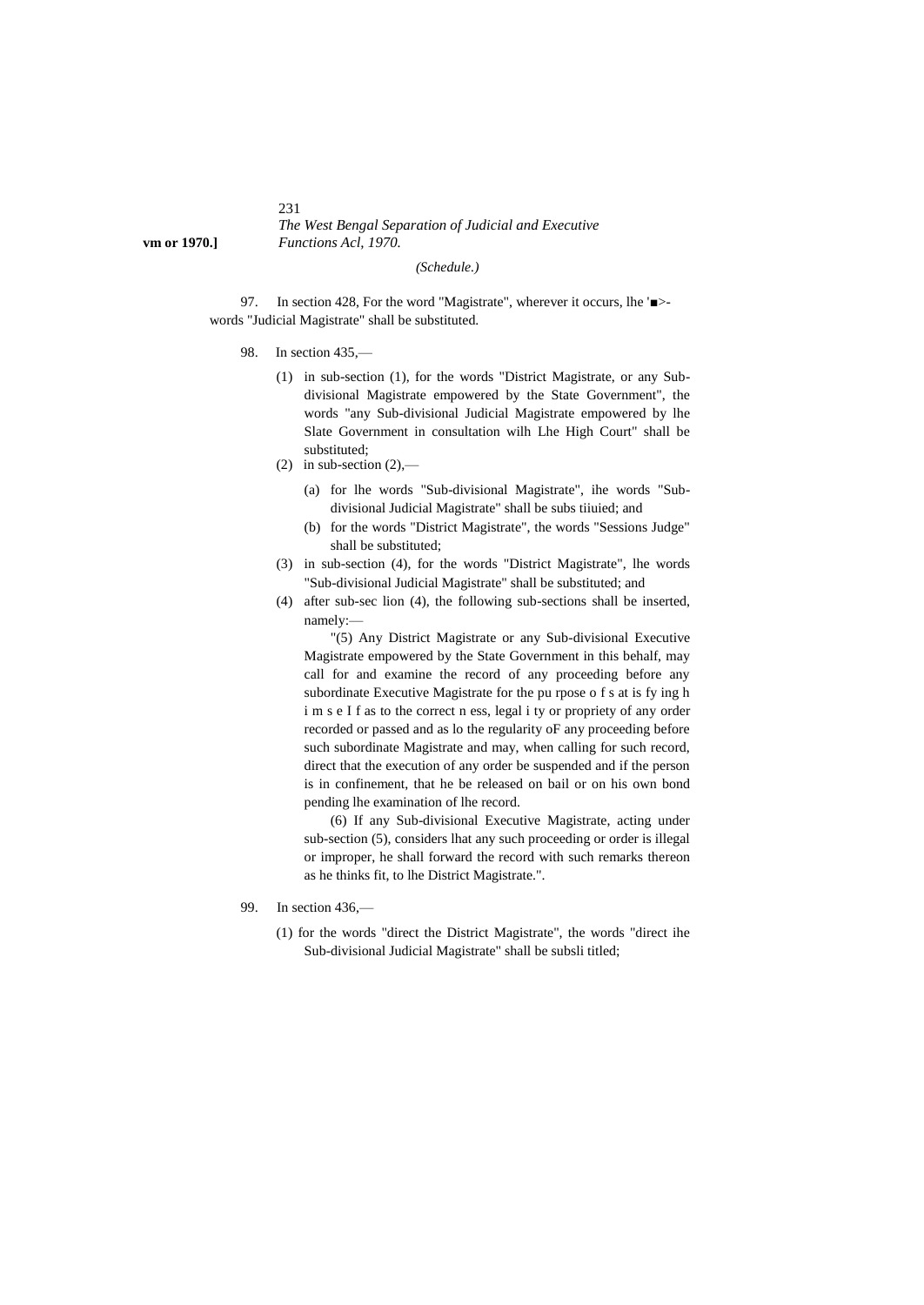**232 Tfie** *West Bengal Separation of Judicial and Executive Functions Act, 1970,*

■.

**[West Ben. Act**

*(Schedule.)*

## (2) lhe words "and the District Magistrate may himself make, or ... direct any subordinate Magistrate to make" shall be omitted.

,....J.J JA ■■ ------------------------------------------ ---------------------------- ■-

100. In seciion 437, for the words "District Magistrate", wherever they occur, the words "Sub-d ivisional Judicial Magislrale" shal I be su bsii tuted.

101. In sub-seciion (1) of seciion 438, the words "or District Magistrate" shall be omitted -

102. After section 438, the fo 1 lo w i ng sec do n shall be i n serted, namely:— -Power or 438A. On examining under section 435 or otherwise<br>District District , , , ,r Magisimc 10 the record or any proceeding, report to High Court or ID decide finally proceedings called far.

- (a) where such proceeding is in respect of an order made under section 118, section 122, section 143, section 144 or section 145, the District Magistrate shall, if he is of opinion that lhe order made in such proceeding should be revised or altered, report forordereof theHigh Court the result of hisexamination; and
- (b) where such proceeding is in respect of an ordei made under any oiher section, the District Magistrate may exercise in respect of the order made in such proceeding ihe powers conferred on a Court oF appeal by seclions 423, 426 and 428.".

103. In sub-sec lion (3) of seel ion 439, for the words "a Magislrale", in the two places where they occur, the words "a Judicial Magistrate" shall be subsli tuted.

104. In subsection (1) of section 476, forlhc words "Magistrate of lhe first Class", in the two places where they occur, the words "Judicial Magistrate of the first class" shall be substituted.

105. In section 478, for lhe words "a Magistrate", wherever they occur, the words "a Judicial Magistrate" shall be substituted,

106. In section 479, for the words "District Magislrale or other Magistrate", lhe words "Sub-divisional Judicial Magistrate or other Judicial Magistrate" shall be substituted. .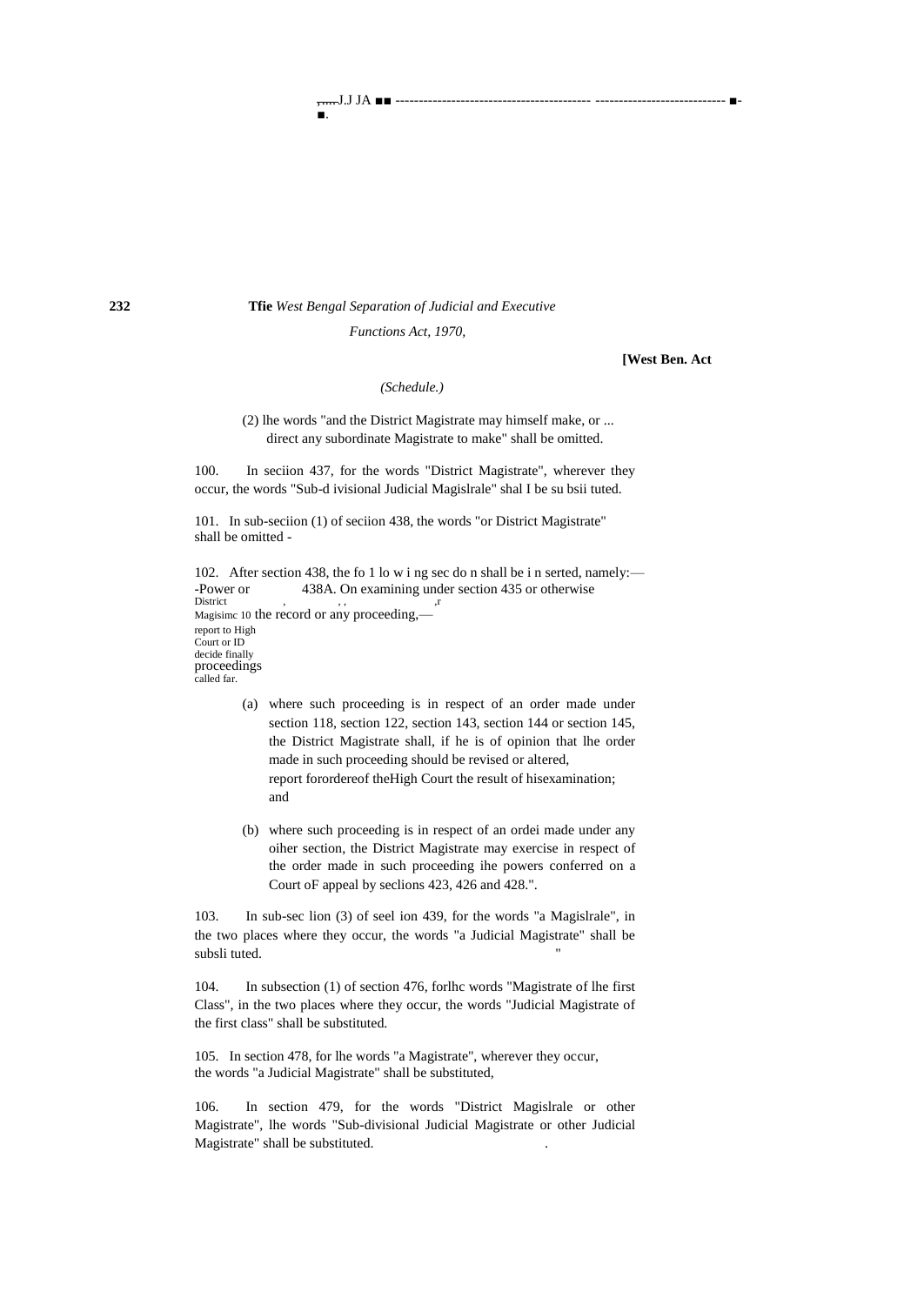107. In sub-seclion (I) of section 479A, for the words "Magistrate of the first class", in the two places where they occur, the words "Judicial Magistrate of lhe first class" shall be subsiituted.

108. In sub-seclion (I) of seciton 488, for the words "District Magistrate, a Presidency Magistrate *The West Bengal Separation of Judicial and Executive Functions Acl, 1970.* or a Magistrate  $\widehat{\rho}$  the first class", the words "Sub- divisional Judicial Magistrate, a Presidency Magistrate or a Judicial Magistrate of the first class" shall be substituted.

109. In section 490, For the words "any Magistrate", the words "any Judicial Magistrate" shall be substituted.

110. In sub-section (2) of section 492, for the words "Sub-divisional Magistrate", the words "Sub-divisional Executive Magistrate" shall be substituted.

111. Forsub-seciton(l) of section 504, the following sub-section shall be substituted, namely:—

"(1) If the witness is within the territories to which this Code extends the commission shall be directed, $-$ ,

- (a) where it has been issued in the course of an inquiry or other proceeding in respect of any matter which lies, outside lhe pres id e n cy-to wn of Ca I c u tta, w i t h i n the fu ncti on s exe k is abl e by Executive Magistrates, to the District Magistrate or Chief Presidency Magistrate, as the case may be, wiihin lhe local limits of whose jurisdiction the witness is to found,
- (b) in any other case, lo the Sub-divisional Judicial Magistrate or Chief Presidency Magistrate, as the case may be, within lhe

■ limits of whose jurisdiction the witness is to be Found.".

112. In section 505, after sub-section (2), the Following sub-section shall be added, namely:<sup>™</sup>

"(3) Where the commission is received by the Sub-divisional Judicial Magistrate, the Sub-divisional Judicial Magistrate or such other Judicial Magistrate subordinate to him as he may appoint in this behalf, may compel ihe attendance of, andexamine, Ihe witness as if he were a witness in a case pending before himself.".

113. In sub-section (2) of section 512, forthe words "any Magistrate", the words "any Judicial Magistrate" shall be substituted.

114. In sub-section (1) of section 514, for the words "Magistrate of the first class", the words "Judicial or Executive Magistrate of the first class" shall be substituted.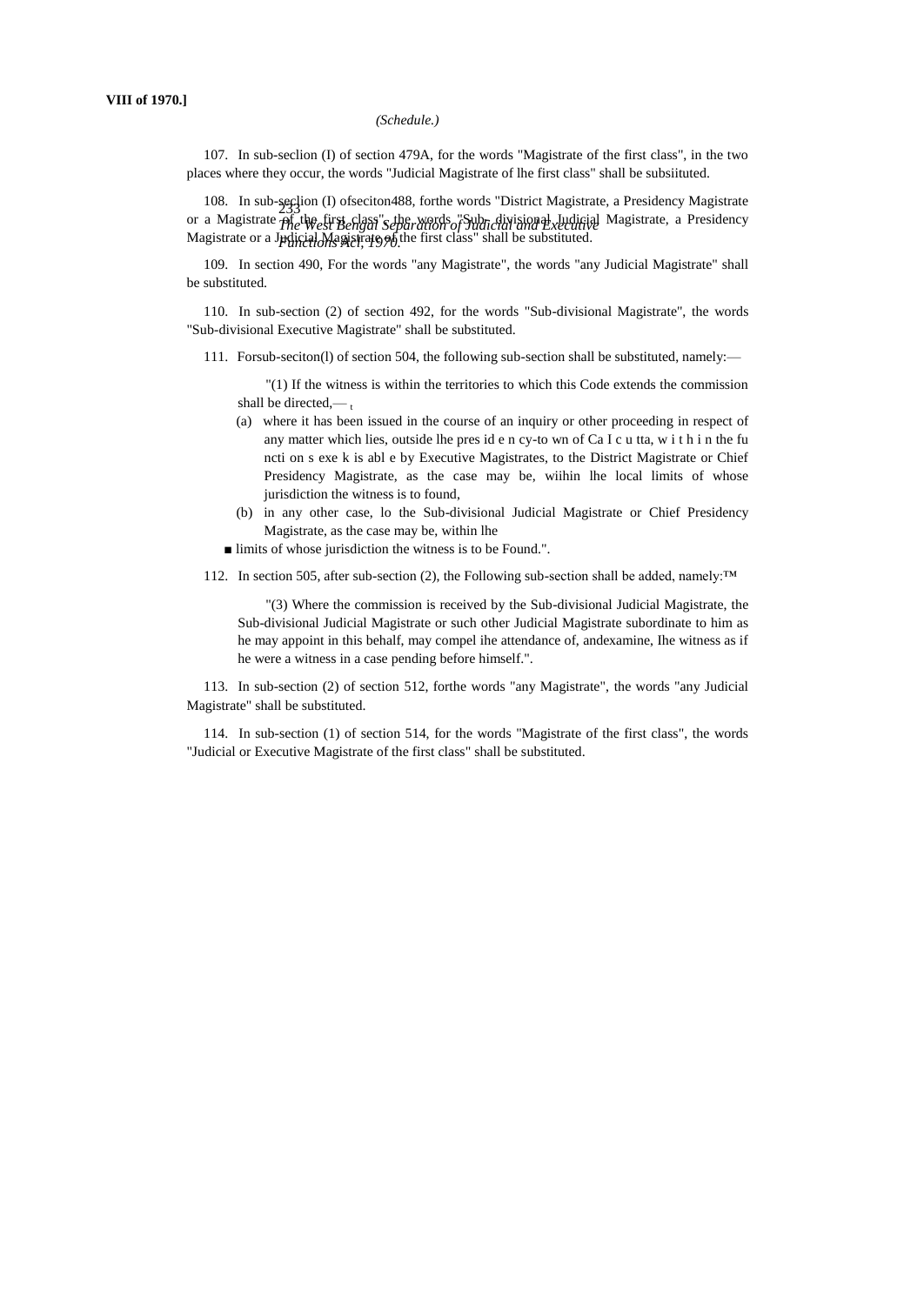115. In section 514A, for the words "Magistrate of lhe first class", the words "Judicial or Executive Magistrate of the first class" shall be substituted.

116. In section 515, for the 4words "or District Magistrate shall be appealable to the District Magistrate", the words "shall be appeal beread the sessions of dyclisial rood shosautive. *Functions Acl, 1970.*

- 117. In section 518,—
	- (1) in the margina I note, for the words "District orSu b-di visional Magistrate", the words "Sub-divisional Judicial Magistrate" shall be substituted;
	- (2) for the words "District Magistrate or to a Sub-divisional Magistrate", the words "Sub-divisional Judicial Magistrate" shall be substituted.
- 118. In section 524,—
	- (1) in sub-section (I), for the words "Sub-divisional Magistrate or of a Magistrate of the first class", the words "Sub-divisional Judicial or Executive Magistrate or of a Judicial or Executive Magistrate of the first class" shall be substituted;
	- (2) for sub-section (2), the following sub-section shall be substituted, namely:—

"(2) In the case of an order passed under this section by a Magistrate other than a Presidency Magistrate, an appeal shall lie to the Sessions Judge, and in the case of an order passed under this section by a Presidency Magistrate, an appeal shall lie to the High Court.".

- 119. In section 528,—
	- (1) in sub-section (2), for the words "or Sub-divisional Magistrate"; the words "Subdivisional Executive Magistrate or Sub-divisional Judicial Magistrate" shall be substituted;
	- (2) in sub-seclion (4), after the word, figure and brackets "subsection (2)", the words, figure and brackets "or sub- seclion (3)" shall be inserted.

120. In section 552, for the words "or District Magistrate", the words ", District Magistrate or Sub-divisional Judicial Magistrate" shall be substituted. '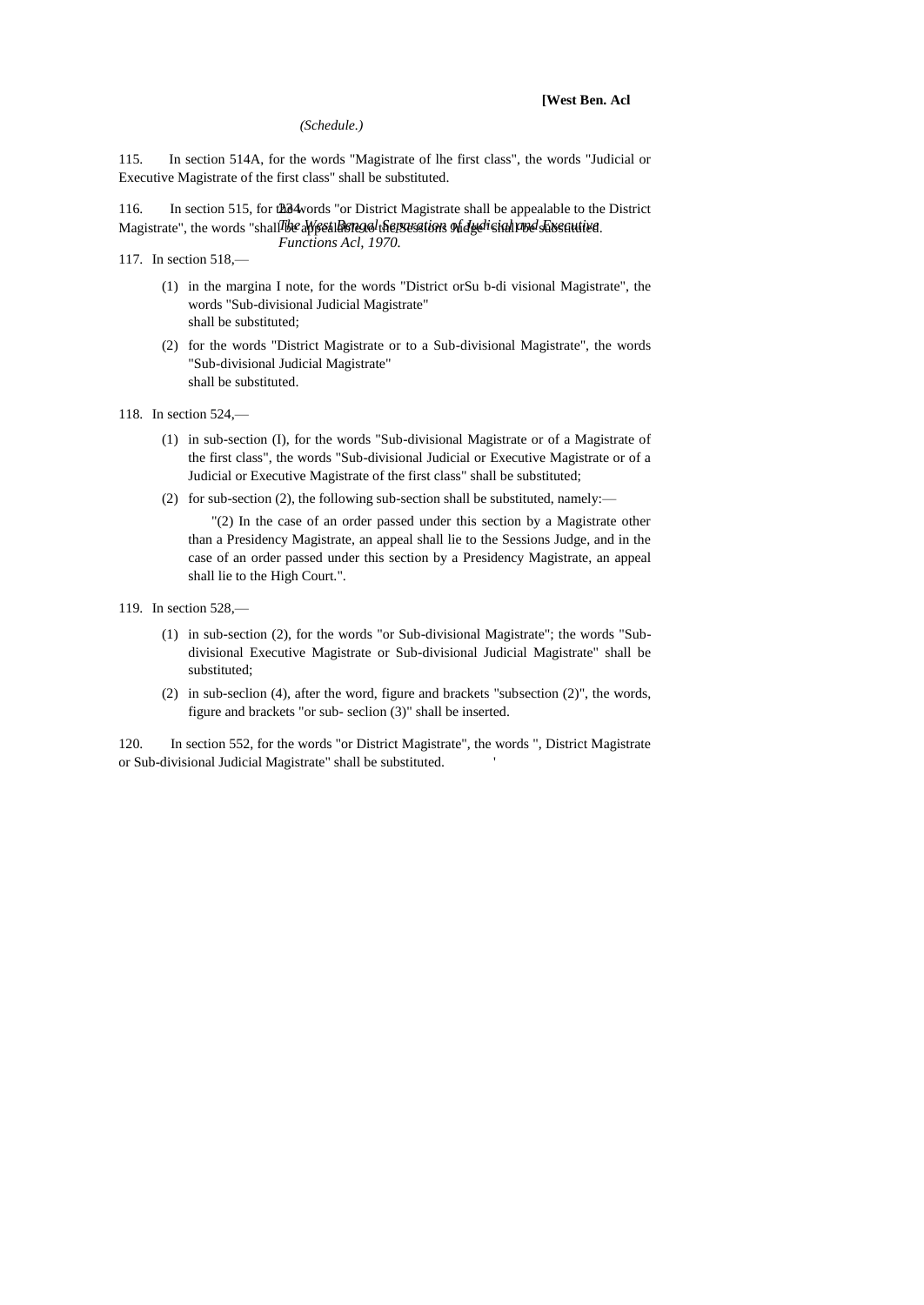121. In sub-section (2) of section 554,—

- which sub-section  $(1)$  applies" shall be omitted; i■ (!) the words, brackets and figure "not being a High Court to
	- *The West Bengal Separation of Judicial and Executive* (2) after clause (d), lhe following clause shall be inserted, namely:—

"(Pumakons Aler, 1970). ating the control and supervision of different classes of Magistrates and the control, supervision and inspection of different classes of Courts:".

122. In sub-section (2) of section 559, for the words "the District Magistrate outside such towns", lhe words "elsewhere, the District Magistrate in the case of Execuiive Magistrates and the Sessions Judge in lhe case of Judicial Magistrates" shall be substituted.

123. In section 561, for the words "DislricL Magislrale", in the two places where they occur, the words "Sub-divisional Judicial Magistrate" shall be substituted.

124. In lhe proviso to sub-section (1) of section 562,—

- (1) fo r lhe w ord s "a Magi s irate", where ver th ey oc c ur, the word s "a Judicial Magistrate" shall be substituted;
- (2) after lhe words "by the State Govemmeni", the words ", in consultation with the High Court," shall be inserted; and
- (3) for lhe words "Sub-divisional Magistrate", the words "Sub- divisional Judicial Magistrate" shall be substituted.
- 125. In seciion 565,—
	- (1) in sub-section (1), for the words "District Magistrate, Sub- divisional Magistrate or Magistrate of the first class", the words "Sub-divisional Judicial Magistrate or Judicial Magistrate of the first class" shall be substituted; and
	- (2) in sub-section (3), after the words "the Slate Government may", the words in consultation with the High Court," shall be inserted.
- 126. In Schedule II, in column 8,—
	- (1) for the word "Magislrale", wherever it occurs except in the expression "Presidency Magistrate", the words "Judicial Magistrate", and for the words "Any Magistrate", wherever Ihey occur, the words "Any Judicial Magistrate" shall be substituted;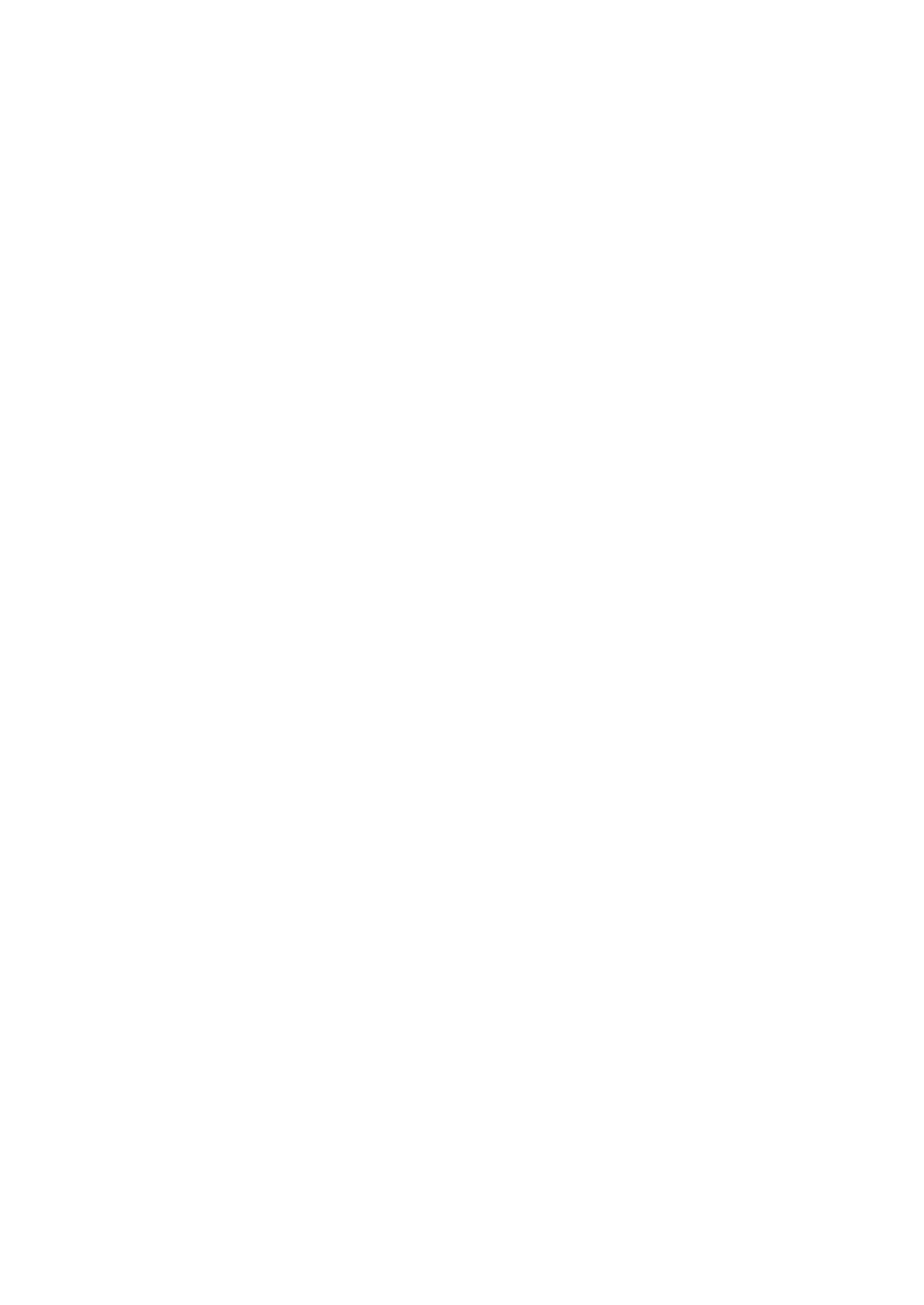## **[West Ben. Act**

## *(Schedule.)*

(2) for lhe entry against section 124A, the following entry shall be substituted, namely:—

*The West Bengal Separation of Judicial and Executive Fund ions Act, 1970.* "Court of Session, Chief Presidency Magistrate or Sub- divisional Judicial Magistrate or Judicial Magistrate of the first class specially empowered by the State Government in this behalf in consullalion with the High Court.";

(3) in entry relating to section 376, for the words "District Magistrate", the words "Sub-divisional Judicial Magistrate" shall be substituted.

127. For Schedule 111, the following Schedule shall be substituted,

namely:—

## "SCHEDULE HI *(See* section 36.)

Ordinary Powers of State Magistrates A.—JUDICIAL MAGISTRATES I.—Ordinary Powers of a Judicial Magistrate of the third class.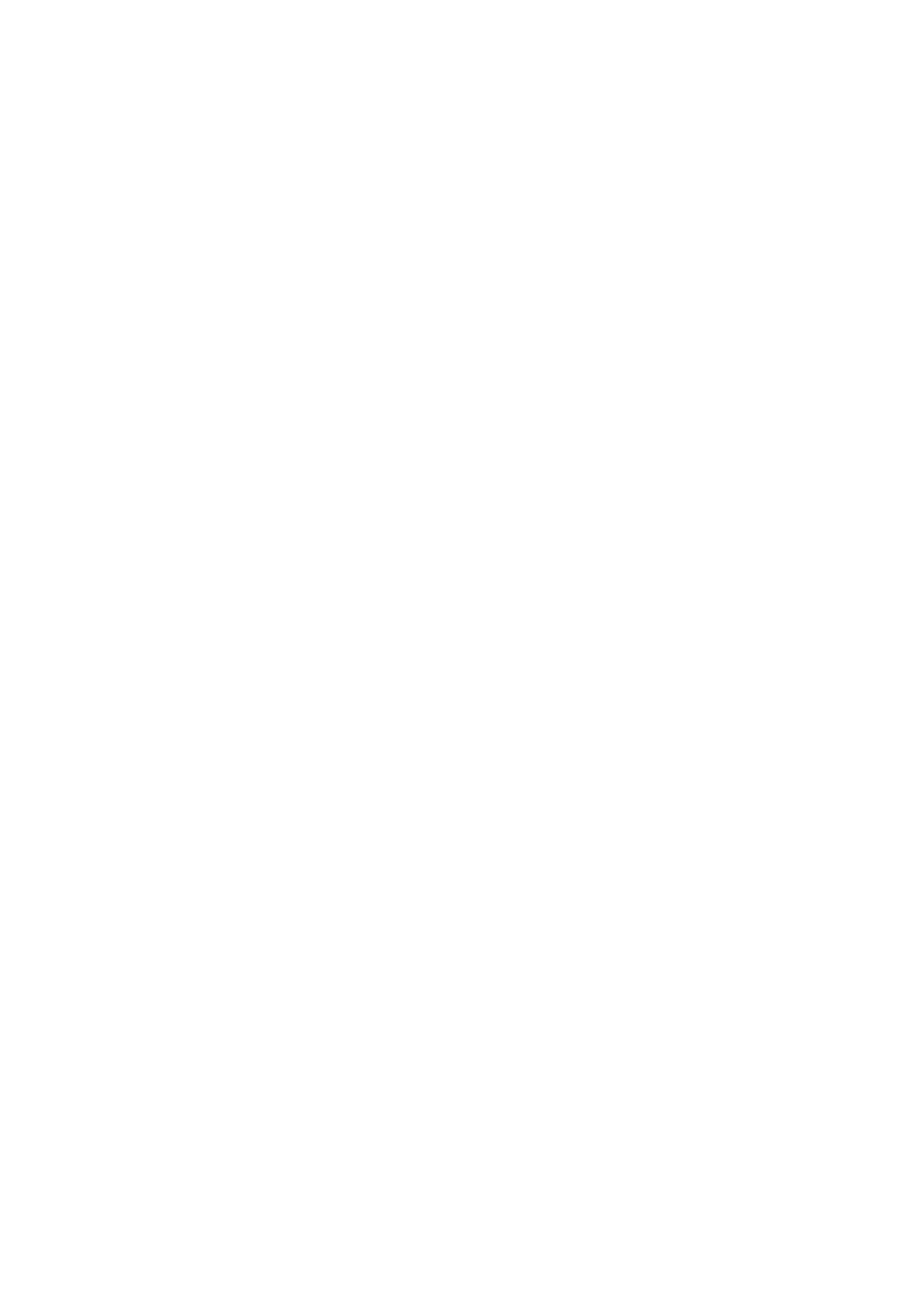(12) Power lo detain an offender found in Coun, scction 351.

(13) Power to issue commission for examination of witness, section 503. ■

237 (14) Power to apply to Sub-divisional Judicial Magistrate to issue commission for

*The West Bengal Separation of Judicial and Executive* examination of witness, section 505(3).

*Functions Acl, 1970.* (15) Power to recoverrorfeitedbondforappearancebe fore Magistrate's court, section 514, and to require fresh security, section 514A,

(16) Power to make order as to custody and disposal of property pending inquiry or trial, section 516A.

(17) Power to make order as to disposal of property, section 517.

(18) Power lo sell property of a suspected character, seciion 525.

(19) Power to require affidavir in support of application, section 539A.

(20) Power to make local inspection, scction 539B.

## II, —Ordinary Powers of a Judicial Magistrate of the second class.

(1) The ordinary powers of a Judicial Magistrate of ihe third class.

(2) Power to order the police to investigate an offence in cases in which the Magistrate has jurisdiction to try or commit for trial, section 155.

(3) Power to postpone issue of process and to inquire into a case or direct investigation, seciion 202.

III, —Ordinary Powers of a Judicial Magistrate of the first class.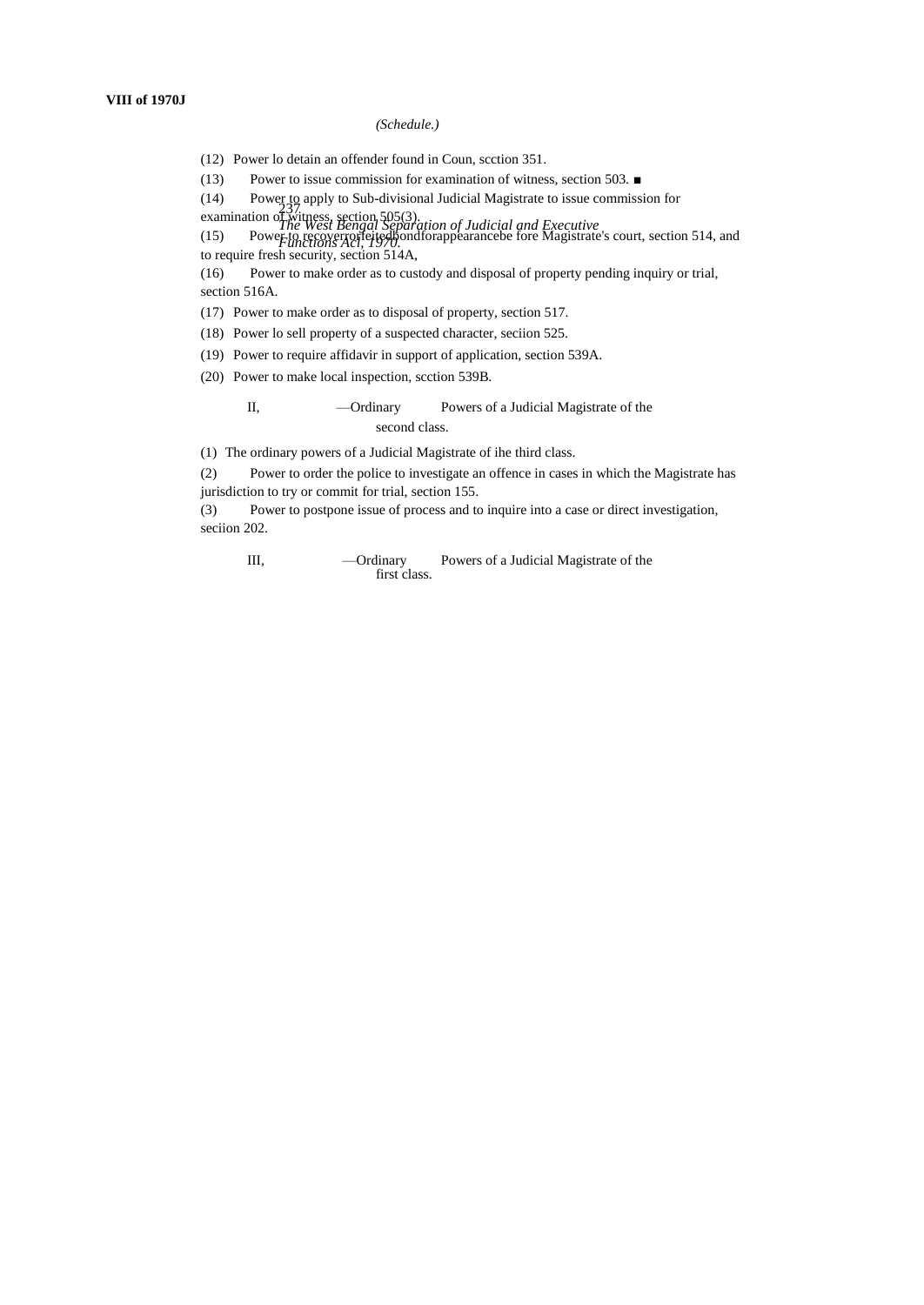|^"->.- -<sup>v</sup> . <sup>s</sup>> ' - '■>V\*S"-<sup>v</sup> I "

238 *The West Bengal Separation of Judicial and Executive Functions Act, 1970.*

[West Ben. Act

## *(Schedule.)*

(12) Power to recover penally on forfaited bond, section 514-.

(13) Power lo require fresh security, section 514A.

(14) Power to recall case made over by him to another Magistrate,

section 528(4),

;

(15) Power to make order as to first offenders, section 562.

(16) Power to order released convicts to notify residence, sec lion 565.

IV.—Ordinary Powers of a Sub-divisional Judicial Magistrate appointed under section 13A.

(1) The ordinary powers of a Judicial Magistrate of the first class.

(2) Power lo try juvenile offenders, section 29B.

(3) Po wer to o rder pol i ce i n vesti ga tion i n to co g n izab 1 e c as es, section 156.

(4) Power to receive report of police officer and pass order, scction 173.

(5) Power to issue process for person within local jurisdiction who has committed an offence outside the local jurisdiction, section 186.

(6) Power lo entertain complaints, section 190(1 )(a).

(7) Power to receive police-reports, section 19D(l)(b).

(8) Power lo entertain cases without complaint, section  $190(1)(c)$ .

(9) Power to transfer cases to a Subordinate Magistrate, section 192.

(10) Power to try summarily, scction 260.

(11) Power to lender pardon to accomplice at any stage of a case, section 337.

(12) Power to pass sentence on proceedings recorded by a Subordinate Magistrate, section 349.

(13) Power to make enquiry, section 436.

. (14) Power to order commitment, section 437.

(15) Power to sell property alleged or suspected to have been stolen, etc., section 524.

(16) Power.to withdraw cases, and to try or refer to them for trial, section 52S.

(17) Power to compel restoration of abducted females, section 552. B.—EXECUTIVE MAGISTRATES

I.—Ordinary Powers of an Executive Magistrate of lhe third class.

(1) Power to arrest or direct lhe arrest of, and to commit lo custody,

a person committing an offence in his presence, sec lion 64.

(2) Power to arrest, or direct the arrest in hi £ presence of, an offender, section 65.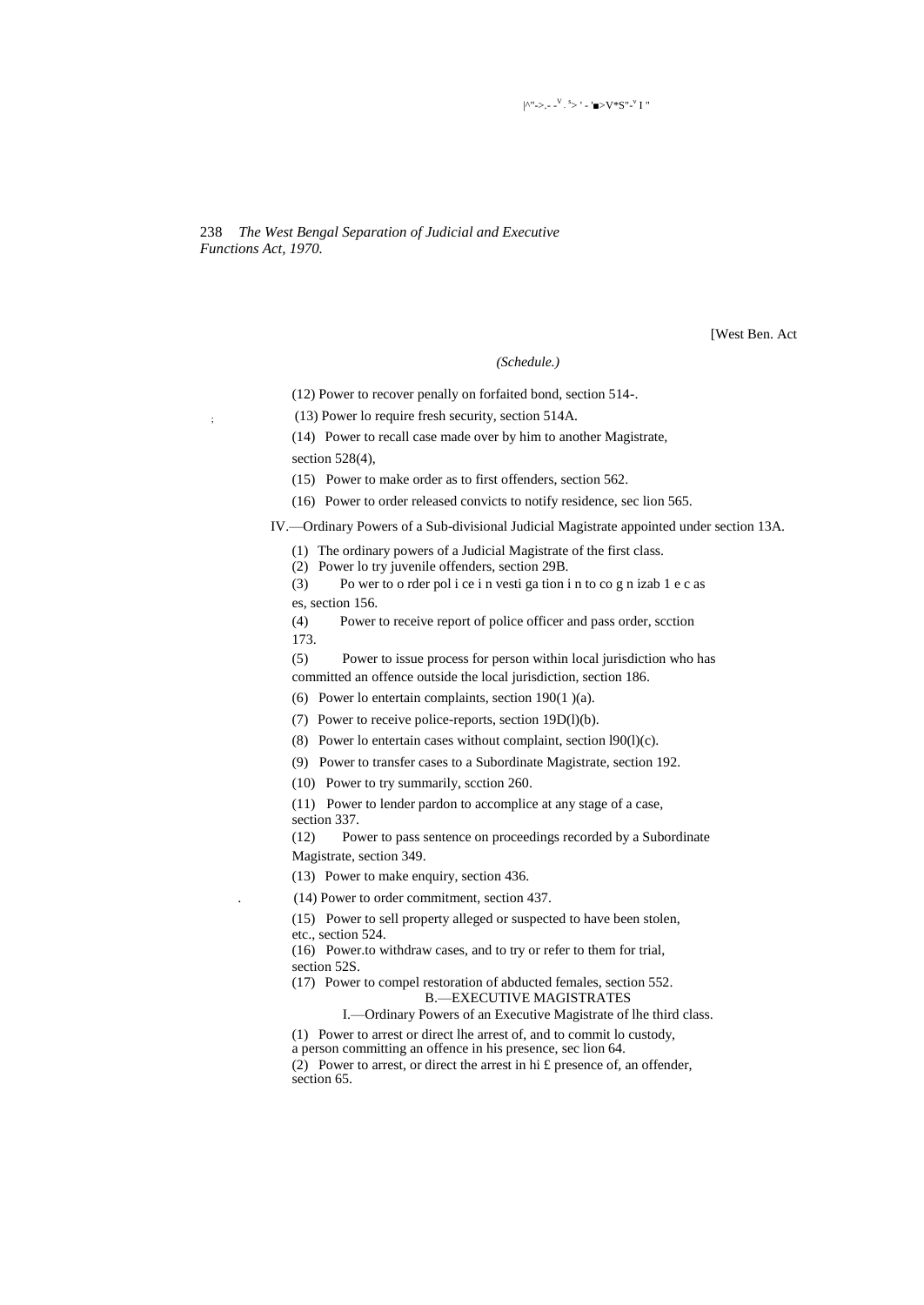(3) Power lo endorse a warrant, or to order the removal of an accused s- person arrested under a warrant, seciions 83, 84 and 86.

(4) Power to issue proclamations in gases judicially before him, seciion 87.

239 (5) Power to attach and sell property and to dispose of claims lo attached property in<br>securities the *Research Bengal Separation of Judicial and Executive* cases judicially before him. Secificit 88.

*Functions Acl, 1970.* (6) Power lo restore attached property, section 89. ■

(7) Power to require search to be made for letters and telegrams, section 95.

(8) Power to issue search-warrant, seciion 96.

(9) Power to endorse a search-warrant and order delivery of thing found, seciion 99.

(10) Power lo command unlawful assembly to disperse, section 127.

(11) Power to use civil force to disperse unlawful assembly, .teciion **128.**

(12) Power to require military force to be used to disperse unlawful assembly, section 130.

(13) Power to issue commission, seciion 503.

(14) Power lo apply to District Magistrate for examination on commission, section 505(1).

(15) Power to recoverforfeited bond For appearance before Magistrate's court, section 514 and lo require fresh security, seciion 514A.

(16) Power to make order as lo disposal of property, seciion 517.

(17) Power to sell property of a suspected character, scction 525.

(18) Power lo require affidavit in support of application, section 539A.

(19) Power to make local inspection, scction 539B.

II. —Ordinary Powers of an Executive Magistrate of the second class.

The ordinary powers of an Executive Magistrate of lhe third class.

III. —Ordinary Powers of an Execuiive Magistrate of the first class.

(1) The ordinary powers of an Execuiive Magistrate of lhe second class.

(2) Power lo issue search-warrant otherwise than in course of an inquiry, section 98.

(3) Power to issue search-warrant fordiscovery of persons wrongfully confined, seciion

100.

(4) Power lo require security to keep the peace, section 107.

(5) Power to require security for good behaviour, seciion 109.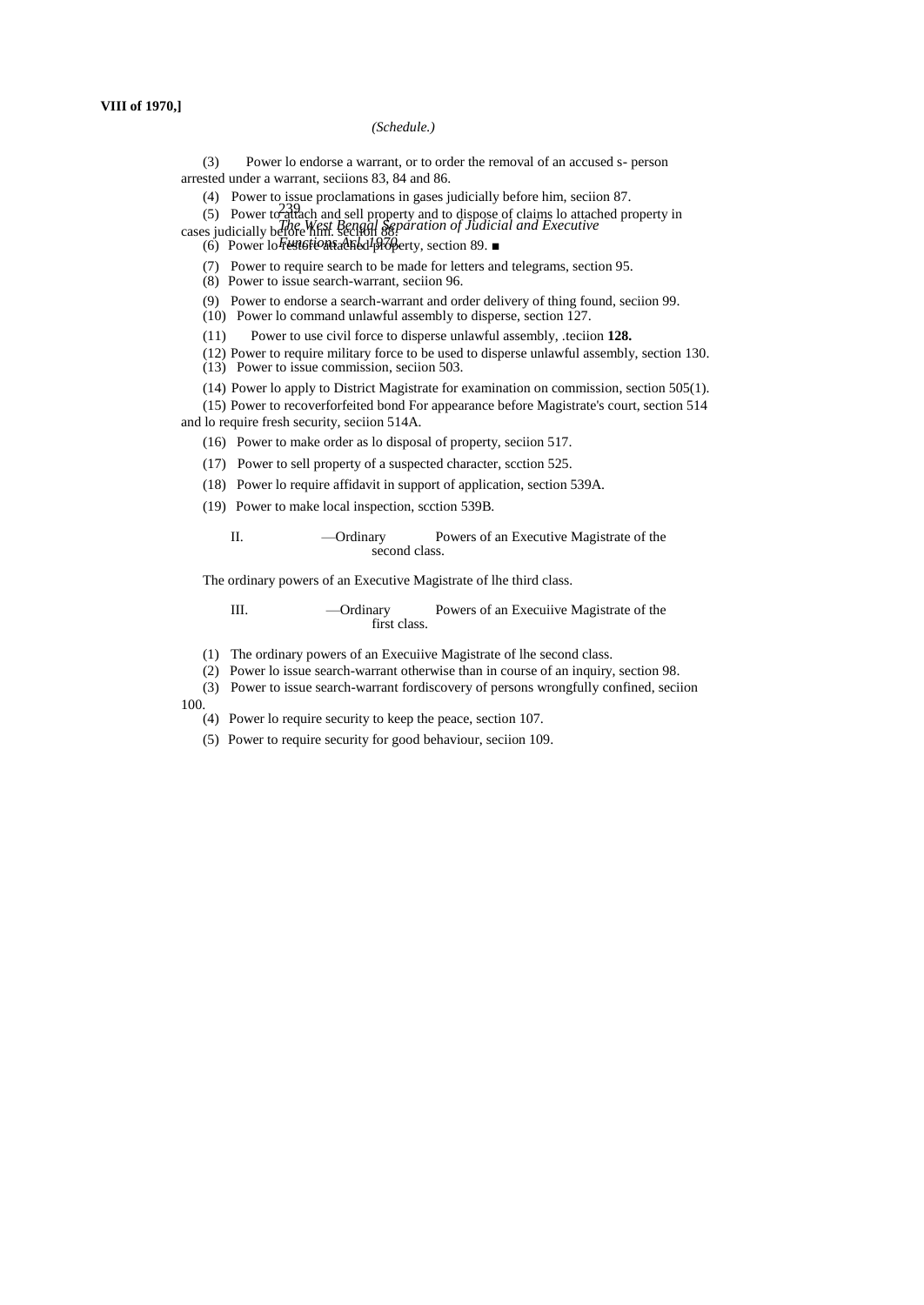## **[West Ben. Act**

## *(Schedule.)*

(6) Power lo discharge sureties, scction 126A.

(7) Power to make orders, as to local nuisances, section 133.

240 *The West Bengal Separation of Judicial and Exec wive* (8) Power to make orders, etc., in possession cases, sections 145,146 and 147.

*Functions*  $A_{(1)}(1970)$ *.*<br>Power to hold inquest, section 174.

{10) Power to recal I case made over by him to another Magi si rale,

scction 528(4).

IV.—Ordinary Powers of a Sub-divisional Executive Magistrate appointed under scction 13.

(1) The ordinary powers of an Executive Magistrate of the first class.

(2) Power to direct warrants to landholders, section 78,

(3) Power lo require security for good behaviour, section 110.

(4) Power to make order prohibiting repetitions of nuisances,

section 143.

(5) Power to make orders under section 144.

(6) Power to depute Subordinate Magistrate lo make local inquiry, section 148.

(7) Power lo take cognizance of offenccs otherwise than on police- reports, section 190(1A).

(8) Power to transfer cases lo a Subordinate Magistrate, section 192.

(9) Power to sell property alleged or suspected lo have been stolen,

eic., section 524.

(10) Power to withdraw cases, section 528.

V.—Ordinary Powers of a District Magistrate.

(1) The ordinary powers of a Sub-divisional Executive Magistrate.

(2) Power to require security for good behaviour in case of sedition, section 108,

(3) Power to discharge persons bound lo keep the peace or to be of good be ha vour, section 124.

(4) Power to cancel bond for keeping the peace, section 125.

(5) Power lo order preliminary investigation by police-officer not below ihe rank of Inspector in certain cases, section 196B.

(6) Power to call for records, section 435.

(7) Power to report case to High Court, section 43 8A.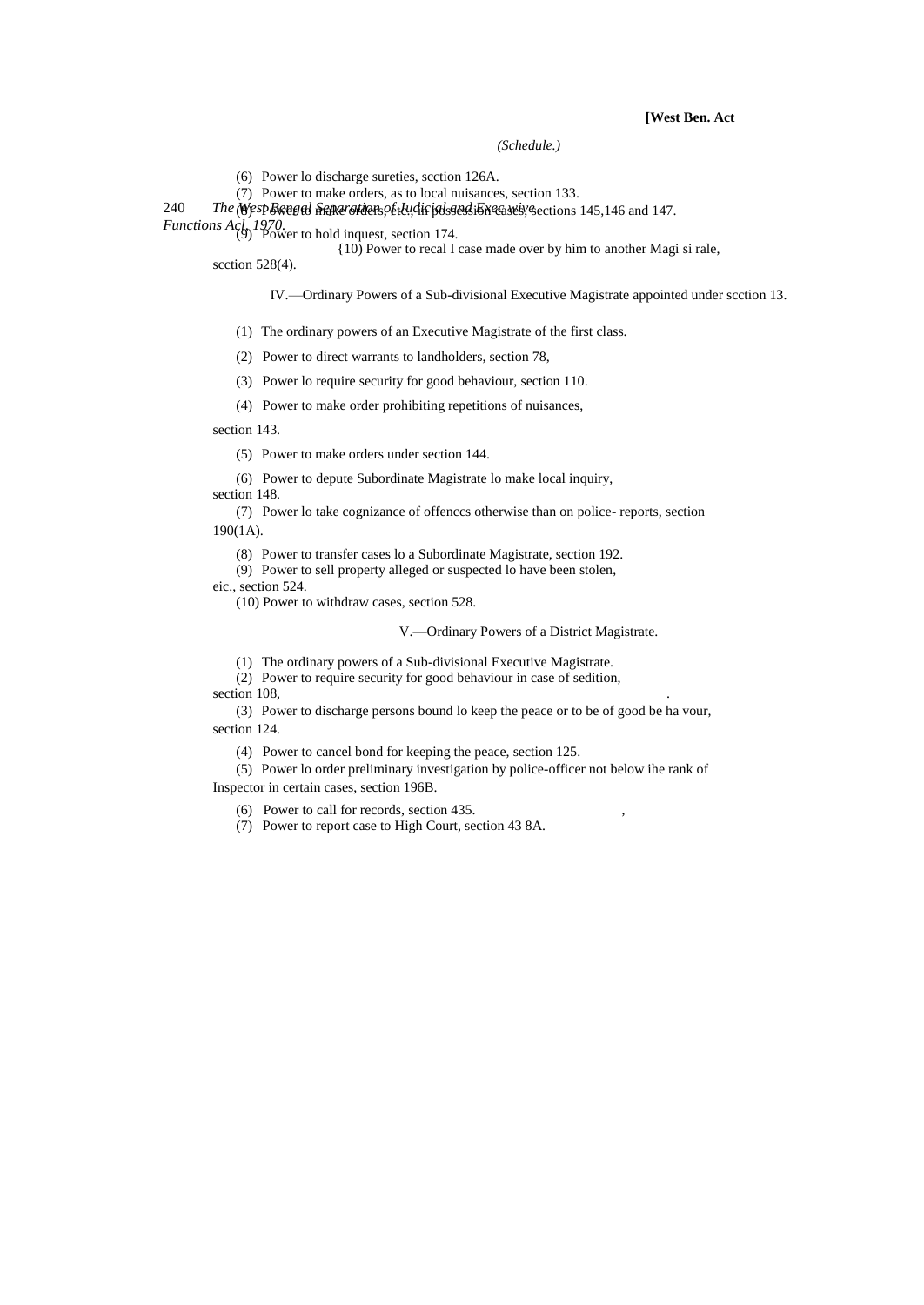(8) Power to appointperson to be Public Prosecutorin particular case, \*.j section 492(2).

(9) Powcrcocompel restoration of an abducted female, seciion 552.".

VIII of 1970.]

*The West Bengal Separation of Judicial and Executive* 241 *Functions Act, 1970.* 138<sub>p</sub>For Schedule IV, the following Schedule shall be substituted,  $\lim_{n\to\infty}$ 

# "SCHEDULE IV *(See* sections 37 and 38.)

## **Additional Powers with which Slate Magistrates may be invested.**

# **P**ART **IA**

## **Powers with which Judicial Magistrates may be invested by the State Government in consultation with the High Court.**

I.—Powers with which a Judicial Magistrate of the first class may be invested.

(1) Power to try juvenile offenders, scction *29B.*

(2) Power to issue process for person within local jurisdiction, who has committed an offence outside the local jurisdiction, section 186.

- (3) Power to take cognizance of offences upon complaint, seciion  $190(I)(a)$ .
- (4) Power to lake cognizance of offences upon police reports, seciion 190(i)(b).
- (5) Power to take cognizance of offenccs without complaint, section 190(l)(c). "
- (6) Power to try summarily, seciion 260.
- (7) Power to sell properties alleged or suspccted lo have been stolen, seciion 524.
- (8) Power to iry cases under section 124A of the Indian Penal Code.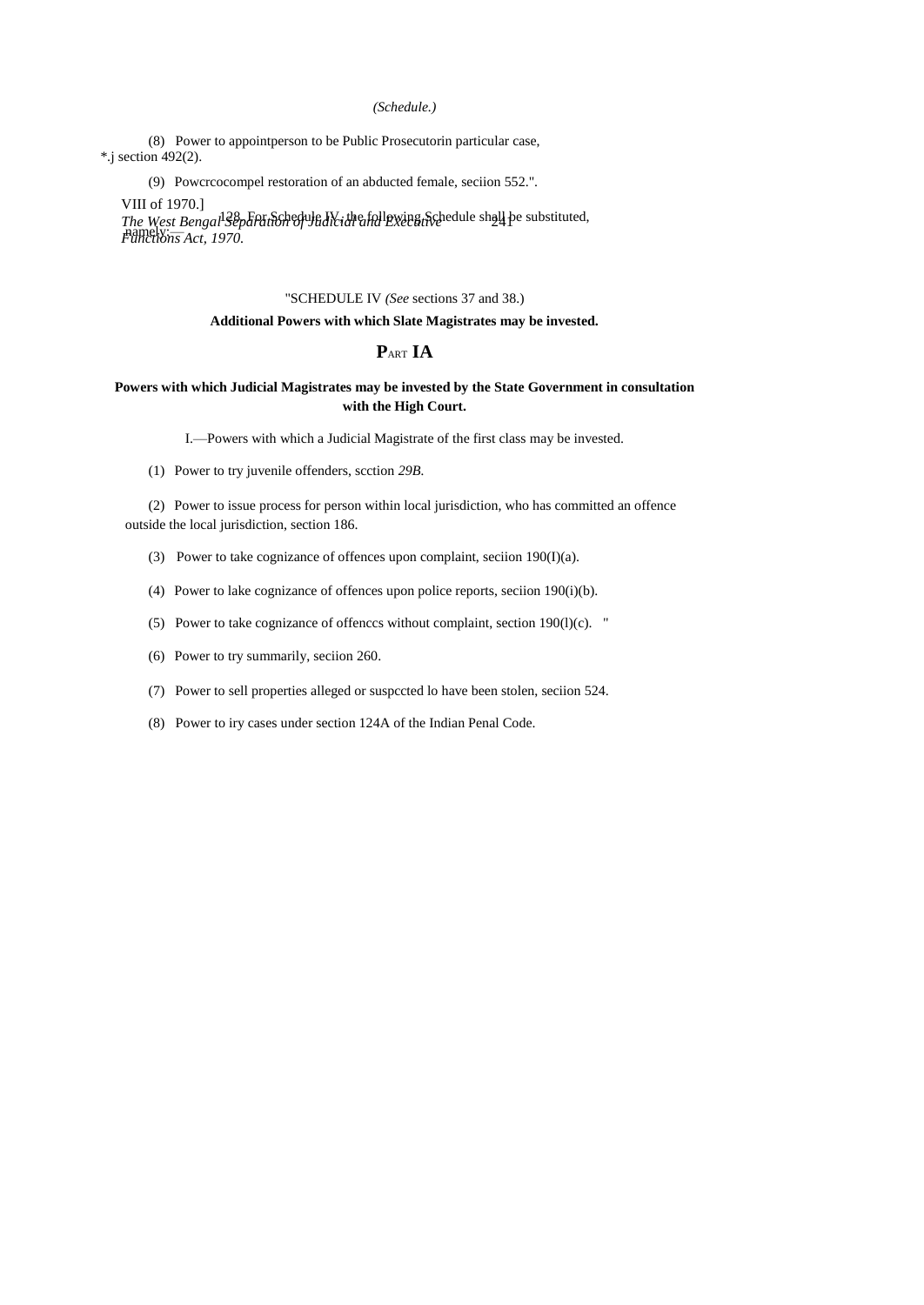242 *The West Bengal Separation of Judicial and Executive Functions Acl, 1970. (Schedule.)*

**[West Ben. Act**

FT.—Powers wilh which a Judicial Magistrate of the second class may be invested,

(1) Power to try juvenile offenders, section 29B.

(2) Power lo record statements and confessions, section 164.

(3) Power to authorize detention of a person in the custody of the police during police-investigation, scction 167, .

(4) Power to take cognizance of offences upon complaint,

section 190(l)(a).

(5) Power to take cognizance or offences upon police-reports, section 190(l)(b).

(6) Power to take cognizance of offences without complaint,

section  $190(l)(c)$ .

(7) Power **Lo** commit for trial, section 206.

(8) Power lo make order as to first offences, section 562.

**in.—**Powers wilh which a Judicial Magistrate of lhe third class may be invested.

(1) Power to try juvenile offenders, section 29B.

(2) Power to take cognizance of offences upon complaint,

section 190(L)(a),

(3) Power lo take cognizance of offences under police-reports, section 190(1)(b).

IV.—Powers wilh which a Sub-divisional Judicial Magistrate may be invested.

Power to call for records, section 435. ■

## PART IB

#### **Powers wilh which Judicial Magistrates may be invested by the Sessions Judge.**

I.—Powers with which a Judicial Magistrate of the first calss may be invested.

(1) Power to take cognizance of offences upon complaint, section I90(1)(a).

(2) Power lo take cognizance of offences upon police-reports,

section 190(l)(b).

(3) Power to transfer cases, section 192(3).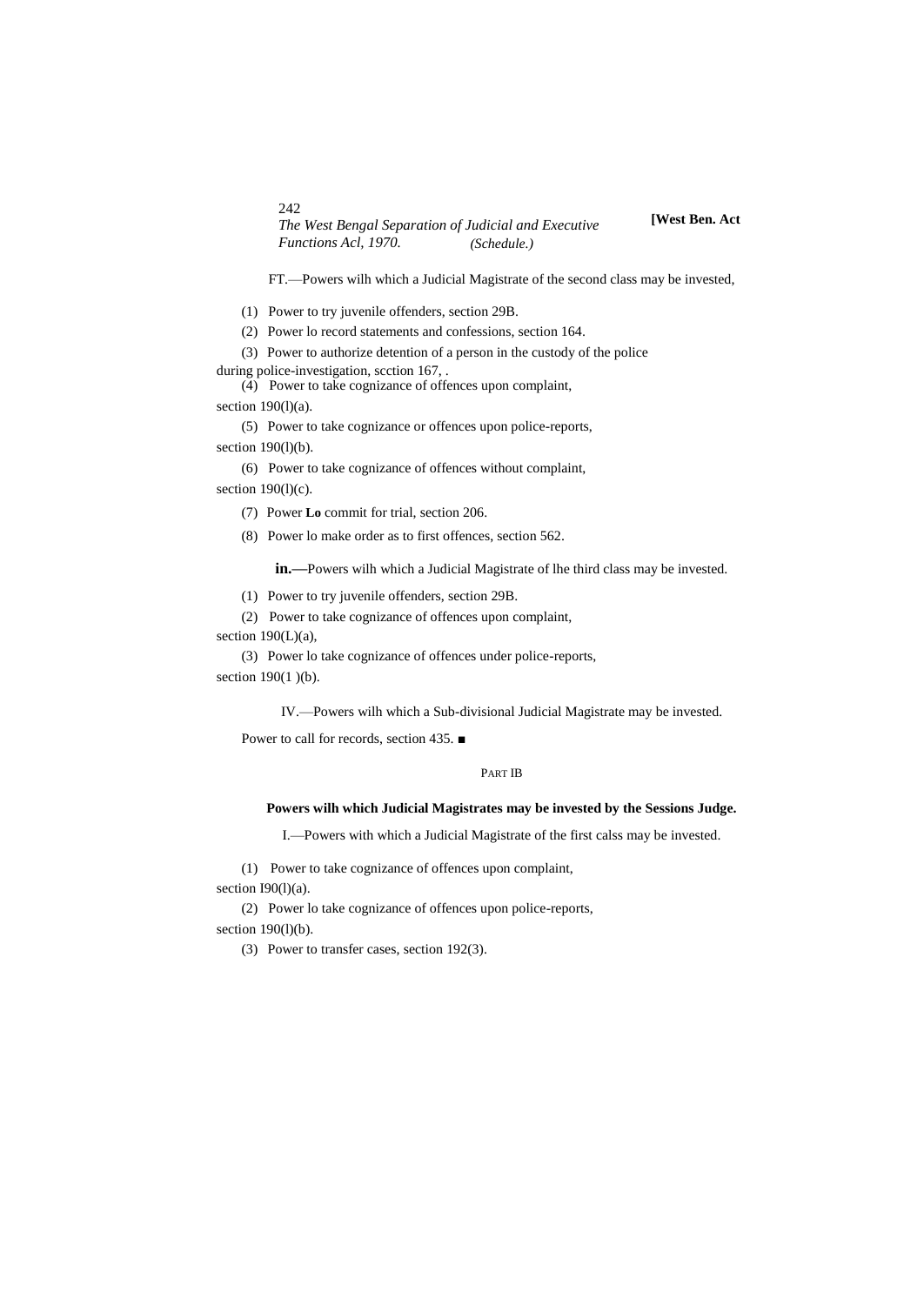#### **VIII of 1970.] ■**

243 *The West Bengal Separation of Judicial and Executive Functions Act, 1970. (Schedule.)*

II.—Powers wiih which a Judicial Magistrate of the second class may be invested.

(1) Power to take cognizance of offences upon complaint,

seciion  $190(1)(a)$ .

(2) Power to take cognizance of offences upon police-reports, seciion 190(l)(b).

m.—Powers with which a Judicial Magistrate of the third class may be invested.

(1) Power to take cognizance of ofrences upon complaint,

scction 190(l)(a).

(2) Power to take cognizance of offences upon police-reports,

seciion  $)90(1)(b)$ .

## PART IIA

## **Powers with which Execuiive Magistrates may be invested by the State Government.**

I.—Powers with which an Executive Magistrate of the first class may be invested.

(1) Power to require security for good behaviour in case of sedition,

section 108.

(2) Power to require security for good behaviour, section 110.

(3) Power to make orders prohibiting repetitions of nuisances,

section 143.

(4) Power to make orders under scction 144.

(5) Power lo take cognizance of offences otherwise than on police- reports, scction 190(1 A).

(6) Power to sell property alleged or suspected lo have been stolen,

etc., section 524,

II.—Powers with which an Executive Magistrate of the second class may be invested.

(!) Power to make orders prohibiting repetitions of nuisances,

seciion 143.

(2) Power to make orders under section 144.

(3) Power to take cognizance of offences otherwise than on police- reports, section 190(1 A).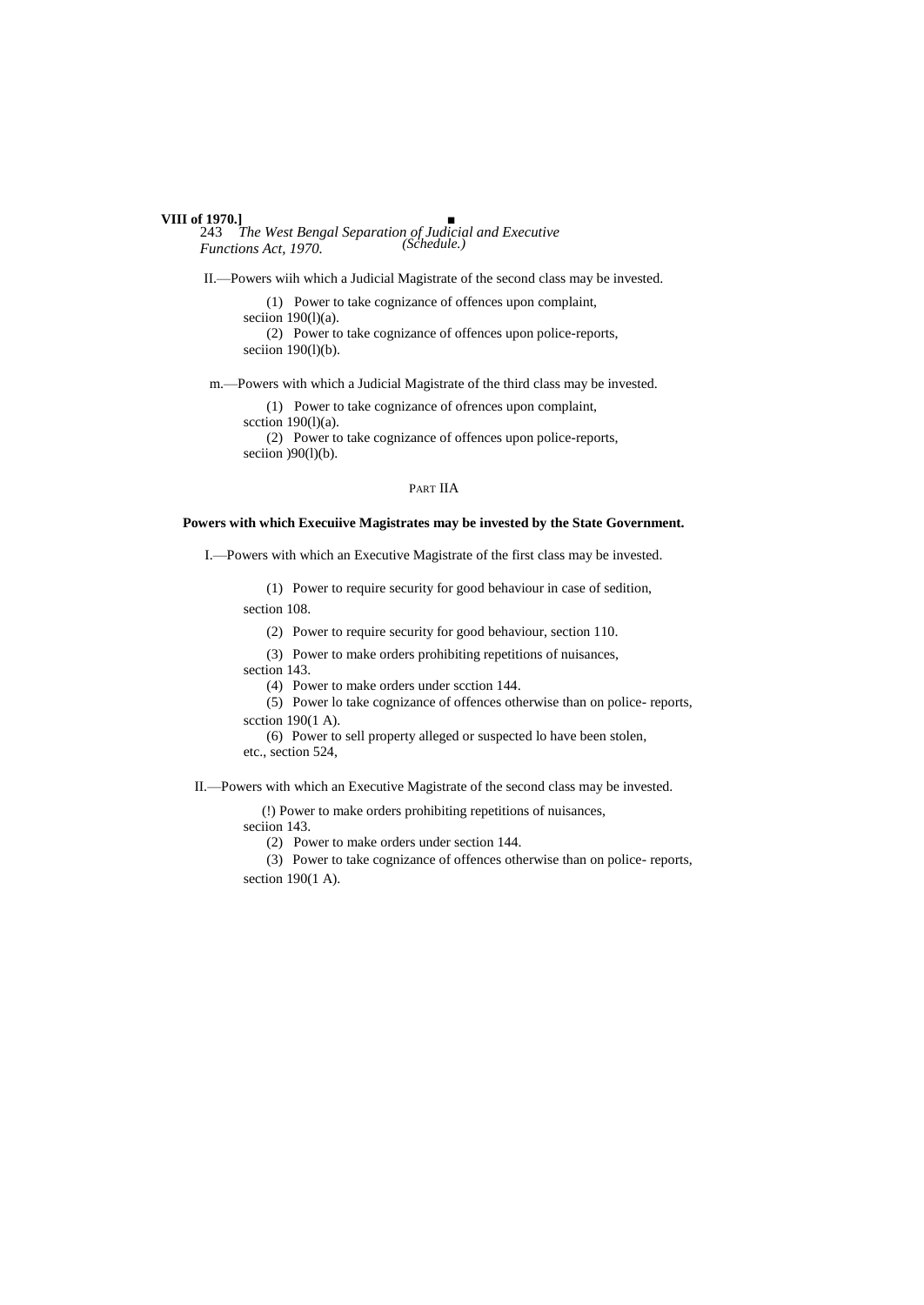[West Ben, Act VIII of 1970.]

## *(Schedule.)*

244 *The* iVew *Bengal Separation of Judicial and Executive* 244 The TVEW Dept<u>sure Wilh which an Executive Magist</u>rate of the third class may be invested.<br>Functions Act, 1970.

(1) Power lo make orders prohibiting repetitions of nuisances,

section 143.

(2) Power to hold inquest, section 174.

IV.—Powers with which a Sub-divisional Executive Magistrate may be invested.

Power to call for records, section 435.

#### PART IIB

#### **Powers with which Executive Magistrates may be invested by the District Magistrate.**

I. —Powers wilh which an Executive Magistrate of the first class may be invested.

(1) Power lo make orders prohibiting repetitions of nuisances,

section 143.

- (2) Power to make orders under section 144.
- (3) Power to transfer cases, section 192(3).

II. —Powers with which an Executive Magistrate of lhe second class may be invested.

(1) Power to make orders prohibiting repetitions of nuisances,

#### section 143.

- (2) Power to make orders under section 144.
- (3) Power to hold inquest, section 174.
	- III. —Powers wilh which an Executive Magistrate of the third class may be invested.

(1) Power lo make orders prohibiting repetitions of nuisances, section 143.

- (2) Power to hold inquest, section 174,".
- 5. In section 9,—
	- (1) in sub-section (1), for lhe words "and appoint", the words "and, in consultation with the High Court, appoint" shall be substituted;

(3) Notwithstanding anything contained in sub-seciion (1), the State Government may, in consultation with the High Court, appoint for such period noi exceeding five years from the commencement of the West Bengal Separation of Judicial and Executive Functions Acl, 1970 in any district outside the presidency- town as many persons, as it considers necessary, who are or have been members of the West Bengal Civil Service

10. For section 14, thefollowingsectionshallbesubsljiuled, namely:— "Spccial 14, (i) The Slate Government may conrer upon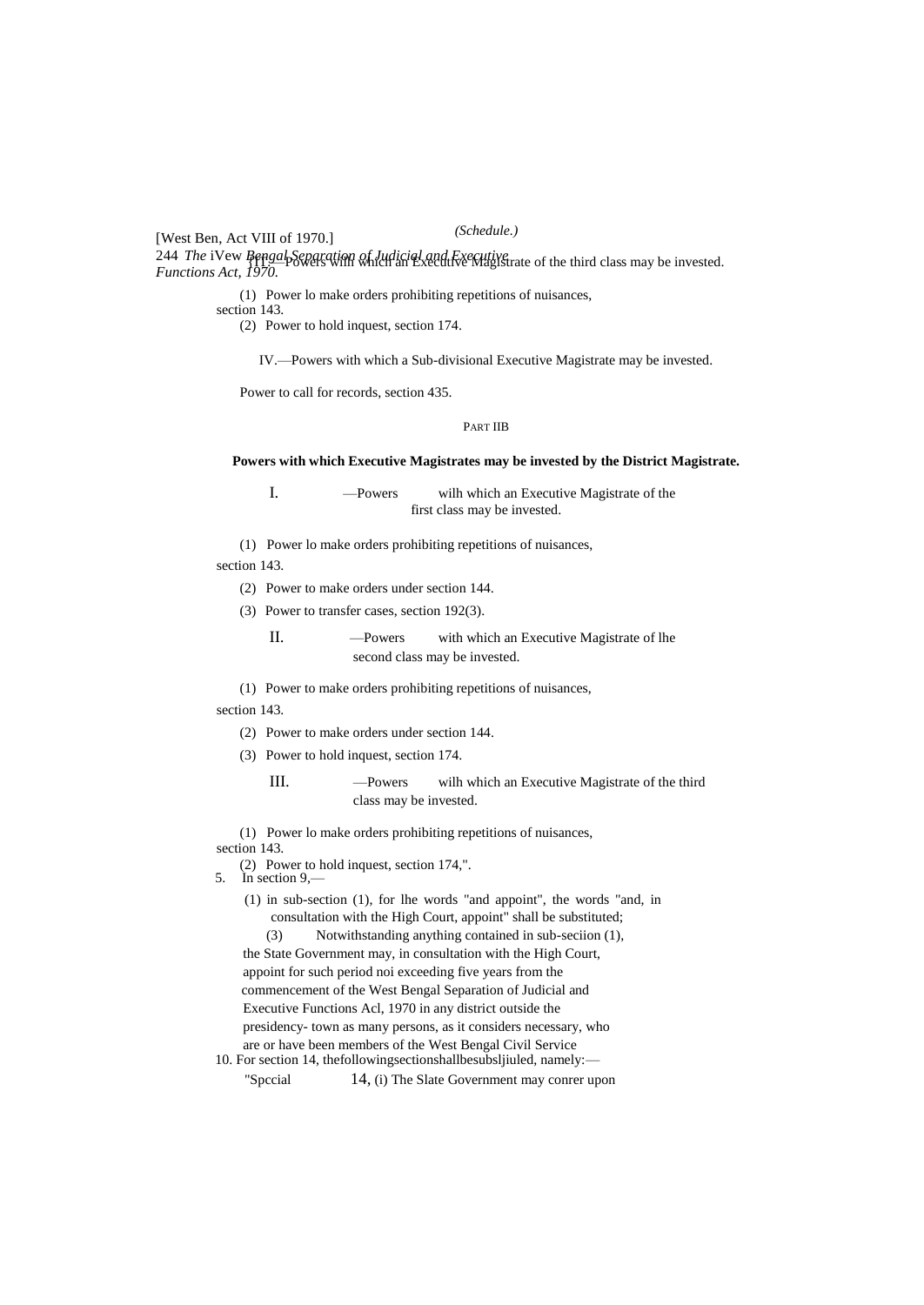245 *The West Bengal Separation of Judicial and Executive* H<sub>X</sub>CCUILVC

*Functions Act, 1970.* ne west Bengat Separation by state at that Executive<br>and Judicial any person who possesses such qualifications as Magistrates. may be specified in this behalf by the State Government, by notification in lhe *Official Gazette*, all or any of the powers conferred orconferrableby or under ihis Code, on an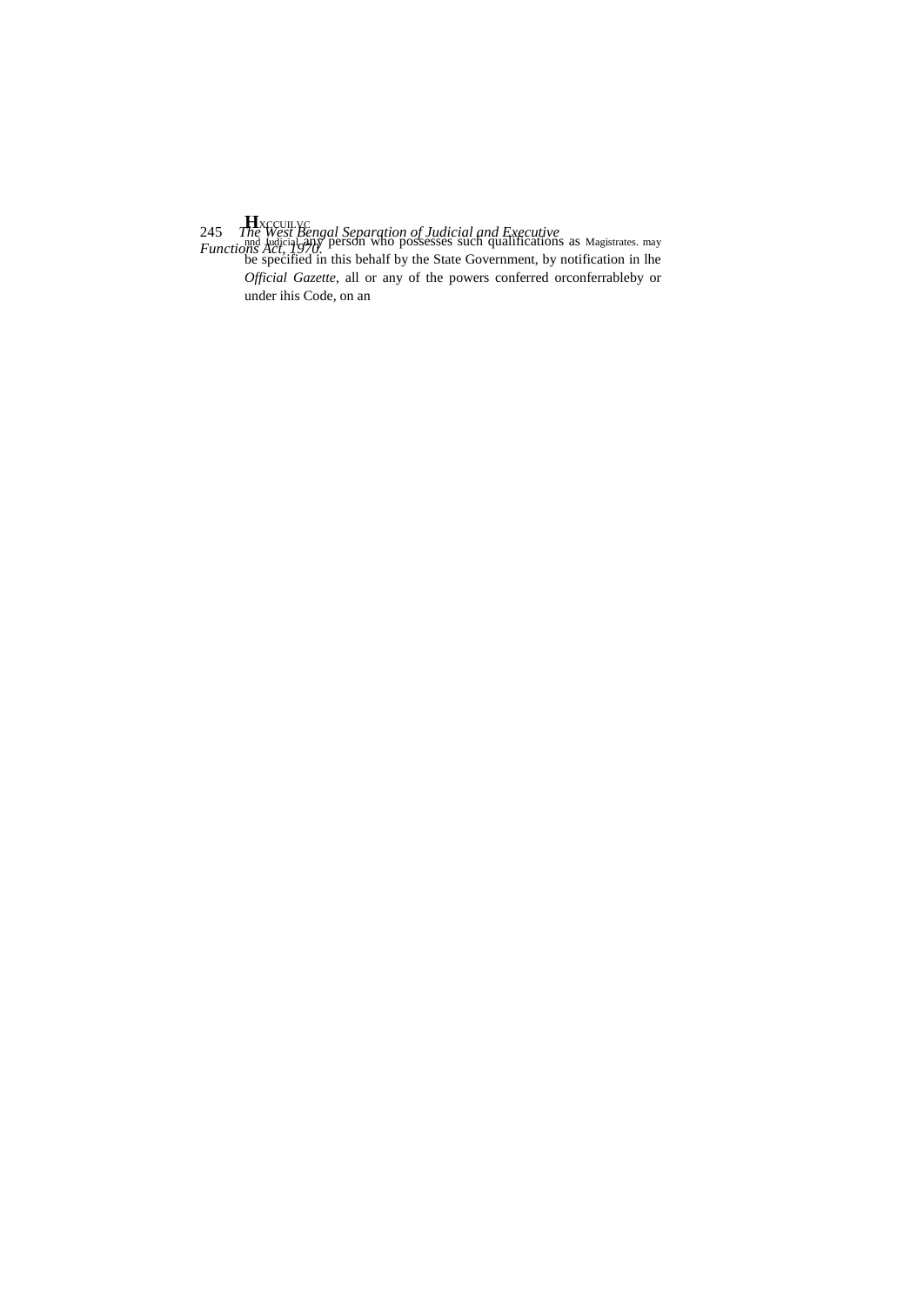# 11. In section 15,—

[West Ben, Act VIII of 1970.] (a) in the marginal note, for ihe words "Benches of Magistrates", 246 *The* iVew *Bengal Separation of Jundiwialdsvi'BEnehverive* Judicial Magistrates" shall be *Functions Act, 1970.* substituted;

- (b) in sub-section  $(1)$ 
	- (i) after the words "State Government" in the I wo places where they occur, the words "in consultation with the High Court" shall be substituted,
	- (ii) for the words "or more Magistrates", the words "or more Judicial Magistrates" shall be substituted,